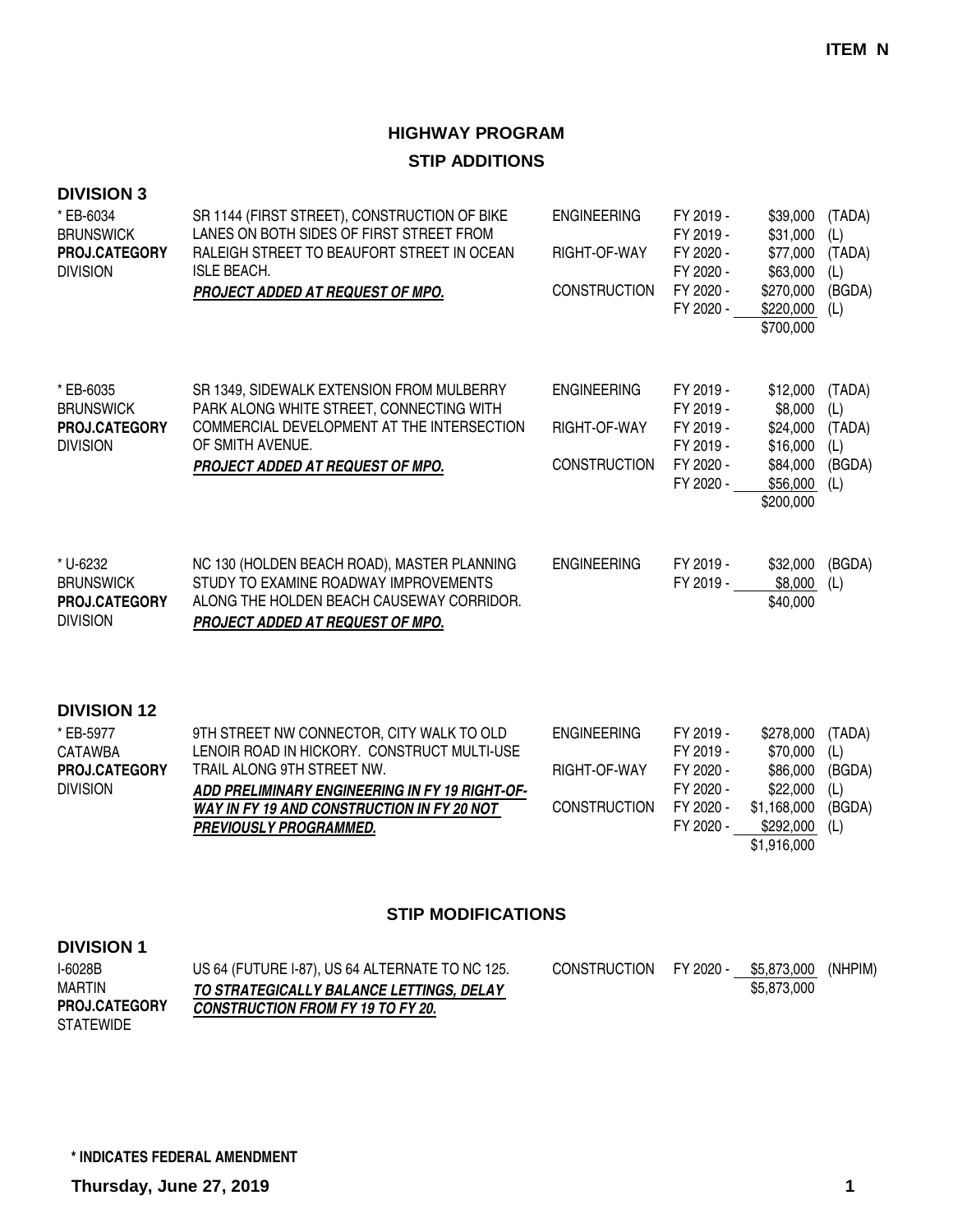| <b>DIVISION 1</b> |  |
|-------------------|--|
|-------------------|--|

| I-6028C<br>MARTIN    | US 64 (FUTURE 1-87), NC 125 TO US 13/17 AND US 64<br>INTERCHANGE. | CONSTRUCTION FY 2020 - | \$5.242.000<br>\$5,242,000 | (NHPIM) |
|----------------------|-------------------------------------------------------------------|------------------------|----------------------------|---------|
| <b>PROJ.CATEGORY</b> | TO STRATEGICALLY BALANCE LETTINGS. DELAY                          |                        |                            |         |
| STATEWIDE            | <b>CONSTRUCTION FROM FY 19 TO FY 20.</b>                          |                        |                            |         |
|                      |                                                                   |                        |                            |         |

| R-2576<br><b>CURRITUCK</b><br>PROJ.CATEGORY<br><b>DIVISION</b> | NEW ROUTE, MID-CURRITUCK BRIDGE, COINJOCK TO<br>COROLLA. NEW STRUCTURE OVER CURRITUCK<br>SOUND AND UPGRADE APPROACHES.<br>TO STRATEGICALLY BALANCE LETTINGS, DELAY<br><b>CONSTRUCTION FROM FY 19 TO FY 20.</b> | GARVEE RIGHT-O FY 2020 - | FY 2021 -<br>FY 2022 -<br>FY 2023 -<br>FY 2024 -<br>FY 2025 -<br>FY 2026 -<br>FY 2027 -<br>FY 2028 -<br>FY 2029 - | \$1,647,000<br>\$1,647,000<br>\$1,647,000<br>\$1,647,000<br>\$1,647,000<br>\$1,647,000<br>\$1,647,000<br>\$1,647,000<br>\$1,647,000<br>\$1,647,000 | (BGLT5)<br>(BGLT5)<br>(BGLT5)<br>(BGLT5)<br>(BGLT5)<br>(BGLT5)<br>(BGLT5)<br>(BGLT5)<br>(BGLT5)<br>(BGLT5) |
|----------------------------------------------------------------|----------------------------------------------------------------------------------------------------------------------------------------------------------------------------------------------------------------|--------------------------|-------------------------------------------------------------------------------------------------------------------|----------------------------------------------------------------------------------------------------------------------------------------------------|------------------------------------------------------------------------------------------------------------|
|                                                                |                                                                                                                                                                                                                |                          | POST YR-                                                                                                          | \$8,235,000                                                                                                                                        | (BGLT5)                                                                                                    |
|                                                                |                                                                                                                                                                                                                | RIGHT-OF-WAY             | FY 2020 -                                                                                                         | \$3,200,000                                                                                                                                        | (S(M))                                                                                                     |
|                                                                |                                                                                                                                                                                                                |                          | FY 2021 -                                                                                                         | \$3,200,000                                                                                                                                        | (S(M))                                                                                                     |
|                                                                |                                                                                                                                                                                                                | <b>UTILITIES</b>         | FY 2020 -                                                                                                         | \$1,947,000                                                                                                                                        | (BGLT5)                                                                                                    |
|                                                                |                                                                                                                                                                                                                | GARVEE CONSTR FY 2020 -  |                                                                                                                   | \$9,380,000                                                                                                                                        | (BGLT5)                                                                                                    |
|                                                                |                                                                                                                                                                                                                |                          | FY 2021 -                                                                                                         | \$9,380,000                                                                                                                                        | (BGLT5)                                                                                                    |
|                                                                |                                                                                                                                                                                                                |                          | FY 2022 -                                                                                                         | \$9,380,000                                                                                                                                        | (BGLT5)                                                                                                    |
|                                                                |                                                                                                                                                                                                                |                          | FY 2023 -                                                                                                         | \$9,380,000                                                                                                                                        | (BGLT5)                                                                                                    |
|                                                                |                                                                                                                                                                                                                |                          | FY 2024 -                                                                                                         | \$9,380,000                                                                                                                                        | (BGLT5)                                                                                                    |
|                                                                |                                                                                                                                                                                                                |                          | FY 2025 -                                                                                                         | \$9,380,000                                                                                                                                        | (BGLT5)                                                                                                    |
|                                                                |                                                                                                                                                                                                                |                          | FY 2026 -                                                                                                         | \$9,380,000                                                                                                                                        | (BGLT5)                                                                                                    |
|                                                                |                                                                                                                                                                                                                |                          | FY 2027 -                                                                                                         | \$9,380,000                                                                                                                                        | (BGLT5)                                                                                                    |
|                                                                |                                                                                                                                                                                                                |                          | FY 2028 -                                                                                                         | \$9,380,000                                                                                                                                        | (BGLT5)                                                                                                    |
|                                                                |                                                                                                                                                                                                                |                          | FY 2029 -                                                                                                         | \$9,380,000                                                                                                                                        | (BGLT5)                                                                                                    |
|                                                                |                                                                                                                                                                                                                |                          | POST YR-                                                                                                          | \$46,900,000                                                                                                                                       | (BGLT5)                                                                                                    |
|                                                                |                                                                                                                                                                                                                | <b>CONSTRUCTION</b>      | FY 2020 -                                                                                                         | \$9,110,000                                                                                                                                        | (S(M))                                                                                                     |
|                                                                |                                                                                                                                                                                                                |                          | FY 2020 -                                                                                                         | \$59,379,000                                                                                                                                       | (BOND R)                                                                                                   |
|                                                                |                                                                                                                                                                                                                |                          | FY 2021 -                                                                                                         | \$9,110,000                                                                                                                                        | (S(M))                                                                                                     |
|                                                                |                                                                                                                                                                                                                |                          | FY 2021 -                                                                                                         | \$59,379,000                                                                                                                                       | (BOND R)                                                                                                   |
|                                                                |                                                                                                                                                                                                                |                          | FY 2022 -                                                                                                         | \$9,110,000                                                                                                                                        | (S(M))                                                                                                     |
|                                                                |                                                                                                                                                                                                                |                          | FY 2022 -                                                                                                         | \$59,379,000                                                                                                                                       | (BOND R)                                                                                                   |
|                                                                |                                                                                                                                                                                                                |                          | FY 2023 -                                                                                                         | \$9,110,000                                                                                                                                        | (S(M))                                                                                                     |
|                                                                |                                                                                                                                                                                                                |                          |                                                                                                                   | FY 2023 - \$59,379,000                                                                                                                             | (BOND R)                                                                                                   |
|                                                                |                                                                                                                                                                                                                |                          |                                                                                                                   | \$447,708,000                                                                                                                                      |                                                                                                            |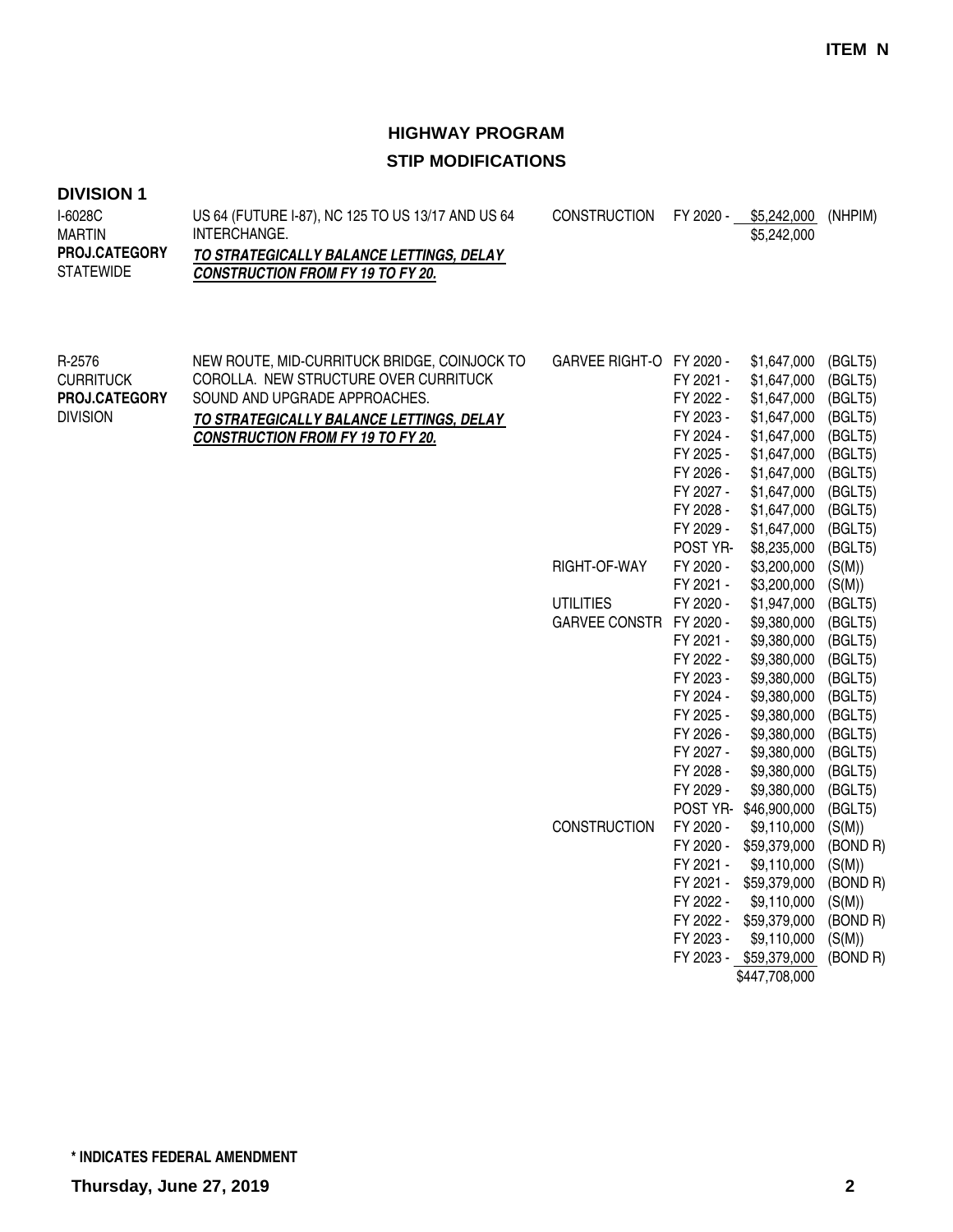| <b>DIVISION 1</b> |  |
|-------------------|--|
|-------------------|--|

| * R-2582A          | US 158/NC 46, I-95/NC 46 IN ROANOKE RAPIDS TO SR | <b>ENGINEERING</b>    | FY 2020 - | \$187,000    | (T) |
|--------------------|--------------------------------------------------|-----------------------|-----------|--------------|-----|
| <b>NORTHAMPTON</b> | 1312 (ST. JOHN CHURCH ROAD) IN NORTHAMPTON       |                       | FY 2021 - | \$187,000    | (T) |
| PROJ.CATEGORY      | COUNTY.                                          |                       | FY 2022 - | \$187,000    | (T) |
| <b>DIVISION</b>    | PROJECT TO UTILIZE BUILD NC BONDS FOR            |                       | FY 2023 - | \$187,000    | (T) |
|                    | PRELIMINARY ENGINEERING.                         |                       | FY 2024 - | \$187,000    | (T) |
|                    |                                                  |                       | FY 2025 - | \$187,000    | (T) |
|                    |                                                  |                       | FY 2026 - | \$187,000    | (T) |
|                    |                                                  |                       | FY 2027 - | \$187,000    | (T) |
|                    |                                                  |                       | FY 2028 - | \$187,000    | (T) |
|                    |                                                  |                       | FY 2029 - | \$187,000    | (T) |
|                    |                                                  |                       | POST YR-  | \$935,000    | (T) |
|                    |                                                  | <b>BUILD NC CONST</b> | FY 2020 - | \$1,630,000  | (T) |
|                    |                                                  |                       | FY 2021 - | \$1,630,000  | (T) |
|                    |                                                  |                       | FY 2022 - | \$1,630,000  | (T) |
|                    |                                                  |                       | FY 2023 - | \$1,630,000  | (T) |
|                    |                                                  |                       | FY 2024 - | \$1,630,000  | (T) |
|                    |                                                  |                       | FY 2025 - | \$1,630,000  | (T) |
|                    |                                                  |                       | FY 2026 - | \$1,630,000  | (T) |
|                    |                                                  |                       | FY 2027 - | \$1,630,000  | (T) |
|                    |                                                  |                       | FY 2028 - | \$1,630,000  | (T) |
|                    |                                                  |                       | FY 2029 - | \$1,630,000  | (T) |
|                    |                                                  |                       | POST YR-  | \$8,150,000  | (T) |
|                    |                                                  | <b>CONSTRUCTION</b>   | FY 2020 - | \$2,320,000  | (T) |
|                    |                                                  |                       | FY 2021 - | \$14,693,000 | (T) |
|                    |                                                  |                       | FY 2022 - | \$14,694,000 | (T) |
|                    |                                                  |                       | FY 2023 - | \$14,693,000 | (T) |
|                    |                                                  |                       |           | \$73,655,000 |     |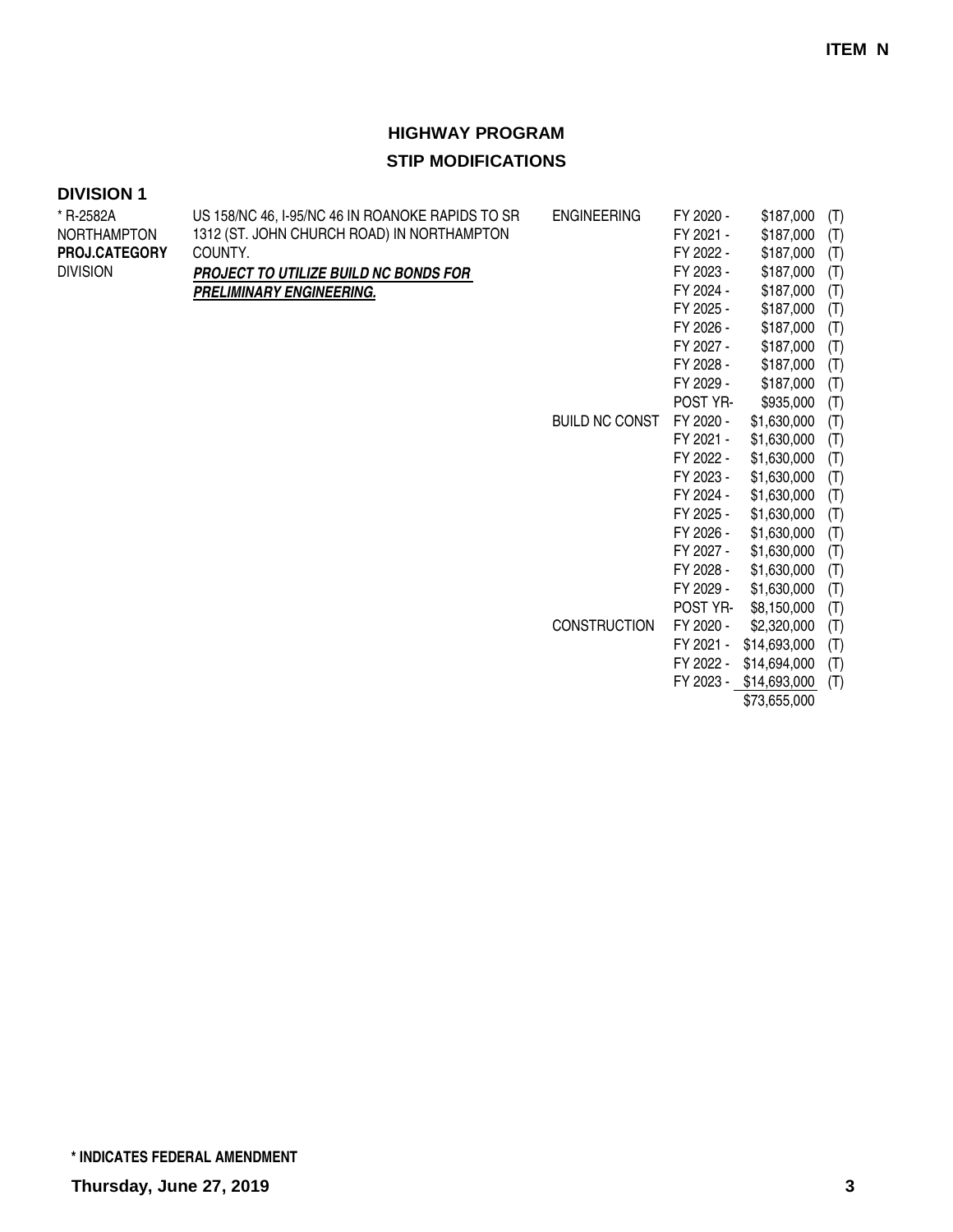| <b>DIVISION 1</b>    |                                               |                       |                       |                          |            |
|----------------------|-----------------------------------------------|-----------------------|-----------------------|--------------------------|------------|
| * R-5740             | SR 1329 (WOODVILLE ROAD), SR 1331 (RED BANK   | <b>ENGINEERING</b>    | FY 2020 -             | \$42,000                 | (T)        |
| <b>PERQUIMANS</b>    | ROAD) TO SR 1300 (NEW HOPE ROAD). UPGRADE     |                       | FY 2021 -             | \$42,000                 | (T)        |
| PROJ.CATEGORY        | ROADWAY.                                      |                       | FY 2022 -             | \$42,000                 | (T)        |
| <b>DIVISION</b>      | <b>PROJECT TO UTILIZE BUILD NC BONDS FOR</b>  |                       | FY 2023 -             | \$42,000                 | (T)        |
|                      | <b>PRELIMINARY ENGINEERING.</b>               |                       | FY 2024 -             | \$42,000                 | (T)        |
|                      |                                               |                       | FY 2025 -             | \$42,000                 | (T)        |
|                      |                                               |                       | FY 2026 -             | \$42,000                 | (T)        |
|                      |                                               |                       | FY 2027 -             | \$42,000                 | (T)        |
|                      |                                               |                       | FY 2028 -             | \$42,000                 | (T)        |
|                      |                                               |                       | FY 2029 -             | \$42,000                 | (T)        |
|                      |                                               |                       | POST YR-              | \$210,000                | (T)        |
|                      |                                               | <b>BUILD NC CONST</b> | FY 2020 -             | \$429,000                | (T)        |
|                      |                                               |                       | FY 2021 -             | \$429,000                | (T)        |
|                      |                                               |                       | FY 2022 -             | \$429,000                | (T)        |
|                      |                                               |                       | FY 2023 -             | \$429,000                | (T)        |
|                      |                                               |                       | FY 2024 -             | \$429,000                | (T)        |
|                      |                                               |                       | FY 2025 -             | \$429,000                | (T)        |
|                      |                                               |                       | FY 2026 -             | \$429,000                | (T)        |
|                      |                                               |                       | FY 2027 -             | \$429,000                | (T)        |
|                      |                                               |                       | FY 2028 -             | \$429,000                | (T)        |
|                      |                                               |                       | FY 2029 -<br>POST YR- | \$429,000                | (T)        |
|                      |                                               | <b>CONSTRUCTION</b>   | FY 2020 -             | \$2,145,000<br>\$800,000 | (T)<br>(T) |
|                      |                                               |                       |                       | \$7,865,000              |            |
|                      |                                               |                       |                       |                          |            |
| U-5942               | ELIZABETH CITY, ELIZABETH CITY SIGNAL SYSTEM. | <b>CONSTRUCTION</b>   | FY 2020 -             | \$2,600,000              | (BG5200)   |
| PASQUOTANK           | TO STRATEGICALLY BALANCE LETTINGS, DELAY      |                       |                       | \$2,600,000              |            |
| <b>PROJ.CATEGORY</b> | <b>CONSTRUCTION FROM FY 19 TO FY 20.</b>      |                       |                       |                          |            |
| <b>REGIONAL</b>      |                                               |                       |                       |                          |            |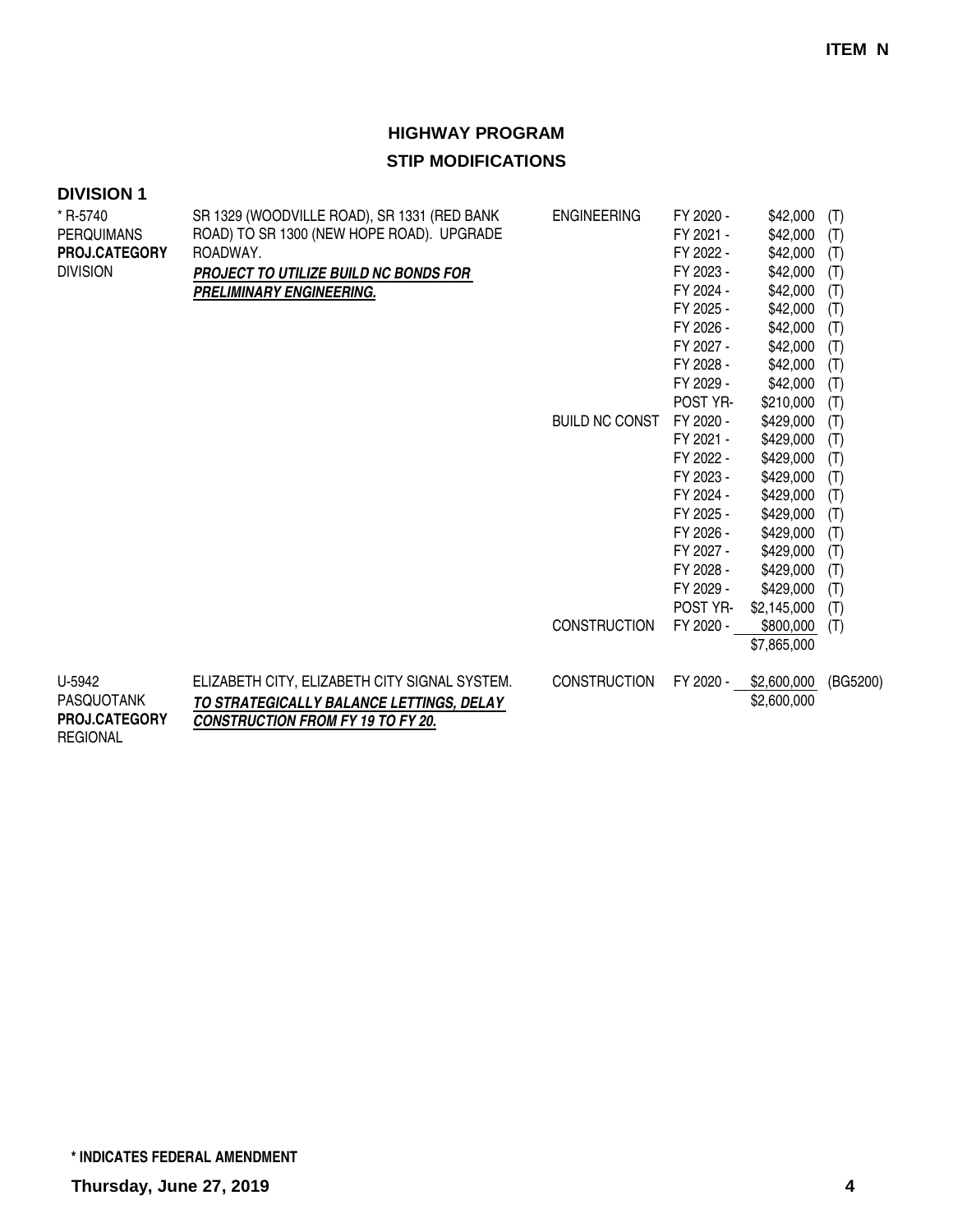| * R-4463A            | NC 43 CONNECTOR, US 17 BUSINESS TO SOUTH OF | <b>ENGINEERING</b>    | FY 2020 - | \$51,000     | (T) |
|----------------------|---------------------------------------------|-----------------------|-----------|--------------|-----|
| <b>CRAVEN</b>        | US17/US 70.                                 |                       | FY 2021 - | \$51,000     | (T) |
| <b>PROJ.CATEGORY</b> | PROJECT TO UTILIZE BUILD NC BONDS FOR       |                       | FY 2022 - | \$51,000     | (T) |
| <b>REGIONAL</b>      | PRELIMINARY ENGINEERING.                    |                       | FY 2023 - | \$51,000     | (T) |
|                      |                                             |                       | FY 2024 - | \$51,000     | (T) |
|                      |                                             |                       | FY 2025 - | \$51,000     | (T) |
|                      |                                             |                       | FY 2026 - | \$51,000     | (T) |
|                      |                                             |                       | FY 2027 - | \$51,000     | (T) |
|                      |                                             |                       | FY 2028 - | \$51,000     | (T) |
|                      |                                             |                       | FY 2029 - | \$51,000     | (T) |
|                      |                                             |                       | POST YR-  | \$255,000    | (T) |
|                      |                                             | RIGHT-OF-WAY          | FY 2019 - | \$1,225,000  | (T) |
|                      |                                             | UTILITIES             | FY 2019 - | \$500,000    | (T) |
|                      |                                             | <b>BUILD NC CONST</b> | FY 2020 - | \$472,000    | (T) |
|                      |                                             |                       | FY 2021 - | \$472,000    | (T) |
|                      |                                             |                       | FY 2022 - | \$472,000    | (T) |
|                      |                                             |                       | FY 2023 - | \$472,000    | (T) |
|                      |                                             |                       | FY 2024 - | \$472,000    | (T) |
|                      |                                             |                       | FY 2025 - | \$472,000    | (T) |
|                      |                                             |                       | FY 2026 - | \$472,000    | (T) |
|                      |                                             |                       | FY 2027 - | \$472,000    | (T) |
|                      |                                             |                       | FY 2028 - | \$472,000    | (T) |
|                      |                                             |                       | FY 2029 - | \$472,000    | (T) |
|                      |                                             |                       | POST YR-  | \$2,360,000  | (T) |
|                      |                                             | <b>CONSTRUCTION</b>   | FY 2020 - | \$500,000    | (T) |
|                      |                                             |                       |           | \$10,070,000 |     |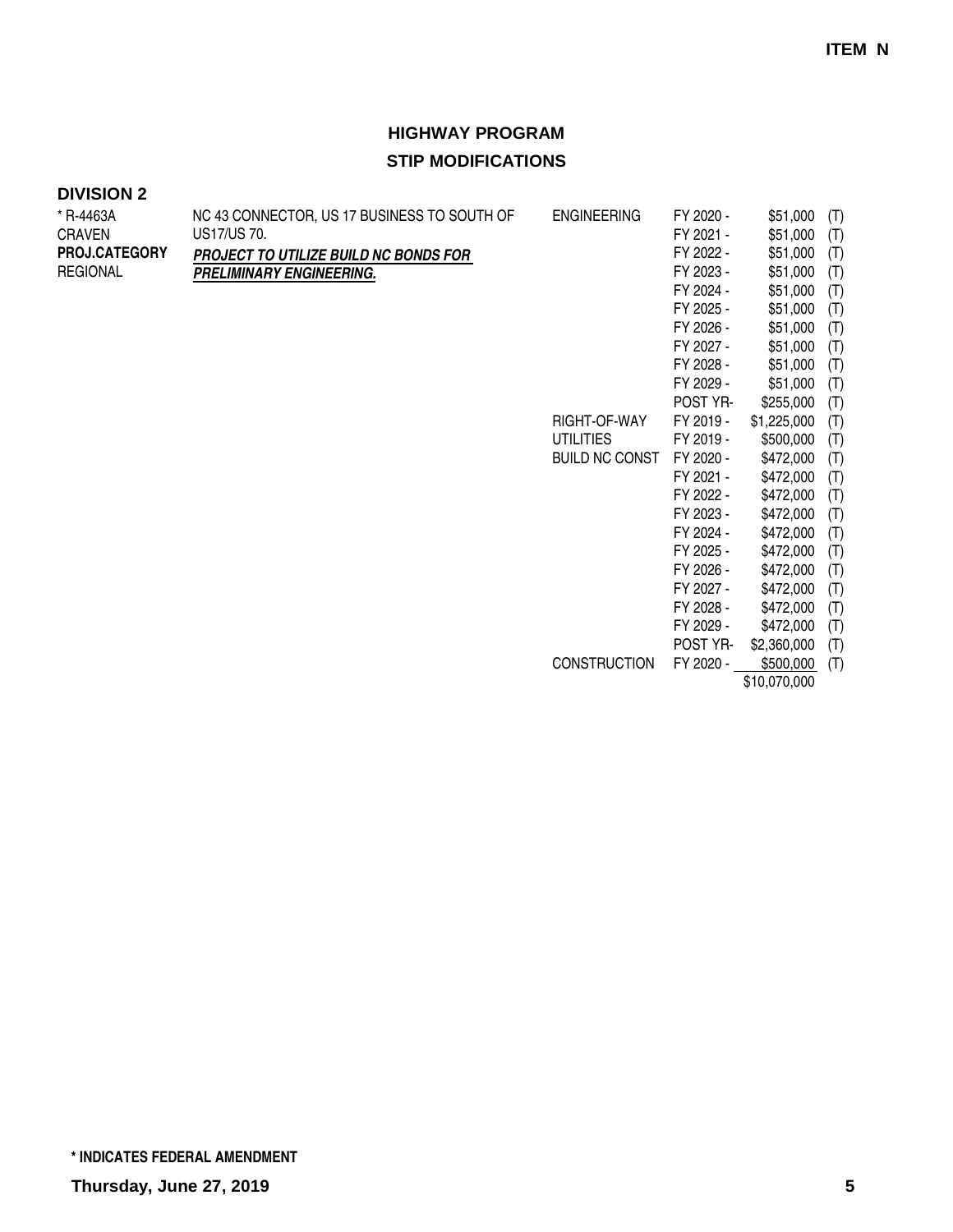| * R-5777B       | US 70, WEST THURMAN ROAD/EAST THURMAN ROAD. | <b>ENGINEERING</b>  | FY 2020 - | \$5,000                | (T) |
|-----------------|---------------------------------------------|---------------------|-----------|------------------------|-----|
| <b>CRAVEN</b>   | CONVERT AT-GRADE INTERSECTION TO            |                     | FY 2021 - | \$5,000                | (T) |
| PROJ.CATEGORY   | INTERCHANGE.                                |                     | FY 2022 - | \$5,000                | (T) |
| <b>REGIONAL</b> | PROJECT TO UTILIZE BUILD NC BONDS FOR       |                     | FY 2023 - | \$5,000                | (T) |
|                 | <b>PRELIMINARY ENGINEERING.</b>             |                     | FY 2024 - | \$5,000                | (T) |
|                 |                                             |                     | FY 2025 - | \$5,000                | (T) |
|                 |                                             |                     | FY 2026 - | \$5,000                | (T) |
|                 |                                             |                     | FY 2027 - | \$5,000                | (T) |
|                 |                                             |                     | FY 2028 - | \$5,000                | (T) |
|                 |                                             |                     | FY 2029 - | \$5,000                | (T) |
|                 |                                             |                     | POST YR-  | \$25,000               | (T) |
|                 |                                             | <b>BUILD NC ROW</b> | FY 2020 - | \$1,716,000            | (T) |
|                 |                                             |                     | FY 2021 - | \$1,716,000            | (T) |
|                 |                                             |                     | FY 2022 - | \$1,716,000            | (T) |
|                 |                                             |                     | FY 2023 - | \$1,716,000            | (T) |
|                 |                                             |                     | FY 2024 - | \$1,716,000            | (T) |
|                 |                                             |                     | FY 2025 - | \$1,716,000            | (T) |
|                 |                                             |                     | FY 2026 - | \$1,716,000            | (T) |
|                 |                                             |                     | FY 2027 - | \$1,716,000            | (T) |
|                 |                                             |                     | FY 2028 - | \$1,716,000            | (T) |
|                 |                                             |                     | FY 2029 - | \$1,716,000            | (T) |
|                 |                                             |                     | POST YR-  | \$8,580,000            | (T) |
|                 |                                             | RIGHT-OF-WAY        | FY 2020 - | \$1,700,000            | (T) |
|                 |                                             |                     | FY 2021 - | \$1,700,000            | (T) |
|                 |                                             | <b>UTILITIES</b>    | FY 2020 - | \$300,000              | (T) |
|                 |                                             | <b>CONSTRUCTION</b> | FY 2020 - | \$2,500,000            | (T) |
|                 |                                             |                     | FY 2021 - | \$15,834,000           | (T) |
|                 |                                             |                     | FY 2022 - | \$15,833,000           | (T) |
|                 |                                             |                     |           | FY 2023 - \$15,833,000 | (T) |
|                 |                                             |                     |           | \$79,515,000           |     |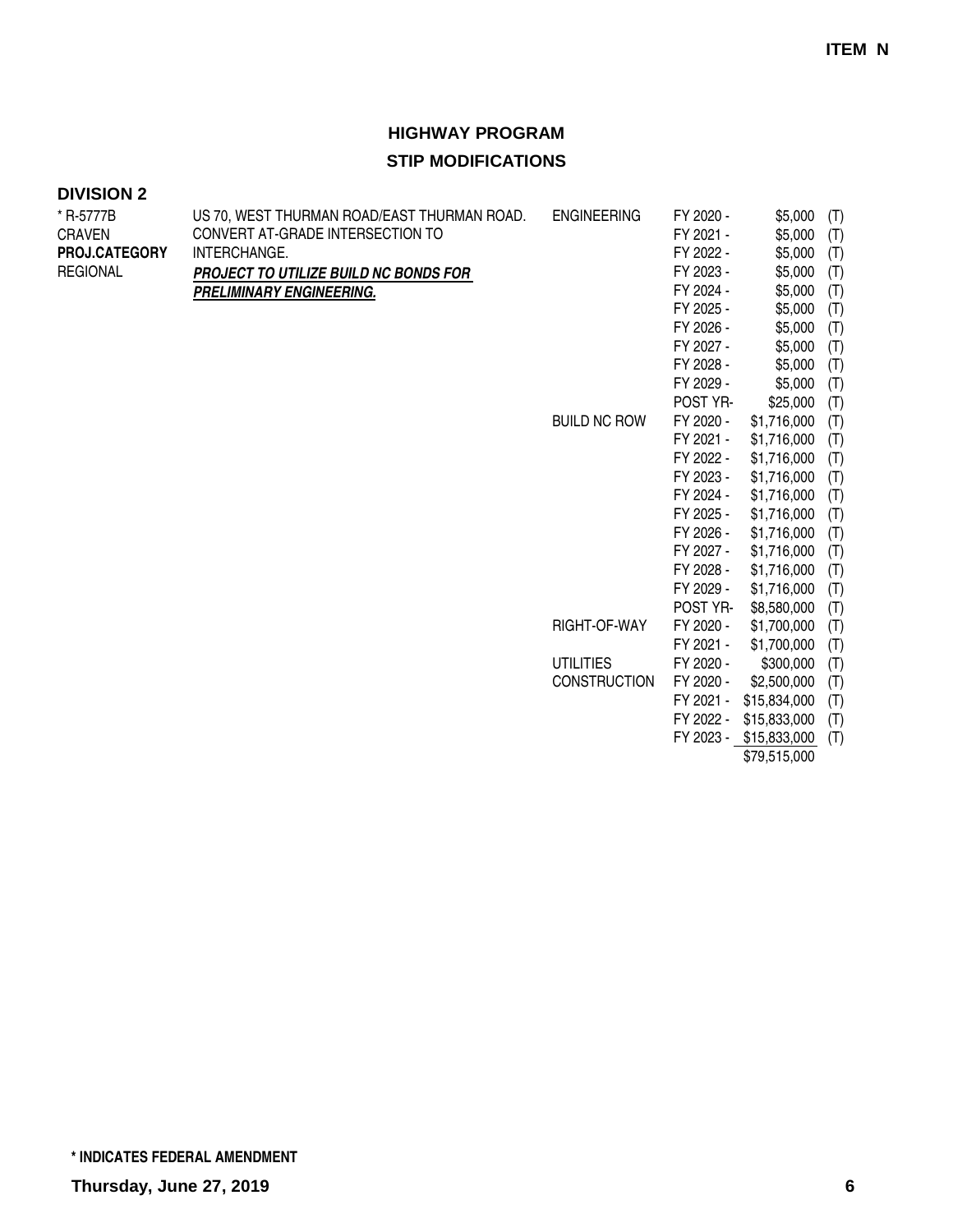| <b>DIVISION 2</b>                |                                                                                            |                       |                        |                      |            |
|----------------------------------|--------------------------------------------------------------------------------------------|-----------------------|------------------------|----------------------|------------|
| * R-5812<br><b>GREENE</b>        | US 13 BYPASS, NC 58 (KINGOLD BOULEVARD) TO NC<br>91. WIDEN TO THREE LANES WITH CENTER TURN | <b>ENGINEERING</b>    | FY 2020 -<br>FY 2021 - | \$65,000<br>\$65,000 | (T)<br>(T) |
| <b>PROJ.CATEGORY</b>             | LANE.                                                                                      |                       | FY 2022 -              | \$65,000             | (T)        |
| <b>DIVISION</b>                  | <b>PROJECT TO UTILIZE BUILD NC BONDS FOR</b>                                               |                       | FY 2023 -              | \$65,000             | (T)        |
|                                  | PRELIMINARY ENGINEERING.                                                                   |                       | FY 2024 -              | \$65,000             | (T)        |
|                                  |                                                                                            |                       | FY 2025 -              | \$65,000             | (T)        |
|                                  |                                                                                            |                       | FY 2026 -              | \$65,000             | (T)        |
|                                  |                                                                                            |                       | FY 2027 -              | \$65,000             | (T)        |
|                                  |                                                                                            |                       | FY 2028 -              | \$65,000             | (T)        |
|                                  |                                                                                            |                       | FY 2029 -              | \$65,000             | (T)        |
|                                  |                                                                                            |                       | POST YR-               | \$325,000            | (T)        |
|                                  |                                                                                            | <b>BUILD NC CONST</b> | FY 2020 -              | \$429,000            | (T)        |
|                                  |                                                                                            |                       | FY 2021 -              | \$429,000            | (T)        |
|                                  |                                                                                            |                       | FY 2022 -              | \$429,000            | (T)        |
|                                  |                                                                                            |                       | FY 2023 -              | \$429,000            | (T)        |
|                                  |                                                                                            |                       | FY 2024 -              | \$429,000            | (T)        |
|                                  |                                                                                            |                       | FY 2025 -              | \$429,000            | (T)        |
|                                  |                                                                                            |                       | FY 2026 -              | \$429,000            | (T)        |
|                                  |                                                                                            |                       | FY 2027 -              | \$429,000            | (T)        |
|                                  |                                                                                            |                       | FY 2028 -              | \$429,000            | (T)        |
|                                  |                                                                                            |                       | FY 2029 -              | \$429,000            | (T)        |
|                                  |                                                                                            |                       | POST YR-               | \$2,145,000          | (T)        |
|                                  |                                                                                            | <b>CONSTRUCTION</b>   | FY 2020 -              | \$300,000            | (T)        |
|                                  |                                                                                            |                       |                        | \$7,710,000          |            |
| U-5606                           | SR 1598 (DICKINSON AVENUE), NC 11 TO READE                                                 | <b>CONSTRUCTION</b>   | FY 2020 -              | \$8,500,000          | (BG5200)   |
| <b>PITT</b>                      | CIRCLE. IMPROVE ROADWAY.                                                                   |                       |                        | \$8,500,000          |            |
| PROJ.CATEGORY<br><b>DIVISION</b> | TO STRATEGICALLY BALANCE LETTINGS, DELAY<br><b>CONSTRUCTION FROM FY 19 TO FY 20.</b>       |                       |                        |                      |            |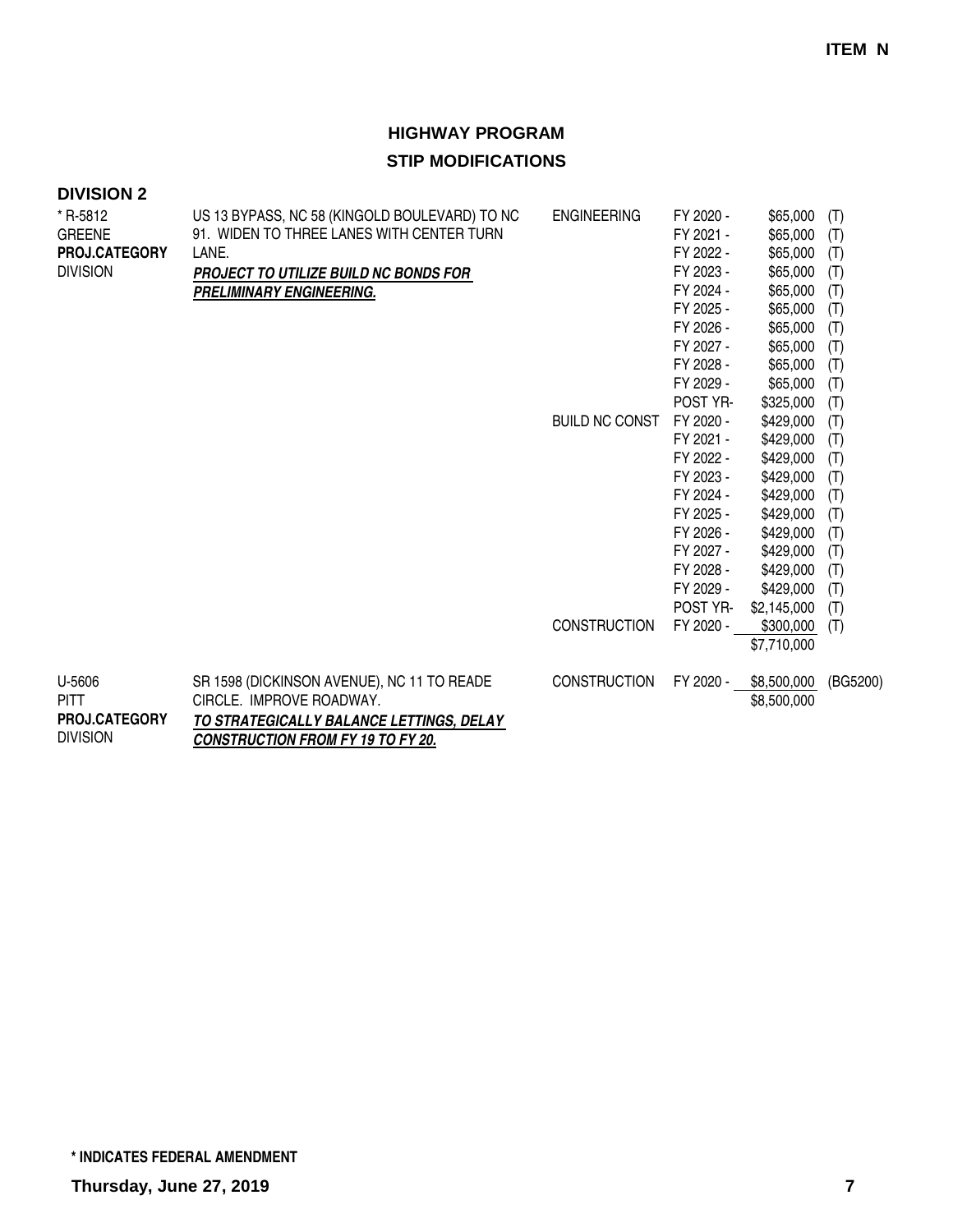| <b>DIVISION 2</b><br>* U-5917<br><b>PITT</b><br>PROJ.CATEGORY<br><b>DIVISION</b>     | SR 1704 (FOURTEENTH STREET), RED BANKS ROAD<br>TO SR 1708 (FIRETOWER ROAD). WIDEN TO MULTI-<br>LANES.<br>PROJECT TO UTILIZE BUILD NC BONDS FOR<br><b>PRELIMINARY ENGINEERING.</b>                                                                                                                                             | <b>ENGINEERING</b><br><b>BUILD NC ROW</b>                 | FY 2020 -<br>FY 2021 -<br>FY 2022 -<br>FY 2023 -<br>FY 2024 -<br>FY 2025 -<br>FY 2026 -<br>FY 2027 -<br>FY 2028 -<br>FY 2029 -<br>POST YR-<br>FY 2019 -<br>FY 2020 - | \$92,000<br>\$92,000<br>\$92,000<br>\$92,000<br>\$92,000<br>\$92,000<br>\$92,000<br>\$92,000<br>\$92,000<br>\$92,000<br>\$460,000<br>\$172,000<br>\$172,000 | (T)<br>(T)<br>(T)<br>(T)<br>(T)<br>(T)<br>(T)<br>(T)<br>(T)<br>(T)<br>(T)<br>(T)<br>(T) |
|--------------------------------------------------------------------------------------|-------------------------------------------------------------------------------------------------------------------------------------------------------------------------------------------------------------------------------------------------------------------------------------------------------------------------------|-----------------------------------------------------------|----------------------------------------------------------------------------------------------------------------------------------------------------------------------|-------------------------------------------------------------------------------------------------------------------------------------------------------------|-----------------------------------------------------------------------------------------|
|                                                                                      |                                                                                                                                                                                                                                                                                                                               |                                                           | FY 2021 -<br>FY 2022 -<br>FY 2023 -<br>FY 2024 -<br>FY 2025 -<br>FY 2026 -<br>FY 2027 -<br>FY 2028 -<br>FY 2029 -<br>POST YR-                                        | \$172,000<br>\$172,000<br>\$172,000<br>\$172,000<br>\$172,000<br>\$172,000<br>\$172,000<br>\$172,000<br>\$172,000<br>\$688,000                              | (T)<br>(T)<br>(T)<br>(T)<br>(T)<br>(T)<br>(T)<br>(T)<br>(T)<br>(T)                      |
|                                                                                      |                                                                                                                                                                                                                                                                                                                               | RIGHT-OF-WAY<br><b>UTILITIES</b><br><b>CONSTRUCTION</b>   | FY 2019 -<br>FY 2019 -<br>FY 2021 -<br>FY 2022 -<br>FY 2023 -                                                                                                        | \$1,315,000<br>\$398,000<br>\$3,200,000<br>\$3,200,000<br>\$3,200,000<br>\$15,273,000                                                                       | (T)<br>(T)<br>(T)<br>(T)<br>(T)                                                         |
| <b>DIVISION 3</b><br>EB-6025<br><b>BRUNSWICK</b><br>PROJ.CATEGORY<br><b>DIVISION</b> | RICE HOPE MULTI USE PATH, MULTI USE PATH ALONG<br>NC 133 BETWEEN MORECAMBLE BOULEVARD AND<br>RICE HOPE RUN IN BELVILLE.<br>TO ALLOW ADDITIONAL TIME FOR PLANNING AND<br>DESIGN, DELAY RIGHT-OF-WAY FROM FY 19 TO FY 22<br>AND CONSTRUCTION FROM FY 20 TO FY 22.                                                               | <b>ENGINEERING</b><br>RIGHT-OF-WAY<br><b>CONSTRUCTION</b> | FY 2019 -<br>FY 2019 -<br>FY 2022 -<br>FY 2022 -<br>FY 2022 -<br>FY 2022 -                                                                                           | \$24,000<br>\$6,000<br>\$2,000<br>\$1,000<br>\$134,000<br>$$33,000$ (L)<br>\$200,000                                                                        | (STBGDA)<br>(L)<br>(STBGDA)<br>(L)<br>(STBGDA)                                          |
| EB-6026<br><b>BRUNSWICK</b><br>PROJ.CATEGORY<br><b>DIVISION</b>                      | BELVILLE ELEMENTARY MULTI USE PATH, MULTI USE<br>PATH ALONG NC 133 CONNECTING NORTH AND<br>SOUTH ENTRANCES OF HAWKESWATER<br>DEVELOPMENT TO BELVILLE ELEMENTARY SCHOOL.<br>TO ALLOW ADDITIONAL TIME FOR PLANNING AND<br><b>DESIGN, DELAY RIGHT-OF-WAY FROM FY 19 TO FY 22</b><br><b>AND CONSTRUCTION FROM FY 20 TO FY 22.</b> | <b>ENGINEERING</b><br>RIGHT-OF-WAY<br><b>CONSTRUCTION</b> | FY 2019 -<br>FY 2019 -<br>FY 2022 -<br>FY 2022 -<br>FY 2022 -<br>FY 2022 -                                                                                           | \$6,000<br>\$1,000<br>\$94,000<br>\$24,000<br>\$151,000                                                                                                     | \$24,000 (TAPDA)<br>(L)<br>\$2,000 (TAPDA)<br>(L)<br>(TAPDA)<br>(L)                     |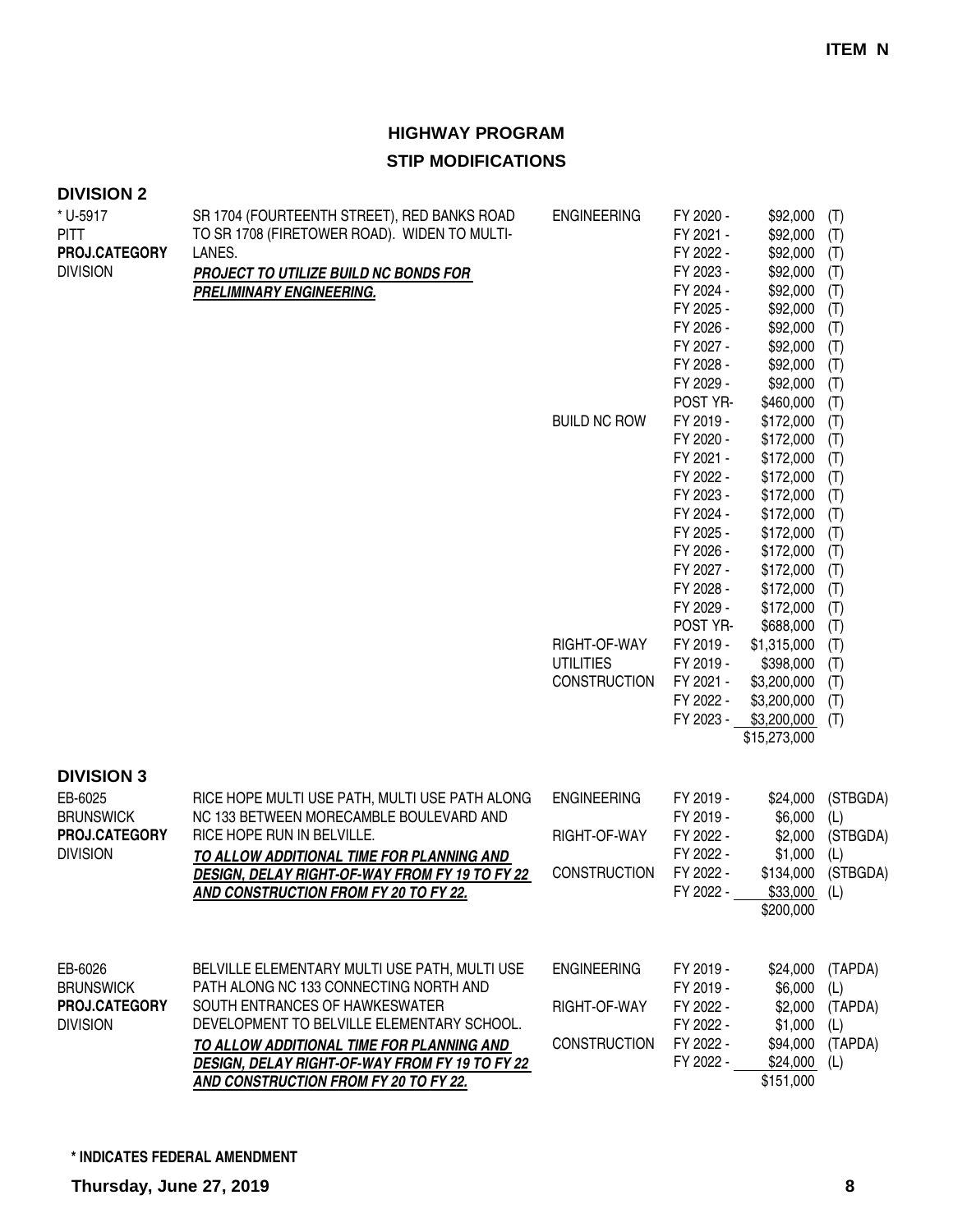| <b>DIVISION 3</b>           |                                                                               |                       |                        |                                                 |            |
|-----------------------------|-------------------------------------------------------------------------------|-----------------------|------------------------|-------------------------------------------------|------------|
| * R-2303E<br><b>SAMPSON</b> | NC 24, US 421/US 701/SR 1296 (SUNSET AVENUE) TO<br>SR 1935 (CECIL ODIE ROAD). | <b>ENGINEERING</b>    | FY 2020 -<br>FY 2021 - | \$175,000<br>\$175,000                          | (T)<br>(T) |
| PROJ.CATEGORY               |                                                                               |                       | FY 2022 -              | \$175,000                                       | (T)        |
| <b>DIVISION</b>             | PROJECT TO UTILIZE BUILD NC BONDS FOR                                         |                       | FY 2023 -              | \$175,000                                       |            |
|                             | <b>PRELIMINARY ENGINEERING.</b>                                               |                       | FY 2024 -              |                                                 | (T)        |
|                             |                                                                               |                       | FY 2025 -              | \$175,000<br>\$175,000                          | (T)        |
|                             |                                                                               |                       |                        |                                                 | (T)        |
|                             |                                                                               |                       | FY 2026 -              | \$175,000                                       | (T)        |
|                             |                                                                               |                       | FY 2027 -              | \$175,000                                       | (T)        |
|                             |                                                                               |                       | FY 2028 -              | \$175,000                                       | (T)        |
|                             |                                                                               |                       | FY 2029 -              | \$175,000                                       | (T)        |
|                             |                                                                               |                       | POST YR-               | \$875,000                                       | (T)        |
|                             |                                                                               | <b>BUILD NC CONST</b> | FY 2020 -              | \$858,000                                       | (NHP)      |
|                             |                                                                               |                       | FY 2021 -              | \$858,000                                       | (NHP)      |
|                             |                                                                               |                       | FY 2022 -              | \$858,000                                       | (NHP)      |
|                             |                                                                               |                       | FY 2023 -              | \$858,000                                       | (NHP)      |
|                             |                                                                               |                       | FY 2024 -              | \$858,000                                       | (NHP)      |
|                             |                                                                               |                       | FY 2025 -              | \$858,000                                       | (NHP)      |
|                             |                                                                               |                       | FY 2026 -              | \$858,000                                       | (NHP)      |
|                             |                                                                               |                       | FY 2027 -              | \$858,000                                       | (NHP)      |
|                             |                                                                               |                       | FY 2028 -              | \$858,000                                       | (NHP)      |
|                             |                                                                               |                       | FY 2029 -              | \$858,000                                       | (NHP)      |
|                             |                                                                               |                       | POST YR-               | \$4,290,000                                     | (NHP)      |
|                             |                                                                               | <b>CONSTRUCTION</b>   | FY 2020 -              | \$5,966,000                                     | (NHP)      |
|                             |                                                                               |                       | FY 2021 -              | \$5,967,000                                     | (NHP)      |
|                             |                                                                               |                       | FY 2022 -              | \$5,967,000                                     | (NHP)      |
|                             |                                                                               |                       |                        | \$33,395,000                                    |            |
| R-5021                      | NC 211, SR 1500 (MIDWAY ROAD) TO NC 87. WIDEN TO                              | <b>CONSTRUCTION</b>   | FY 2020 -              | \$345,000                                       | (HP)       |
| <b>BRUNSWICK</b>            | MULTI-LANES.                                                                  |                       | FY 2020 -              | \$21,005,000                                    | (BG5200)   |
| PROJ.CATEGORY               | TO STRATEGICALLY BALANCE LETTINGS, DELAY                                      |                       | FY 2021 -              | \$21,350,000                                    | (BG5200)   |
| <b>DIVISION</b>             | <b>CONSTRUCTION FROM FY 19 TO FY 20.</b>                                      |                       |                        | FY 2022 - \$21,350,000                          | (BG5200)   |
|                             |                                                                               |                       |                        | FY 2023 - \$21,350,000                          | (BG5200)   |
|                             |                                                                               |                       |                        | \$85,400,000                                    |            |
|                             |                                                                               |                       |                        |                                                 |            |
| R-5701<br><b>PENDER</b>     | NC 53, US 117 BUSINESS (WALKER<br>STREET/WILMINGTON STREET). IMPROVE          | RIGHT-OF-WAY          | FY 2020 -<br>FY 2020 - | \$10,000<br>$$150,000$ (L)                      | (T)        |
| DDA LA ATEAADV              | <b>INITEDCECTION</b>                                                          | IITIIITIPC            | <b>LA VUUV</b>         | $\triangle A \cap \triangle A \cap \triangle A$ |            |

| <b>PROJ.CATEGORY</b> | INTERSECTION.                               | JTILITIES           | FY 2020 - | $$400,000$ (T)            |  |
|----------------------|---------------------------------------------|---------------------|-----------|---------------------------|--|
| REGIONAL             | ADD RIGHT-OF-WAY AND UTILITIES IN FY 20 NOT | <b>CONSTRUCTION</b> |           | FY 2020 - \$1,700,000 (T) |  |
|                      | <b>PREVIOUSLY PROGRAMMED.</b>               |                     |           | \$2,260,000               |  |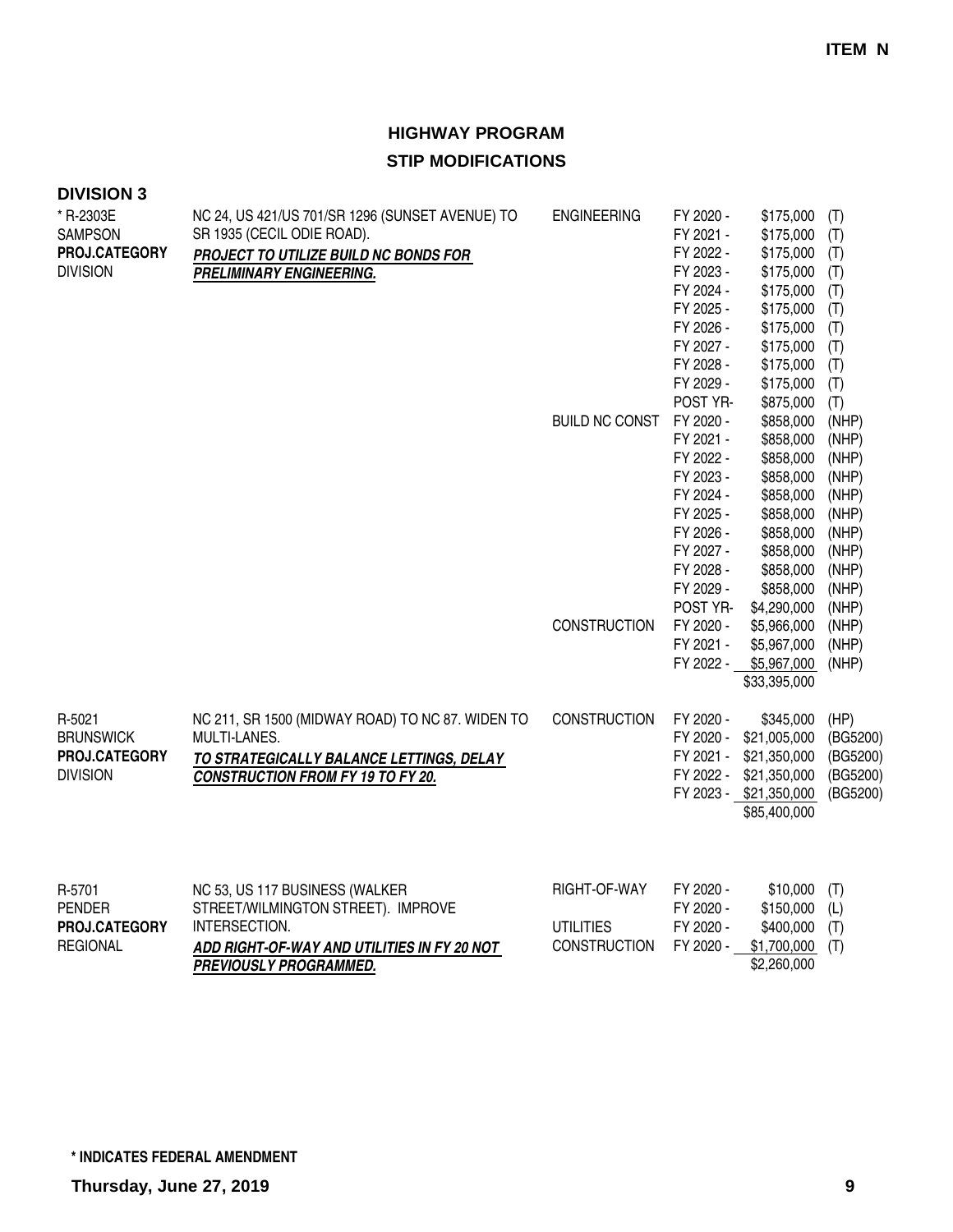| <b>DIVISION 3</b><br>U-4906<br><b>ONSLOW</b><br>PROJ.CATEGORY<br><b>TRANSITION</b> | SR 1308 (GUM BRANCH ROAD), WEST OF SR 1313<br>(MILLS FIELDS ROAD) TO EAST OF SR 1324 (RAMSEY<br>ROAD) IN JACKSONVILLE. WIDENING.<br>TO STRATEGICALLY BALANCE LETTINGS, DELAY<br><b>CONSTRUCTION FROM FY 19 TO FY 20.</b>                    | <b>CONSTRUCTION</b> | FY 2020 -              | \$8,700,000<br>\$8,700,000                | (BGANY)            |
|------------------------------------------------------------------------------------|---------------------------------------------------------------------------------------------------------------------------------------------------------------------------------------------------------------------------------------------|---------------------|------------------------|-------------------------------------------|--------------------|
| <b>DIVISION 4</b><br>I-5933<br><b>NASH</b><br>PROJ.CATEGORY<br><b>STATEWIDE</b>    | I-95, WILSON COUNTY LINE (MILEMARKER 124.6) TO<br>THE NORTH OF NC 97 (MILEMARKER 127.6).<br>PAVEMENT AND BRIDGE REHABILITATION.<br>PROJECT SEGMENT ADDED AT THE REQUEST OF THE<br><b>DIVISION TO ADDRESS BRIDGE REHABILITATION</b><br>NEED. | <b>CONSTRUCTION</b> | FY 2024 -<br>FY 2025 - | \$1,800,000<br>\$1,800,000<br>\$3,600,000 | (NHPIM)<br>(NHPIM) |
| $I-6041A$<br><b>EDGECOMBE</b><br><b>PROJ.CATEGORY</b><br><b>STATEWIDE</b>          | US 64 (FUTURE I-87), BRIDGE REHABILITATION FOR<br>320155, 320148, 320153, 320156, 320104, 320320, 320325,<br>AND 320326.<br><b>PROJECT SEGMENT ADDED AT THE REQUEST OF THE</b><br><b>DIVISION TO ADDRESS BRIDGE REHABILITATION</b><br>NEED. | <b>CONSTRUCTION</b> | FY 2020 -              | \$900,000<br>\$900,000                    | (NHPIM)            |
| I-6042A<br><b>EDGECOMBE</b><br>PROJ.CATEGORY<br><b>STATEWIDE</b>                   | US 64 (FUTURE I-87), BRIDGE REHABILITATION FOR<br>320327 AND 320328.<br>PROJECT SEGMENT ADDED AT THE REQUEST OF THE<br><b>DIVISION TO ADDRESS BRIDGE REHABILITATION</b><br>NEED.                                                            | <b>CONSTRUCTION</b> | FY 2020 -              | \$500,000<br>\$500,000                    | (NHPIM)            |
| I-6045A<br><b>NASH</b><br>PROJ.CATEGORY<br><b>STATEWIDE</b>                        | US 64 (FUTURE I-87), BRIDGE REHABILITATION FOR<br>630072 AND 630074.<br>PROJECT SEGMENT ADDED AT THE REQUEST OF THE<br><b>DIVISION TO ADDRESS BRIDGE REHABILITATION</b><br>NEED.                                                            | <b>CONSTRUCTION</b> | FY 2021 -              | \$750,000<br>\$750,000                    | (NHPIM)            |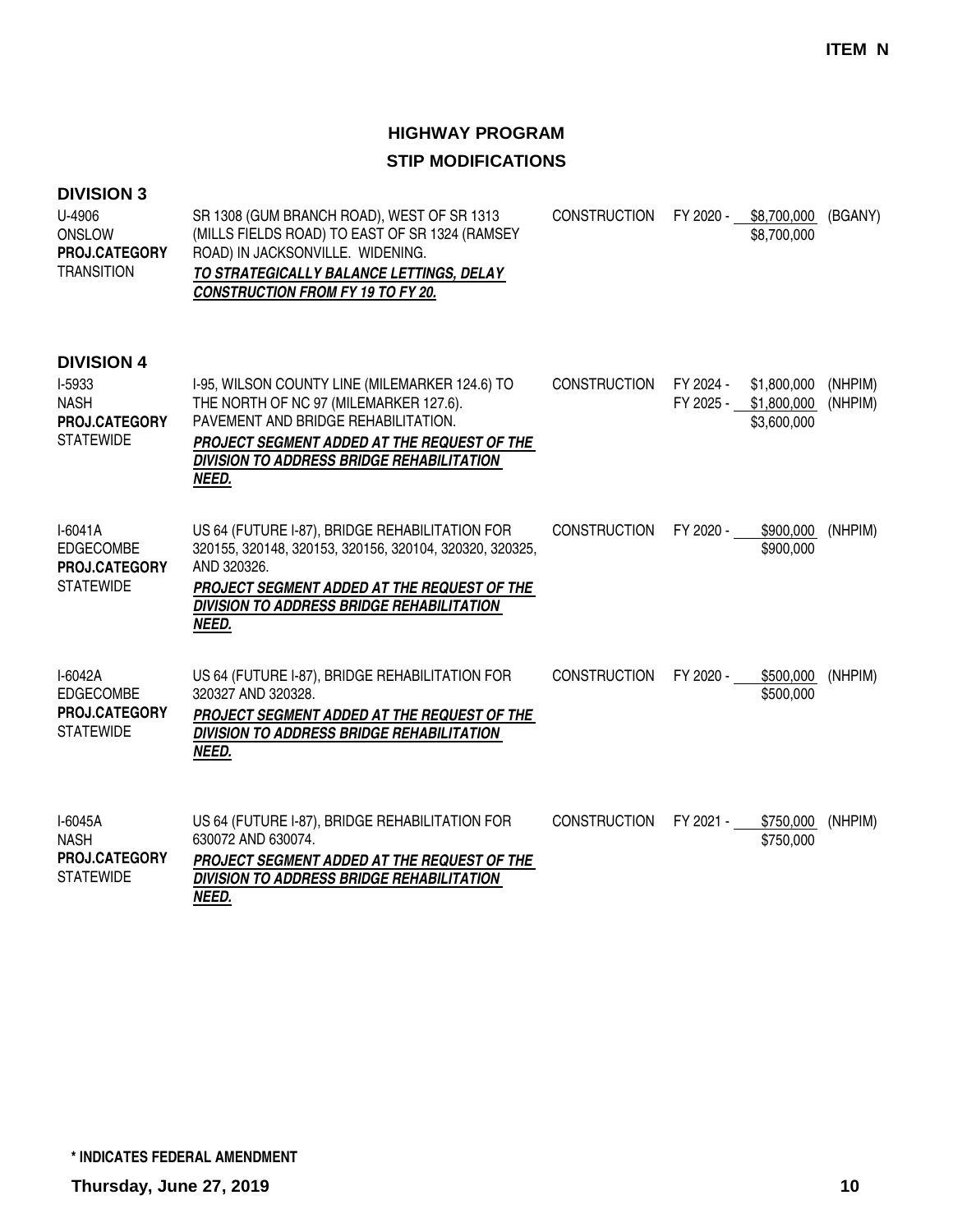### **DIVISION 4**

| * U-2714        | US 117, US 70 BYPASS TO SR 1306 (FEDELON TRAIL) IN | <b>ENGINEERING</b>    | FY 2020 - | \$144,000   | (T) |
|-----------------|----------------------------------------------------|-----------------------|-----------|-------------|-----|
| <b>WAYNE</b>    | GOLDSBORO. WIDEN ROADWAY AND MAKE SAFETY           |                       | FY 2021 - | \$144,000   | (T) |
| PROJ.CATEGORY   | IMPROVEMENTS.                                      |                       | FY 2022 - | \$144,000   | (T) |
| <b>REGIONAL</b> | <b>PROJECT TO UTILIZE BUILD NC BONDS FOR</b>       |                       | FY 2023 - | \$144,000   | (T) |
|                 | <b>PRELIMINARY ENGINEERING.</b>                    |                       | FY 2024 - | \$144,000   | (T) |
|                 |                                                    |                       | FY 2025 - | \$144,000   | (T) |
|                 |                                                    |                       | FY 2026 - | \$144,000   | (T) |
|                 |                                                    |                       | FY 2027 - | \$144,000   | (T) |
|                 |                                                    |                       | FY 2028 - | \$144,000   | (T) |
|                 |                                                    |                       | FY 2029 - | \$144,000   | (T) |
|                 |                                                    |                       | POST YR-  | \$720,000   | (T) |
|                 |                                                    | <b>BUILD NC CONST</b> | FY 2020 - | \$858,000   | (T) |
|                 |                                                    |                       | FY 2021 - | \$858,000   | (T) |
|                 |                                                    |                       | FY 2022 - | \$858,000   | (T) |
|                 |                                                    |                       | FY 2023 - | \$858,000   | (T) |
|                 |                                                    |                       | FY 2024 - | \$858,000   | (T) |
|                 |                                                    |                       | FY 2025 - | \$858,000   | (T) |
|                 |                                                    |                       | FY 2026 - | \$858,000   | (T) |
|                 |                                                    |                       | FY 2027 - | \$858,000   | (T) |
|                 |                                                    |                       | FY 2028 - | \$858,000   | (T) |
|                 |                                                    |                       | FY 2029 - | \$858,000   | (T) |
|                 |                                                    |                       | POST YR-  | \$4,290,000 | (T) |
|                 |                                                    | <b>CONSTRUCTION</b>   | FY 2020 - | \$2,300,000 | (T) |
|                 |                                                    |                       | FY 2021 - | \$2,300,000 | (T) |
|                 |                                                    |                       |           |             |     |

\$19,630,000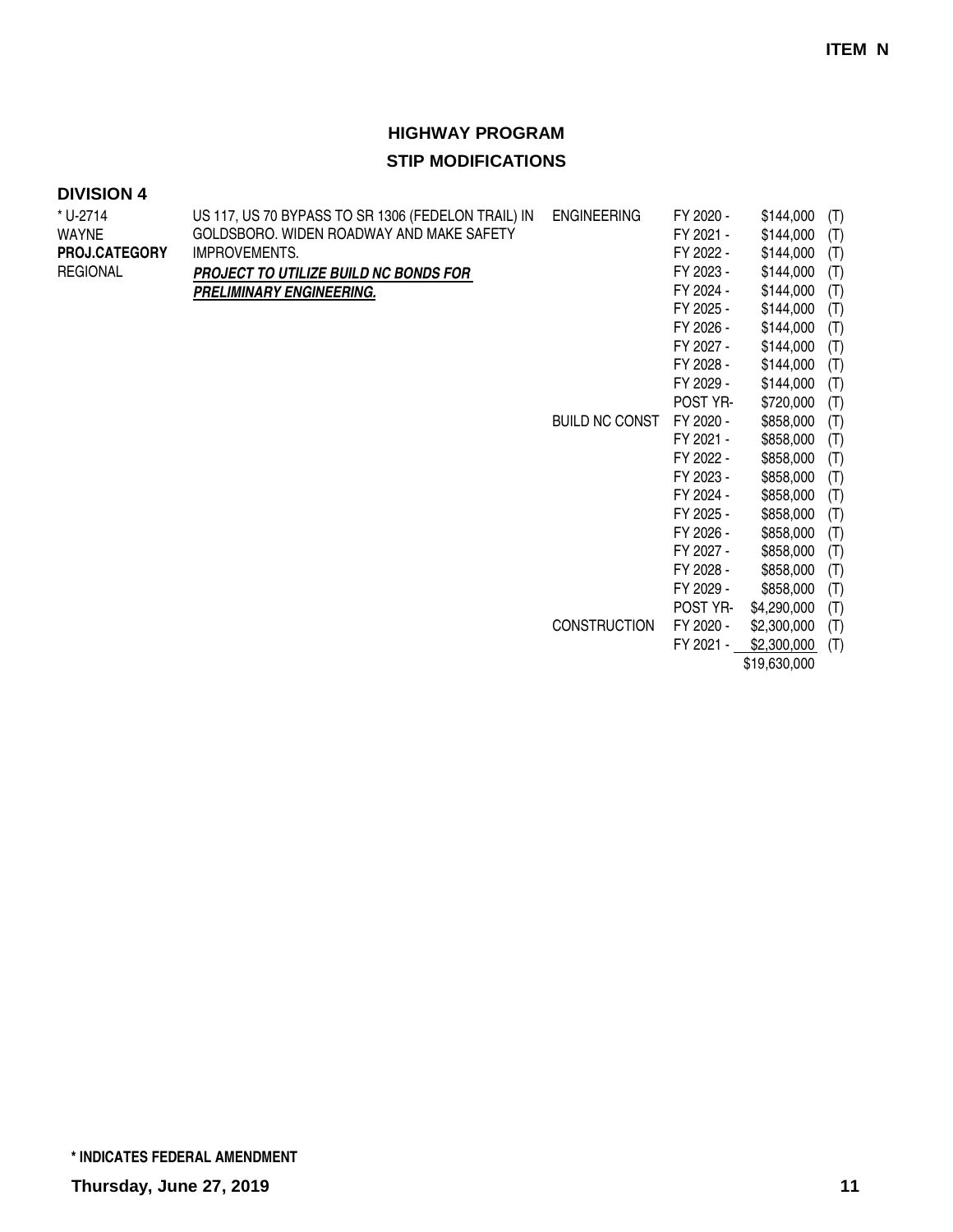| <b>DIVISION 4</b>         |                                                                                   |                     |                        |                             |            |
|---------------------------|-----------------------------------------------------------------------------------|---------------------|------------------------|-----------------------------|------------|
| * U-3609B<br><b>WAYNE</b> | US 13 (BERKELEY BOULEVARD), SR 1003 (NEW HOPE<br>ROAD) TO SR1572 (SAULSTON ROAD). | <b>ENGINEERING</b>  | FY 2020 -<br>FY 2021 - | \$85,000<br>\$85,000        | (T)<br>(T) |
| PROJ.CATEGORY             | PROJECT TO UTILIZE BUILD NC BONDS FOR                                             |                     | FY 2022 -              | \$85,000                    | (T)        |
| <b>REGIONAL</b>           | <b>PRELIMINARY ENGINEERING.</b>                                                   |                     | FY 2023 -              | \$85,000                    | (T)        |
|                           |                                                                                   |                     | FY 2024 -              | \$85,000                    | (T)        |
|                           |                                                                                   |                     | FY 2025 -              | \$85,000                    | (T)        |
|                           |                                                                                   |                     | FY 2026 -              | \$85,000                    | (T)        |
|                           |                                                                                   |                     | FY 2027 -              | \$85,000                    | (T)        |
|                           |                                                                                   |                     | FY 2028 -              | \$85,000                    | (T)        |
|                           |                                                                                   |                     | FY 2029 -              | \$85,000                    | (T)        |
|                           |                                                                                   |                     | POST YR-               | \$425,000                   | (T)        |
|                           |                                                                                   | <b>BUILD NC ROW</b> | FY 2020 -              | \$515,000                   | (T)        |
|                           |                                                                                   |                     | FY 2021 -              | \$515,000                   | (T)        |
|                           |                                                                                   |                     | FY 2022 -              | \$515,000                   | (T)        |
|                           |                                                                                   |                     | FY 2023 -              | \$515,000                   | (T)        |
|                           |                                                                                   |                     | FY 2024 -              | \$515,000                   | (T)        |
|                           |                                                                                   |                     | FY 2025 -              | \$515,000                   | (T)        |
|                           |                                                                                   |                     | FY 2026 -              | \$515,000                   | (T)        |
|                           |                                                                                   |                     | FY 2027 -              | \$515,000                   | (T)        |
|                           |                                                                                   |                     | FY 2028 -              | \$515,000                   | (T)        |
|                           |                                                                                   |                     | FY 2029 -              | \$515,000                   | (T)        |
|                           |                                                                                   |                     | POST YR-               | \$2,575,000                 | (T)        |
|                           |                                                                                   | RIGHT-OF-WAY        | FY 2020 -              | \$1,750,000                 | (T)        |
|                           |                                                                                   | <b>UTILITIES</b>    | FY 2020 -              | \$1,750,000                 | (T)        |
|                           |                                                                                   |                     | FY 2021 -              | \$1,750,000                 | (T)        |
|                           |                                                                                   | <b>CONSTRUCTION</b> | FY 2023 -              | \$5,875,000                 | (T)        |
|                           |                                                                                   |                     | FY 2024 -              | \$5,875,000                 | (T)        |
|                           |                                                                                   |                     | FY 2025 -<br>FY 2026 - | \$5,875,000                 | (T)        |
|                           |                                                                                   |                     |                        | \$5,875,000<br>\$37,750,000 | (T)        |
|                           |                                                                                   |                     |                        |                             |            |
| <b>DIVISION 5</b>         |                                                                                   |                     |                        |                             |            |
| P-5720                    | CSX, CROSSING 630601X AT SR 2006 (DURANT ROAD)                                    | <b>CONSTRUCTION</b> | FY 2020 -              | \$516,000                   | (T)        |
| <b>WAKE</b>               | IN RALEIGH. CONSTRUCT GRADE SEPARATION.                                           |                     | FY 2020 -              | \$480,000                   | (O)        |
| PROJ.CATEGORY             | TO ALLOW ADDITIONAL TIME TO COMPLETE THE                                          |                     | FY 2021 -              | \$4,902,000                 | (T)        |
| <b>REGIONAL</b>           | RIGHT-OF-WAY, DELAY CONSTRUCTION FROM FY 19                                       |                     | FY 2022 -              | \$4,902,000                 | (T)        |
|                           | TO FY 20, AT REQUEST OF RAIL DIVISION.                                            |                     |                        | \$10,800,000                |            |
|                           |                                                                                   |                     |                        |                             |            |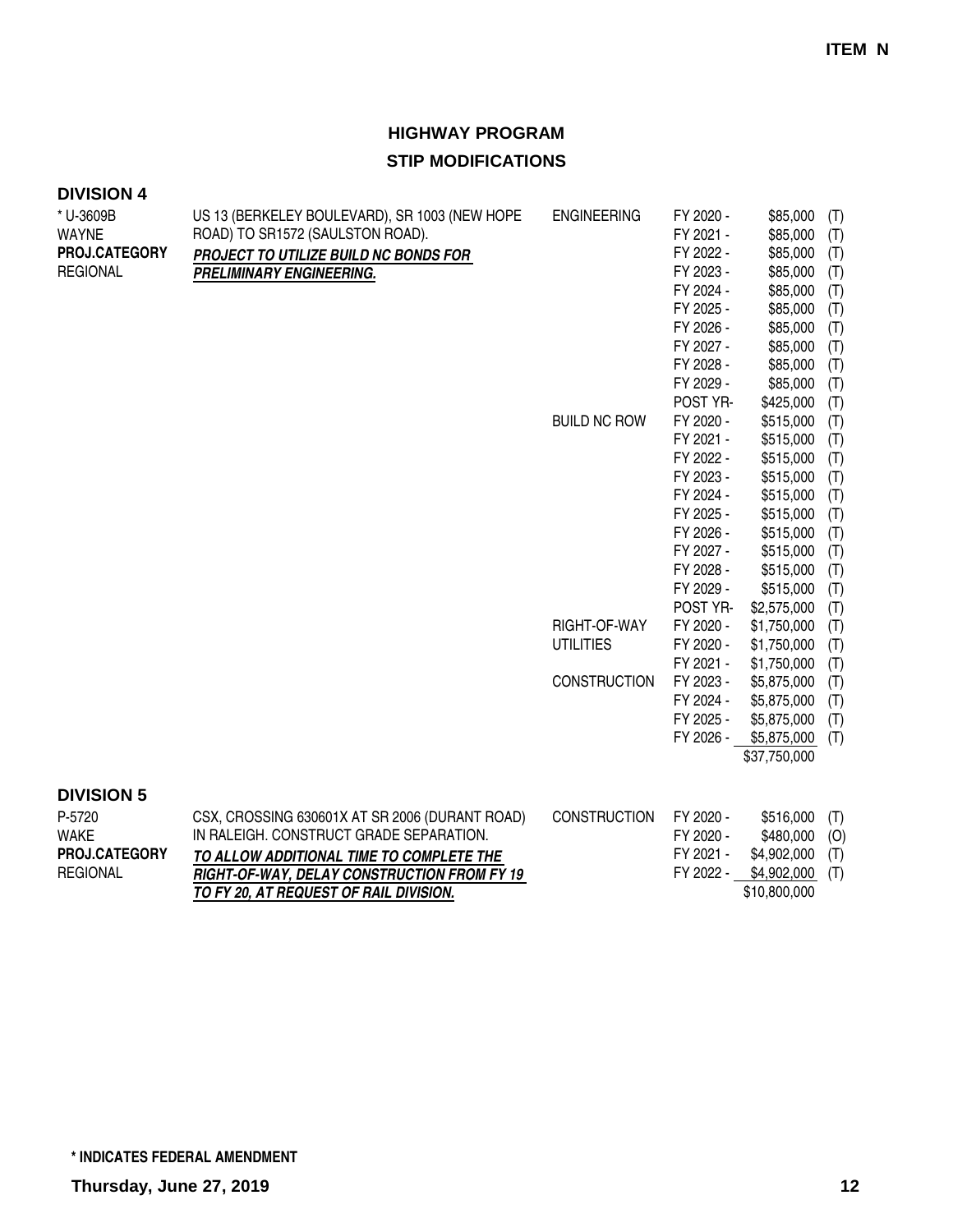| * U-5302<br><b>WAKE</b><br>PROJ.CATEGORY<br><b>REGIONAL</b>   | US 401, SOUTH OF SR 1006 (OLD STAGE ROAD) TO<br>SOUTH OF SR 2538 (MECHANICAL BOULEVARD) /<br>GARNER STATION BOULEVARD IN GARNER. CONVERT<br>TO SUPERSTREET.<br>PROJECT TO UTILIZE BUILD NC BONDS FOR<br><b>PRELIMINARY ENGINEERING.</b> | <b>ENGINEERING</b>    | FY 2020 -<br>FY 2021 -<br>FY 2022 -<br>FY 2023 -<br>FY 2024 -<br>FY 2025 -<br>FY 2026 -<br>FY 2027 -<br>FY 2028 -<br>FY 2029 -<br>POST YR-              | \$84,000<br>\$84,000<br>\$84,000<br>\$84,000<br>\$84,000<br>\$84,000<br>\$84,000<br>\$84,000<br>\$84,000<br>\$84,000                                         | (T)<br>(T)<br>(T)<br>(T)<br>(T)<br>(T)<br>(T)<br>(T)<br>(T)<br>(T)               |
|---------------------------------------------------------------|-----------------------------------------------------------------------------------------------------------------------------------------------------------------------------------------------------------------------------------------|-----------------------|---------------------------------------------------------------------------------------------------------------------------------------------------------|--------------------------------------------------------------------------------------------------------------------------------------------------------------|----------------------------------------------------------------------------------|
|                                                               |                                                                                                                                                                                                                                         | <b>BUILD NC CONST</b> | FY 2020 -<br>FY 2021 -<br>FY 2022 -<br>FY 2023 -<br>FY 2024 -<br>FY 2025 -<br>FY 2026 -<br>FY 2027 -<br>FY 2028 -<br>FY 2029 -<br>POST YR-              | \$420,000<br>\$515,000<br>\$515,000<br>\$515,000<br>\$515,000<br>\$515,000<br>\$515,000<br>\$515,000<br>\$515,000<br>\$515,000<br>\$515,000<br>\$2,575,000   | (T)<br>(T)<br>(T)<br>(T)<br>(T)<br>(T)<br>(T)<br>(T)<br>(T)<br>(T)<br>(T)<br>(T) |
|                                                               |                                                                                                                                                                                                                                         | <b>CONSTRUCTION</b>   | FY 2020 -                                                                                                                                               | \$9,000,000<br>\$17,985,000                                                                                                                                  | (T)                                                                              |
| * U-5745<br><b>DURHAM</b><br>PROJ.CATEGORY<br><b>REGIONAL</b> | NC 751 (HOPE VALLEY ROAD), SR 1183 (UNIVERSITY<br>DRIVE) INTERSECTION IN DURHAM. CONSTRUCT<br>ROUNDABOUT.<br>PROJECT TO UTILIZE BUILD NC BONDS FOR<br><b>PRELIMINARY ENGINEERING.</b>                                                   | <b>ENGINEERING</b>    | FY 2020 -<br>FY 2021 -<br>FY 2022 -<br>FY 2023 -<br>FY 2024 -<br>FY 2025 -<br>FY 2026 -<br>FY 2027 -<br>FY 2028 -<br>FY 2029 -<br>POST YR-              | \$29,000<br>\$29,000<br>\$29,000<br>\$29,000<br>\$29,000<br>\$29,000<br>\$29,000<br>\$29,000<br>\$29,000<br>\$29,000<br>\$435,000                            | (T)<br>(T)<br>(T)<br>(T)<br>(T)<br>(T)<br>(T)<br>(T)<br>(T)<br>(T)<br>(T)        |
|                                                               |                                                                                                                                                                                                                                         | <b>BUILD NC CONST</b> | FY 2019 -<br>FY 2020 -<br>FY 2021 -<br>FY 2022 -<br>FY 2023 -<br>FY 2024 -<br>FY 2025 -<br>FY 2026 -<br>FY 2027 -<br>FY 2028 -<br>FY 2029 -<br>POST YR- | \$86,000<br>\$86,000<br>\$86,000<br>\$86,000<br>\$86,000<br>\$86,000<br>\$86,000<br>\$86,000<br>\$86,000<br>\$86,000<br>\$86,000<br>\$344,000<br>\$2,015,000 | (T)<br>(T)<br>(T)<br>(T)<br>(T)<br>(T)<br>(T)<br>(T)<br>(T)<br>(T)<br>(T)<br>(T) |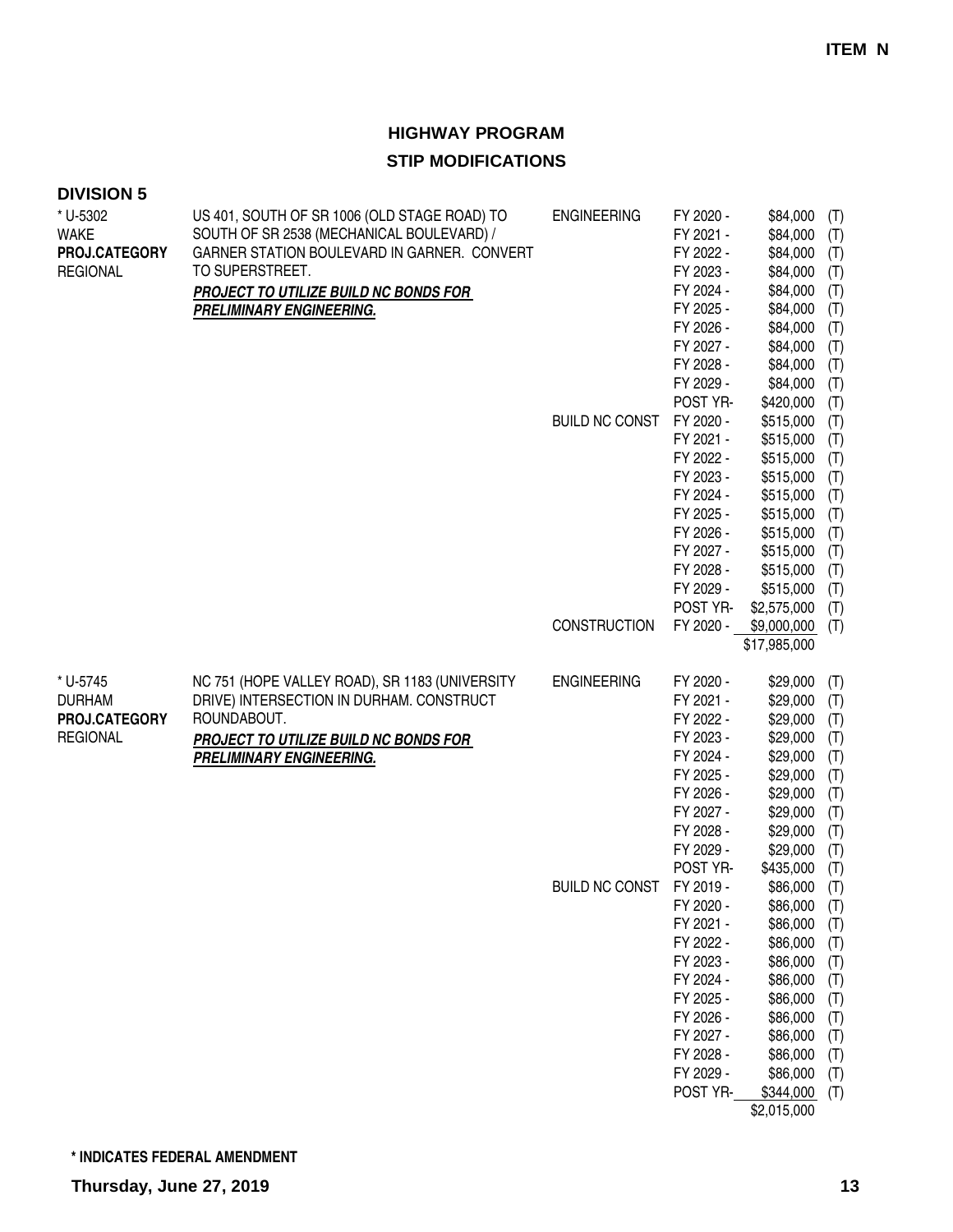| U-5746<br><b>WAKE</b><br>PROJ.CATEGORY<br><b>REGIONAL</b>   | US 401, WAKE TECHNICAL COMMUNITY COLLEGE TO<br>SR 1010 (TEN-TEN ROAD). ADD LANES.<br>TO ALLOW ADDITIONAL TIME FOR STRATEGIC<br>LETTING REVIEW, DELAY RIGHT-OF-WAY FROM FY 19<br>TO FY 20.                     | RIGHT-OF-WAY<br><b>UTILITIES</b><br><b>CONSTRUCTION</b> | FY 2020 -<br>FY 2020 -<br>FY 2020 -                                                                                                        | \$10,953,000<br>\$2,313,000<br>\$3,289,000<br>\$16,555,000                                                                                    | (T)<br>(T)<br>(T)                                                         |
|-------------------------------------------------------------|---------------------------------------------------------------------------------------------------------------------------------------------------------------------------------------------------------------|---------------------------------------------------------|--------------------------------------------------------------------------------------------------------------------------------------------|-----------------------------------------------------------------------------------------------------------------------------------------------|---------------------------------------------------------------------------|
| * U-5748<br><b>WAKE</b><br>PROJ.CATEGORY<br><b>REGIONAL</b> | US 401, SR 2044 (LIGON MILL ROAD) / SR 2224<br>(MITCHELL MILL ROAD) IN RALEIGH. CONVERT AT-<br>GRADE INTERSECTION TO INTERCHANGE.<br>PROJECT TO UTILIZE BUILD NC BONDS FOR<br><b>PRELIMINARY ENGINEERING.</b> | <b>ENGINEERING</b>                                      | FY 2020 -<br>FY 2021 -<br>FY 2022 -<br>FY 2023 -<br>FY 2024 -<br>FY 2025 -<br>FY 2026 -<br>FY 2027 -<br>FY 2028 -<br>FY 2029 -<br>POST YR- | \$52,000<br>\$52,000<br>\$52,000<br>\$52,000<br>\$52,000<br>\$52,000<br>\$52,000<br>\$52,000<br>\$52,000<br>\$52,000<br>\$260,000             | (T)<br>(T)<br>(T)<br>(T)<br>(T)<br>(T)<br>(T)<br>(T)<br>(T)<br>(T)<br>(T) |
|                                                             |                                                                                                                                                                                                               | <b>BUILD NC ROW</b>                                     | FY 2020 -<br>FY 2021 -<br>FY 2022 -<br>FY 2023 -<br>FY 2024 -<br>FY 2025 -<br>FY 2026 -<br>FY 2027 -<br>FY 2028 -<br>FY 2029 -<br>POST YR- | \$858,000<br>\$858,000<br>\$858,000<br>\$858,000<br>\$858,000<br>\$858,000<br>\$858,000<br>\$858,000<br>\$858,000<br>\$858,000<br>\$4,290,000 | (T)<br>(T)<br>(T)<br>(T)<br>(T)<br>(T)<br>(T)<br>(T)<br>(T)<br>(T)<br>(T) |
|                                                             |                                                                                                                                                                                                               | RIGHT-OF-WAY                                            | FY 2020 -<br>FY 2021 -<br>FY 2022 -                                                                                                        | \$8,310,000<br>\$8,310,000<br>\$8,310,000                                                                                                     | (T)<br>(T)<br>(T)                                                         |
|                                                             |                                                                                                                                                                                                               | <b>UTILITIES</b>                                        | FY 2020 -<br>FY 2021 -<br>FY 2022 -                                                                                                        | \$184,000<br>\$183,000<br>\$183,000                                                                                                           | (T)<br>(T)<br>(T)                                                         |
|                                                             |                                                                                                                                                                                                               | <b>BUILD NC CONST</b>                                   | FY 2023 -<br>FY 2024 -<br>FY 2025 -<br>FY 2026 -<br>FY 2027 -<br>FY 2028 -<br>FY 2029 -<br>POST YR-                                        | \$1,030,000<br>\$1,030,000<br>\$1,030,000<br>\$1,030,000<br>\$1,030,000<br>\$1,030,000<br>\$1,030,000<br>\$8,240,000                          | (T)<br>(T)<br>(T)<br>(T)<br>(T)<br>(T)<br>(T)<br>(T)                      |
|                                                             |                                                                                                                                                                                                               | <b>CONSTRUCTION</b>                                     | FY 2023 -                                                                                                                                  | \$2,100,000<br>\$56,680,000                                                                                                                   | (T)                                                                       |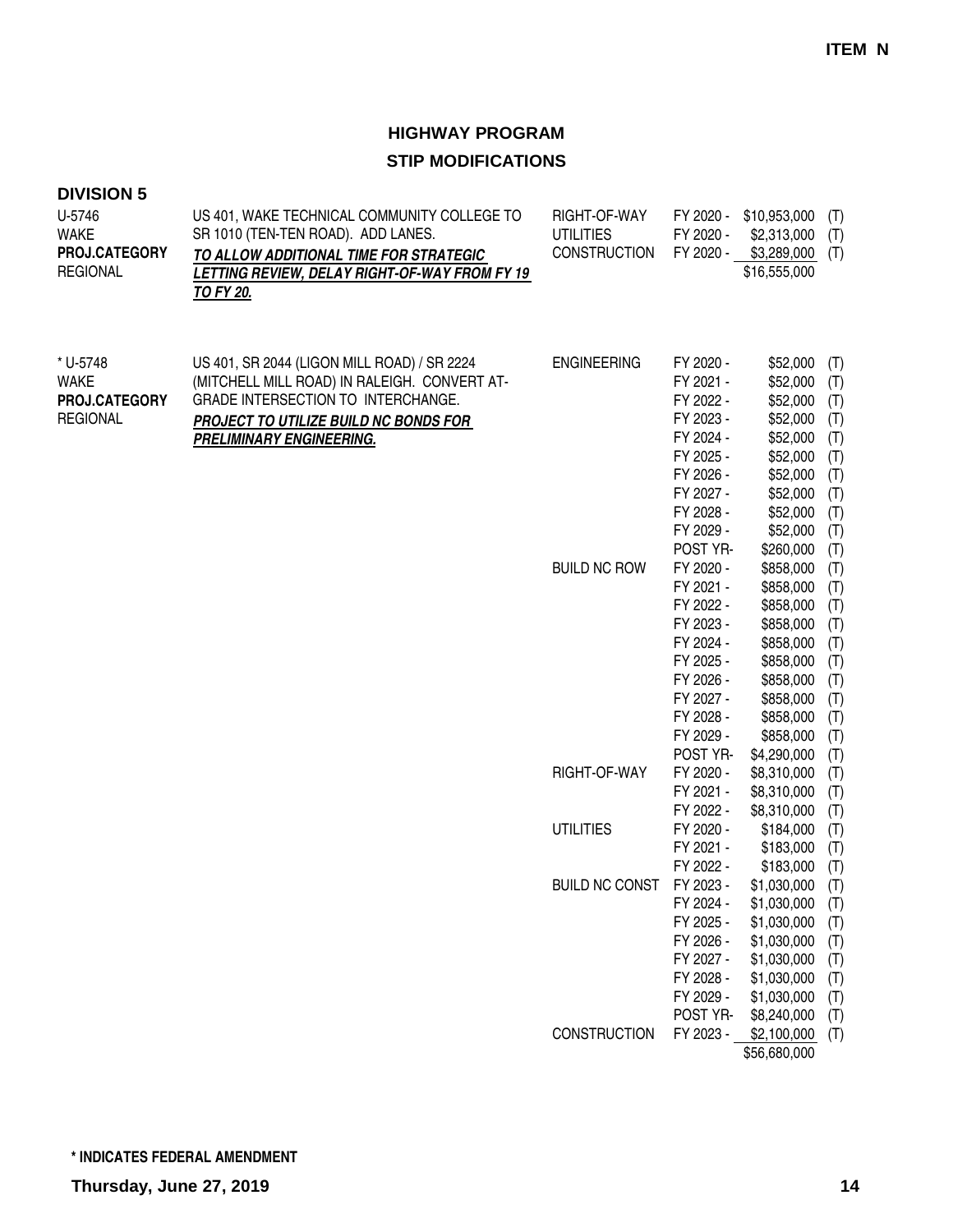#### **DIVISION 5**

| * U-5750             | NC 54, NC 540 TO PERIMETER PARK DRIVE IN | <b>ENGINEERING</b>  | FY 2020 - | \$108,000   | (T) |
|----------------------|------------------------------------------|---------------------|-----------|-------------|-----|
| WAKE                 | MORRISVILLE, ADD LANES.                  |                     | FY 2021 - | \$108,000   | (T) |
| <b>PROJ.CATEGORY</b> | PROJECT TO UTILIZE BUILD NC BONDS FOR    |                     | FY 2022 - | \$108,000   | (T) |
| <b>REGIONAL</b>      | <b>PRELIMINARY ENGINEERING.</b>          |                     | FY 2023 - | \$108,000   | (T) |
|                      |                                          |                     | FY 2024 - | \$108,000   | (T) |
|                      |                                          |                     | FY 2025 - | \$108,000   | (T) |
|                      |                                          |                     | FY 2026 - | \$108,000   | (T) |
|                      |                                          |                     | FY 2027 - | \$108,000   | (T) |
|                      |                                          |                     | FY 2028 - | \$108,000   | (T) |
|                      |                                          |                     | FY 2029 - | \$108,000   | (T) |
|                      |                                          |                     | POST YR-  | \$540,000   | (T) |
|                      |                                          | <b>BUILD NC ROW</b> | FY 2020 - | \$601,000   | (T) |
|                      |                                          |                     | FY 2021 - | \$601,000   | (T) |
|                      |                                          |                     | FY 2022 - | \$601,000   | (T) |
|                      |                                          |                     | FY 2023 - | \$601,000   | (T) |
|                      |                                          |                     | FY 2024 - | \$601,000   | (T) |
|                      |                                          |                     | FY 2025 - | \$601,000   | (T) |
|                      |                                          |                     | FY 2026 - | \$601,000   | (T) |
|                      |                                          |                     | FY 2027 - | \$601,000   | (T) |
|                      |                                          |                     | FY 2028 - | \$601,000   | (T) |
|                      |                                          |                     | FY 2029 - | \$601,000   | (T) |
|                      |                                          |                     | POST YR-  | \$3,005,000 | (T) |
|                      |                                          | RIGHT-OF-WAY        | FY 2020 - | \$5,179,000 | (T) |
|                      |                                          | 1.1711.17100        | H10000    | $\triangle$ |     |

UTILITIES FY 2020 - \$236,000 (T) CONSTRUCTION FY 2021 - \$8,450,000 (T) FY 2022 -  $$8,450,000$  (T)

\$32,950,000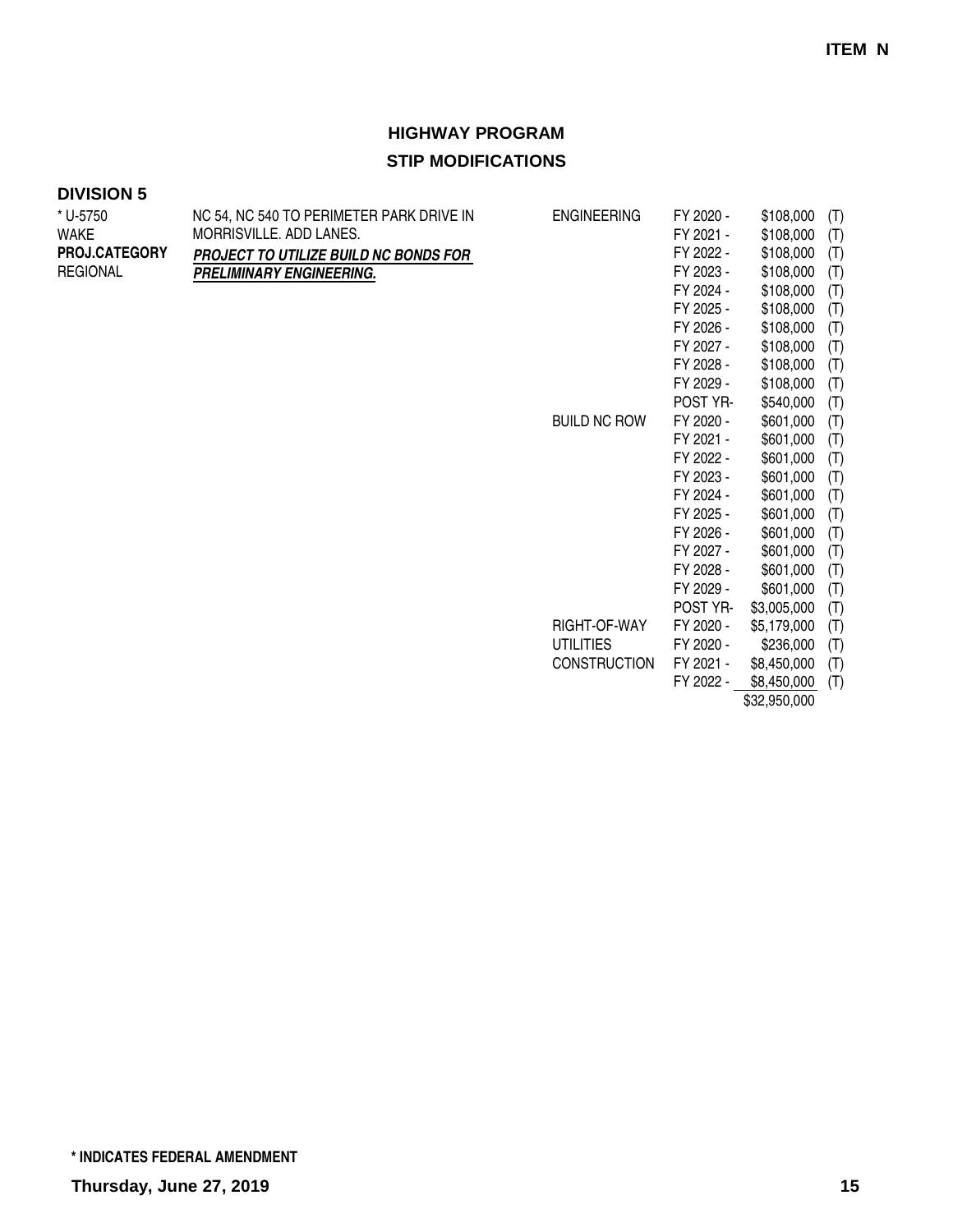# **HIGHWAY PROGRAM**

### **STIP MODIFICATIONS**

| * U-5827<br><b>WAKE</b><br>PROJ.CATEGORY<br><b>DIVISION</b>                           | SR 1632 (LOUIS STEPHENS DRIVE), POPLAR PIKE LANE<br>IN MORRISVILLE TO SR 2153 (LITTLE DRIVE) IN<br>RESEARCH TRIANGLE PARK. CONSTRUCT ROADWAY<br>ON NEW LOCATION.<br>PROJECT TO UTILIZE BUILD NC BONDS FOR<br><b>PRELIMINARY ENGINEERING.</b> | <b>ENGINEERING</b>                                      | FY 2020 -<br>FY 2021 -<br>FY 2022 -<br>FY 2023 -<br>FY 2024 -<br>FY 2025 -<br>FY 2026 -<br>FY 2027 -<br>FY 2028 -             | \$64,000<br>\$64,000<br>\$64,000<br>\$64,000<br>\$64,000<br>\$64,000<br>\$64,000<br>\$64,000<br>\$64,000              | (T)<br>(T)<br>(T)<br>(T)<br>(T)<br>(T)<br>(T)<br>(T)<br>(T)        |
|---------------------------------------------------------------------------------------|----------------------------------------------------------------------------------------------------------------------------------------------------------------------------------------------------------------------------------------------|---------------------------------------------------------|-------------------------------------------------------------------------------------------------------------------------------|-----------------------------------------------------------------------------------------------------------------------|--------------------------------------------------------------------|
|                                                                                       |                                                                                                                                                                                                                                              | <b>BUILD NC CONST</b>                                   | FY 2029 -<br>POST YR-<br>FY 2020 -<br>FY 2021 -<br>FY 2022 -<br>FY 2023 -<br>FY 2024 -<br>FY 2025 -<br>FY 2026 -<br>FY 2027 - | \$64,000<br>\$320,000<br>\$86,000<br>\$86,000<br>\$86,000<br>\$86,000<br>\$86,000<br>\$86,000<br>\$86,000<br>\$86,000 | (T)<br>(T)<br>(T)<br>(T)<br>(T)<br>(T)<br>(T)<br>(T)<br>(T)<br>(T) |
| <b>DIVISION 6</b><br>U-4405A<br><b>CUMBERLAND</b><br>PROJ.CATEGORY<br><b>DIVISION</b> | US 401 (RAEFORD ROAD), OLD RAEFORD ROAD TO<br>EAST OF BUNCE ROAD<br>TO STRATEGICALLY BALANCE LETTINGS, DELAY<br><b>CONSTRUCTION FROM FY 19 TO FY 20.</b>                                                                                     | <b>CONSTRUCTION</b><br><b>CONSTRUCTION</b>              | FY 2028 -<br>FY 2029 -<br>POST YR-<br>FY 2020 -                                                                               | \$86,000<br>\$86,000<br>\$430,000<br>\$4,110,000<br>\$6,360,000<br>FY 2020 - \$29,315,000<br>\$29,315,000             | (T)<br>(T)<br>(T)<br>(T)<br>(BGANY)                                |
| U-5798B<br><b>CUMBERLAND</b><br>PROJ.CATEGORY<br><b>DIVISION</b>                      | SR 1102 (GILLIS HILL ROAD), FROM SR 1418 (LINDSAY<br>ROAD) TO NORTH OF SR 1112 (STONEY POINT ROAD).<br>WIDEN TO MULTI-LANES.<br>ADDING PROJECT SEGMENT TO BETTER MATCH<br><b>PROJECT SCOPE.</b>                                              | RIGHT-OF-WAY<br><b>UTILITIES</b><br><b>CONSTRUCTION</b> | FY 2021 -<br>FY 2021 -<br>FY 2024 -<br>FY 2025 -                                                                              | \$1,598,000<br>\$192,000<br>\$3,450,000<br>\$3,450,000<br>\$8,690,000                                                 | (T)<br>(T)<br>(T)<br>(T)                                           |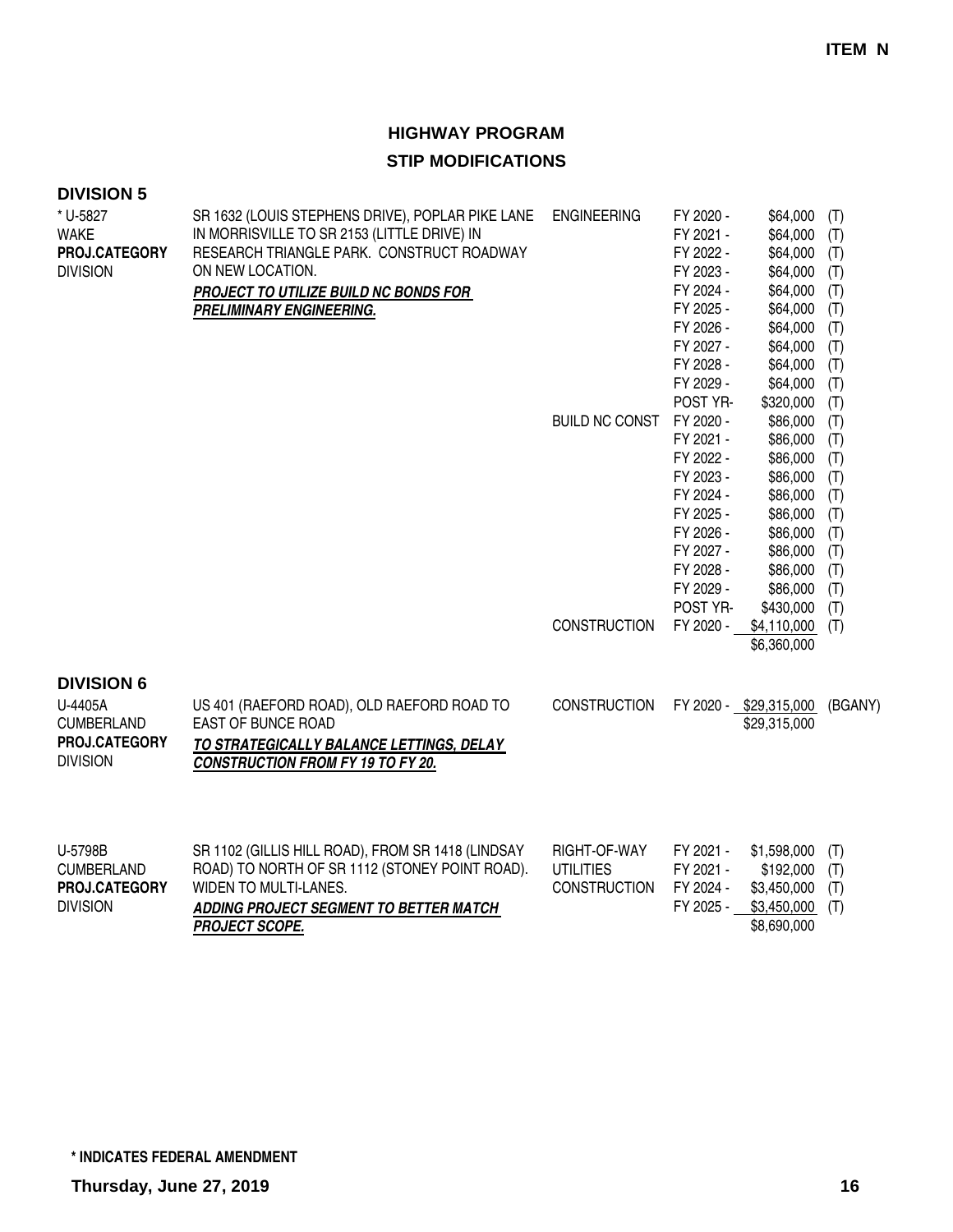| <b>DIVISION 7</b><br>AV-5707<br><b>GUILFORD</b><br>PROJ.CATEGORY<br><b>STATEWIDE</b> | PIEDMONT TRIAD INTERNATIONAL AIRPORT (GSO),<br>CONSTRUCT TAXIWAY G.<br>AIRPORT OFFICIALS REQUIRE A MODIFIED PROJECT<br>DELIVERY SCHEDULE. DELAY CONSTRUCTION FROM<br>FY 19 TO FY 21, AT REQUEST OF AVIATION DIVISION.                                                   | <b>CONSTRUCTION</b> | FY 2021 -              | \$500,000<br>FY 2021 - \$15,400,000<br>\$15,900,000 | (T)<br>(O) |
|--------------------------------------------------------------------------------------|-------------------------------------------------------------------------------------------------------------------------------------------------------------------------------------------------------------------------------------------------------------------------|---------------------|------------------------|-----------------------------------------------------|------------|
| AV-5708<br><b>GUILFORD</b><br><b>PROJ.CATEGORY</b><br><b>STATEWIDE</b>               | PIEDMONT TRIAD INTERNATIONAL AIRPORT (GSO),<br>CONSTRUCT TAXIWAY OVER FUTURE I-73 EAST OF SR<br>2085 (BRYAN BOULEVARD).<br>TO ALLOW TIME FOR AIRPORT TO RELOCATE RADAR<br><b>EQUIPMENT, DELAY CONSTRUCTION FROM FY 19 TO</b><br>FY 20, AT REQUEST OF AVIATION DIVISION. | <b>CONSTRUCTION</b> | FY 2020 -              | \$500,000<br>\$500,000                              | (T)        |
| AV-5718<br><b>GUILFORD</b><br><b>PROJ.CATEGORY</b><br><b>STATEWIDE</b>               | PIEDMONT TRIAD INTERNATIONAL AIRPORT (GSO),<br>HIGH SPEED TAXIWAY TO RUNWAY 5R-23L.<br>AIRPORT OFFICIALS REQUIRE A MODIFIED PROJECT<br>DELIVERY SCHEDULE. DELAY CONSTRUCTION FROM<br>FY 19 TO FY 21. AT REQUEST OF AVIATION DIVISION.                                   | <b>CONSTRUCTION</b> | FY 2021 -<br>FY 2021 - | \$500,000<br>\$2,500,000<br>\$3,000,000             | (T)<br>(O) |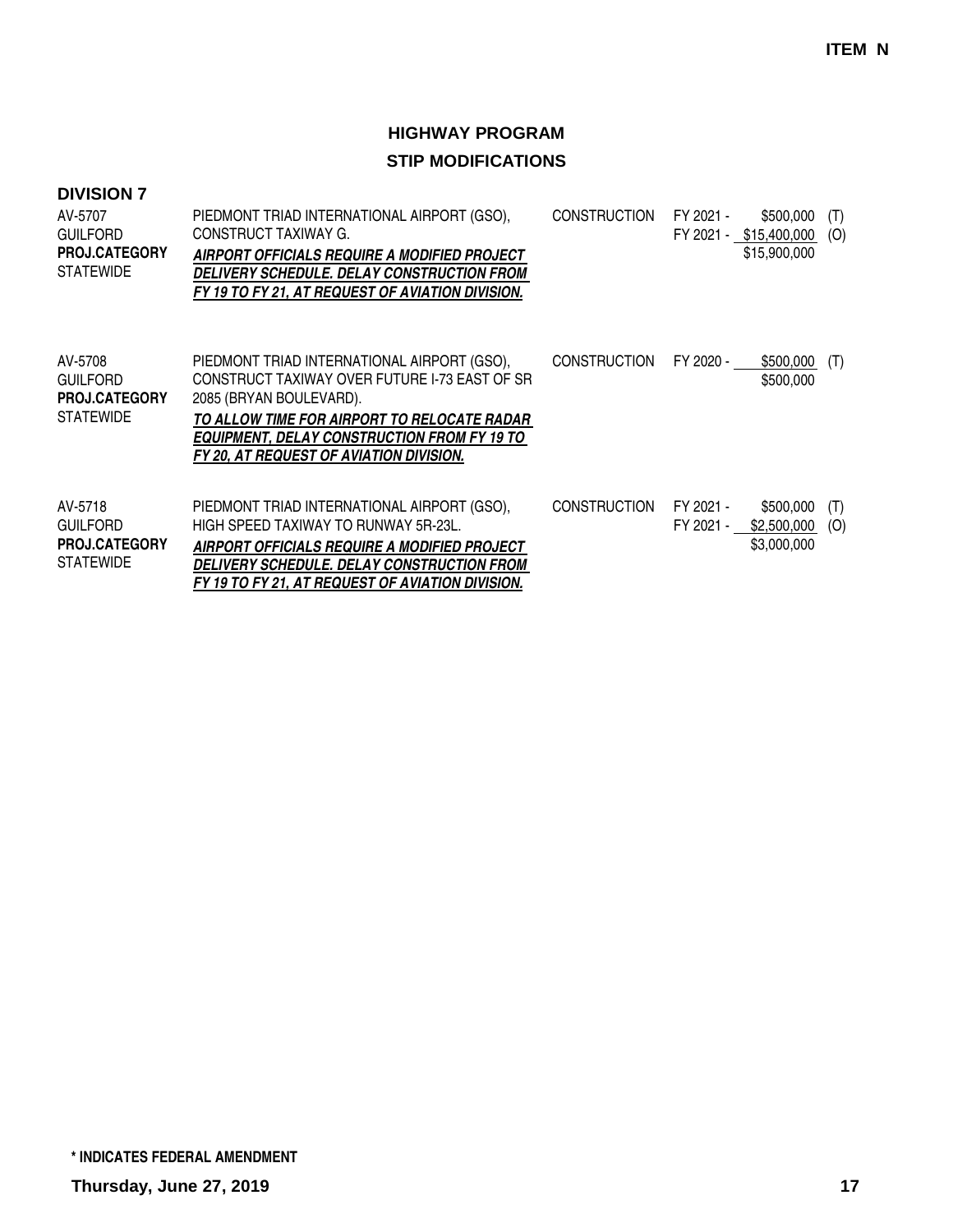# **HIGHWAY PROGRAM**

### **STIP MODIFICATIONS**

| * R-4707             | US 29; SR 4771 (REEDY FORK PARKWAY), US 29 / SR | <b>ENGINEERING</b>    | FY 2020 - | \$217,000    | (T) |
|----------------------|-------------------------------------------------|-----------------------|-----------|--------------|-----|
| <b>GUILFORD</b>      | 4771 (REEDY FORK PARKWAY) INTERCHANGE           |                       | FY 2021 - | \$217,000    | (T) |
| <b>PROJ.CATEGORY</b> | IMPROVEMENTS IN GREENSBORO. IMPROVE             |                       | FY 2022 - | \$217,000    | (T) |
| <b>REGIONAL</b>      | ROADWAY, MODIFY INTERCHANGE, AND REPLACE        |                       | FY 2023 - | \$217,000    | (T) |
|                      | <b>BRIDGE 400360</b>                            |                       | FY 2024 - | \$217,000    | (T) |
|                      | PROJECT TO UTILIZE BUILD NC BONDS FOR           |                       | FY 2025 - | \$217,000    | (T) |
|                      | PRELIMINARY ENGINEERING.                        |                       | FY 2026 - | \$217,000    | (T) |
|                      |                                                 |                       | FY 2027 - | \$217,000    | (T) |
|                      |                                                 |                       | FY 2028 - | \$217,000    | (T) |
|                      |                                                 |                       | FY 2029 - | \$217,000    | (T) |
|                      |                                                 |                       | POST YR-  | \$1,085,000  | (T) |
|                      |                                                 | <b>BUILD NC ROW</b>   | FY 2020 - | \$1,287,000  | (T) |
|                      |                                                 |                       | FY 2021 - | \$1,287,000  | (T) |
|                      |                                                 |                       | FY 2022 - | \$1,287,000  | (T) |
|                      |                                                 |                       | FY 2023 - | \$1,287,000  | (T) |
|                      |                                                 |                       | FY 2024 - | \$1,287,000  | (T) |
|                      |                                                 |                       | FY 2025 - | \$1,287,000  | (T) |
|                      |                                                 |                       | FY 2026 - | \$1,287,000  | (T) |
|                      |                                                 |                       | FY 2027 - | \$1,287,000  | (T) |
|                      |                                                 |                       | FY 2028 - | \$1,287,000  | (T) |
|                      |                                                 |                       | FY 2029 - | \$1,287,000  | (T) |
|                      |                                                 |                       | POST YR-  | \$5,148,000  | (T) |
|                      |                                                 | <b>BUILD NC CONST</b> | FY 2020 - | \$2,145,000  | (T) |
|                      |                                                 |                       | FY 2021 - | \$2,145,000  | (T) |
|                      |                                                 |                       | FY 2022 - | \$2,145,000  | (T) |
|                      |                                                 |                       | FY 2023 - | \$2,145,000  | (T) |
|                      |                                                 |                       | FY 2024 - | \$2,145,000  | (T) |
|                      |                                                 |                       | FY 2025 - | \$2,145,000  | (T) |
|                      |                                                 |                       | FY 2026 - | \$2,145,000  | (T) |
|                      |                                                 |                       | FY 2027 - | \$2,145,000  | (T) |
|                      |                                                 |                       | FY 2028 - | \$2,145,000  | (T) |
|                      |                                                 |                       | FY 2029 - | \$2,145,000  | (T) |
|                      |                                                 |                       | POST YR-  | \$10,745,000 | (T) |
|                      |                                                 | <b>CONSTRUCTION</b>   | FY 2020 - | \$9,900,000  | (T) |
|                      |                                                 |                       | FY 2021 - | \$9,900,000  | (T) |
|                      |                                                 |                       |           | \$73,268,000 |     |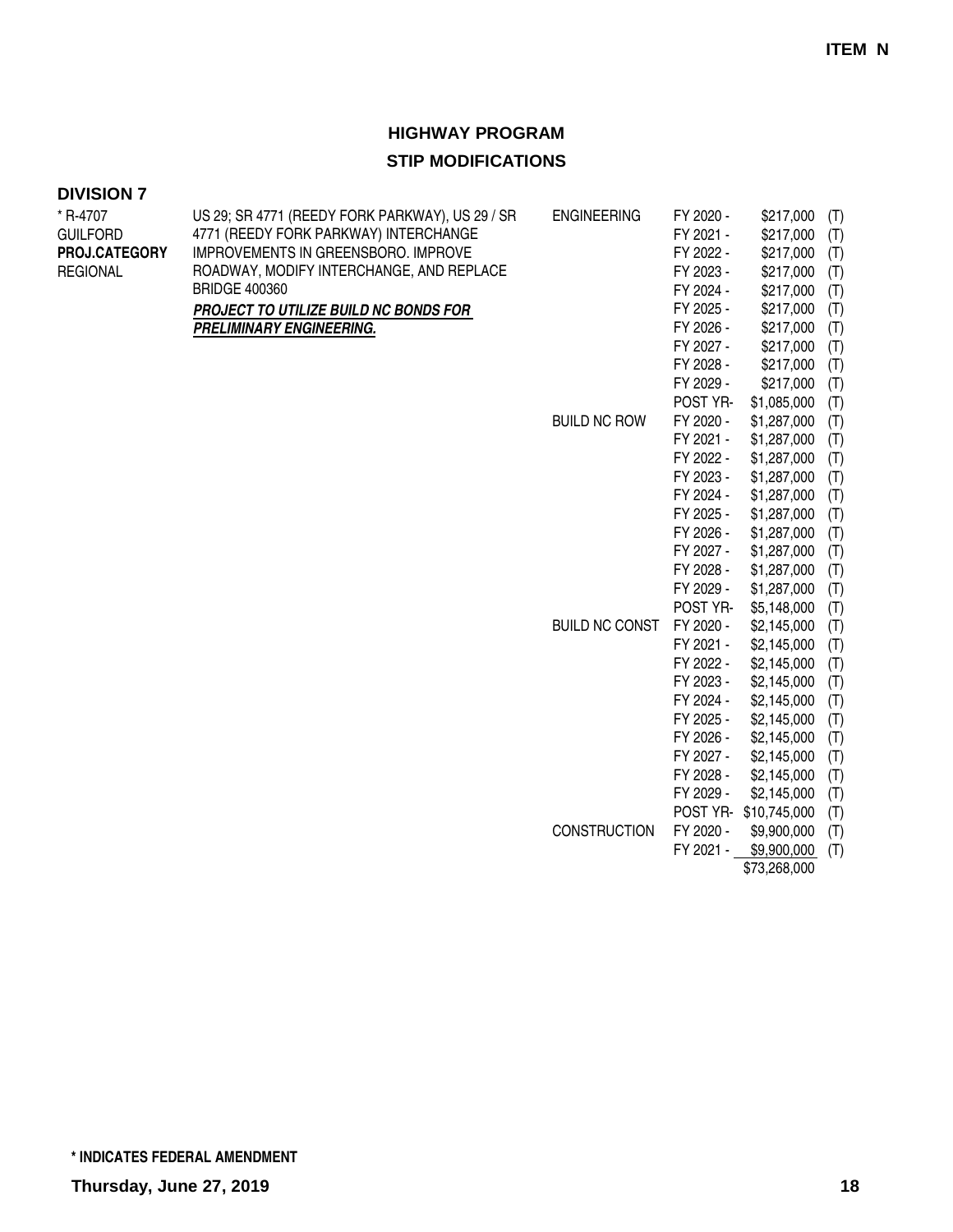| <b>DIVISION 7</b> |                                                |                       |           |              |     |
|-------------------|------------------------------------------------|-----------------------|-----------|--------------|-----|
| * U-2581BA        | US 70, SR3045 (MOUNT HOPE CHURCH ROAD) TO SR   | <b>ENGINEERING</b>    | FY 2020 - | \$56,000     | (T) |
| <b>GUILFORD</b>   | 3175 (BIRCH CREEK ROAD)                        |                       | FY 2021 - | \$56,000     | (T) |
| PROJ.CATEGORY     | PROJECT TO UTILIZE BUILD NC BONDS FOR          |                       | FY 2022 - | \$56,000     | (T) |
| <b>DIVISION</b>   | PRELIMINARY ENGINEERING.                       |                       | FY 2023 - | \$56,000     | (T) |
|                   |                                                |                       | FY 2024 - | \$56,000     | (T) |
|                   |                                                |                       | FY 2025 - | \$56,000     | (T) |
|                   |                                                |                       | FY 2026 - | \$56,000     | (T) |
|                   |                                                |                       | FY 2027 - | \$56,000     | (T) |
|                   |                                                |                       | FY 2028 - | \$56,000     | (T) |
|                   |                                                |                       | FY 2029 - | \$56,000     | (T) |
|                   |                                                |                       | POST YR-  | \$280,000    | (T) |
|                   |                                                | <b>BUILD NC CONST</b> | FY 2020 - | \$429,000    | (T) |
|                   |                                                |                       | FY 2021 - | \$429,000    | (T) |
|                   |                                                |                       | FY 2022 - | \$429,000    | (T) |
|                   |                                                |                       | FY 2023 - | \$429,000    | (T) |
|                   |                                                |                       | FY 2024 - | \$429,000    | (T) |
|                   |                                                |                       | FY 2025 - | \$429,000    | (T) |
|                   |                                                |                       | FY 2026 - | \$429,000    | (T) |
|                   |                                                |                       | FY 2027 - | \$429,000    | (T) |
|                   |                                                |                       | FY 2028 - | \$429,000    | (T) |
|                   |                                                |                       | FY 2029 - | \$429,000    | (T) |
|                   |                                                |                       | POST YR-  | \$2,145,000  | (T) |
|                   |                                                | <b>CONSTRUCTION</b>   | FY 2020 - | \$5,900,000  | (T) |
|                   |                                                |                       |           | \$13,175,000 |     |
| U-5850            | SR 1007 (RANDLEMAN ROAD), ELMSLEY DRIVE TO     | RIGHT-OF-WAY          | FY 2020 - | \$467,000    | (T) |
| <b>GUILFORD</b>   | GLENDALE DRIVE IN GREENSBORO. WIDEN TO         | <b>UTILITIES</b>      | FY 2020 - | \$56,000     | (T) |
| PROJ.CATEGORY     | MULTLANES.                                     | CONSTRUCTION          | FY 2021 - | \$1,635,000  | (T) |
| <b>DIVISION</b>   | TO ALLOW ADDITIONAL TIME TO COMPLETE           |                       |           | \$2,158,000  |     |
|                   | PLANNING AND DESIGN, DELAY RIGHT-OF-WAY FROM   |                       |           |              |     |
|                   | FY 19 TO FY 20, AT REQUEST OF DIVISION OFFICE. |                       |           |              |     |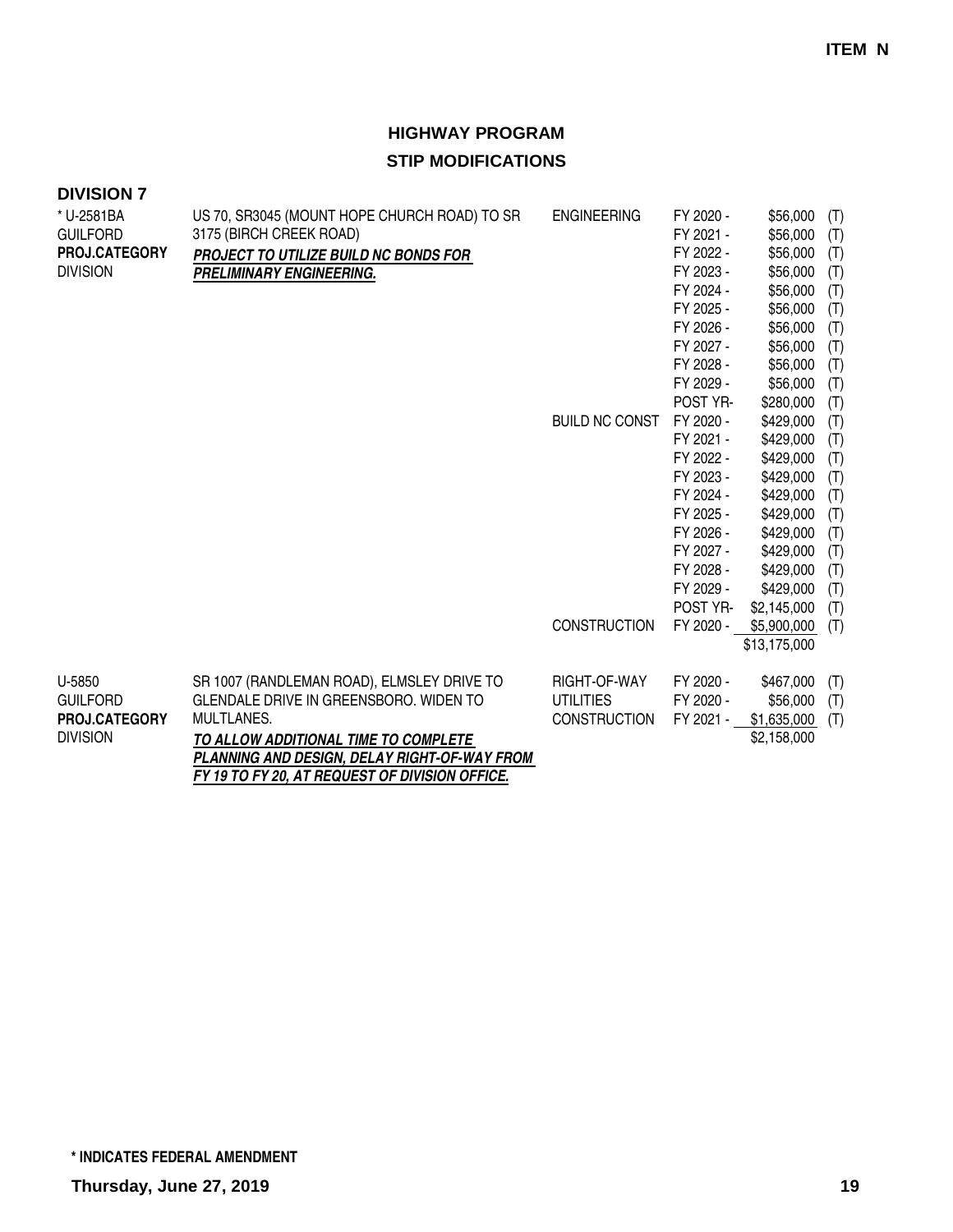# **HIGHWAY PROGRAM**

### **STIP MODIFICATIONS**

| * U-5896        | US 29 / US 70 / BUSINESS 85, SR 1009 (SOUTH MAIN | <b>ENGINEERING</b>  | FY 2020 - | \$75,000     | (T)      |
|-----------------|--------------------------------------------------|---------------------|-----------|--------------|----------|
| <b>GUILFORD</b> | STREET) IN HIGH POINT. RECONSTRUCT               |                     | FY 2021 - | \$75,000     | (T)      |
| PROJ.CATEGORY   | INTERCHANGE.                                     |                     | FY 2022 - | \$75,000     | (T)      |
| <b>DIVISION</b> | PROJECT TO UTILIZE BUILD NC BONDS FOR            |                     | FY 2023 - | \$75,000     | (T)      |
|                 | PRELIMINARY ENGINEERING.                         |                     | FY 2024 - | \$75,000     | (T)      |
|                 |                                                  |                     | FY 2025 - | \$75,000     | (T)      |
|                 |                                                  |                     | FY 2026 - | \$75,000     | (T)      |
|                 |                                                  |                     | FY 2027 - | \$75,000     | (T)      |
|                 |                                                  |                     | FY 2028 - | \$75,000     | (T)      |
|                 |                                                  |                     | FY 2029 - | \$75,000     | (T)      |
|                 |                                                  |                     | POST YR-  | \$375,000    | (T)      |
|                 |                                                  | <b>BUILD NC ROW</b> | FY 2020 - | \$944,000    | (T)      |
|                 |                                                  |                     | FY 2021 - | \$944,000    | (T)      |
|                 |                                                  |                     | FY 2022 - | \$944,000    | (T)      |
|                 |                                                  |                     | FY 2023 - | \$944,000    | (T)      |
|                 |                                                  |                     | FY 2024 - | \$944,000    | (T)      |
|                 |                                                  |                     | FY 2025 - | \$944,000    | (T)      |
|                 |                                                  |                     | FY 2026 - | \$944,000    | (T)      |
|                 |                                                  |                     | FY 2027 - | \$944,000    | (T)      |
|                 |                                                  |                     | FY 2028 - | \$944,000    | (T)      |
|                 |                                                  |                     | FY 2029 - | \$944,000    | (T)      |
|                 |                                                  |                     | POST YR-  | \$3,776,000  | (T)      |
|                 |                                                  | <b>CONSTRUCTION</b> | FY 2020 - | \$4,004,000  | (BG5200) |
|                 |                                                  |                     | FY 2021 - | \$4,004,000  | (BG5200) |
|                 |                                                  |                     | FY 2022 - | \$4,004,000  | (BG5200) |
|                 |                                                  |                     |           | \$26,353,000 |          |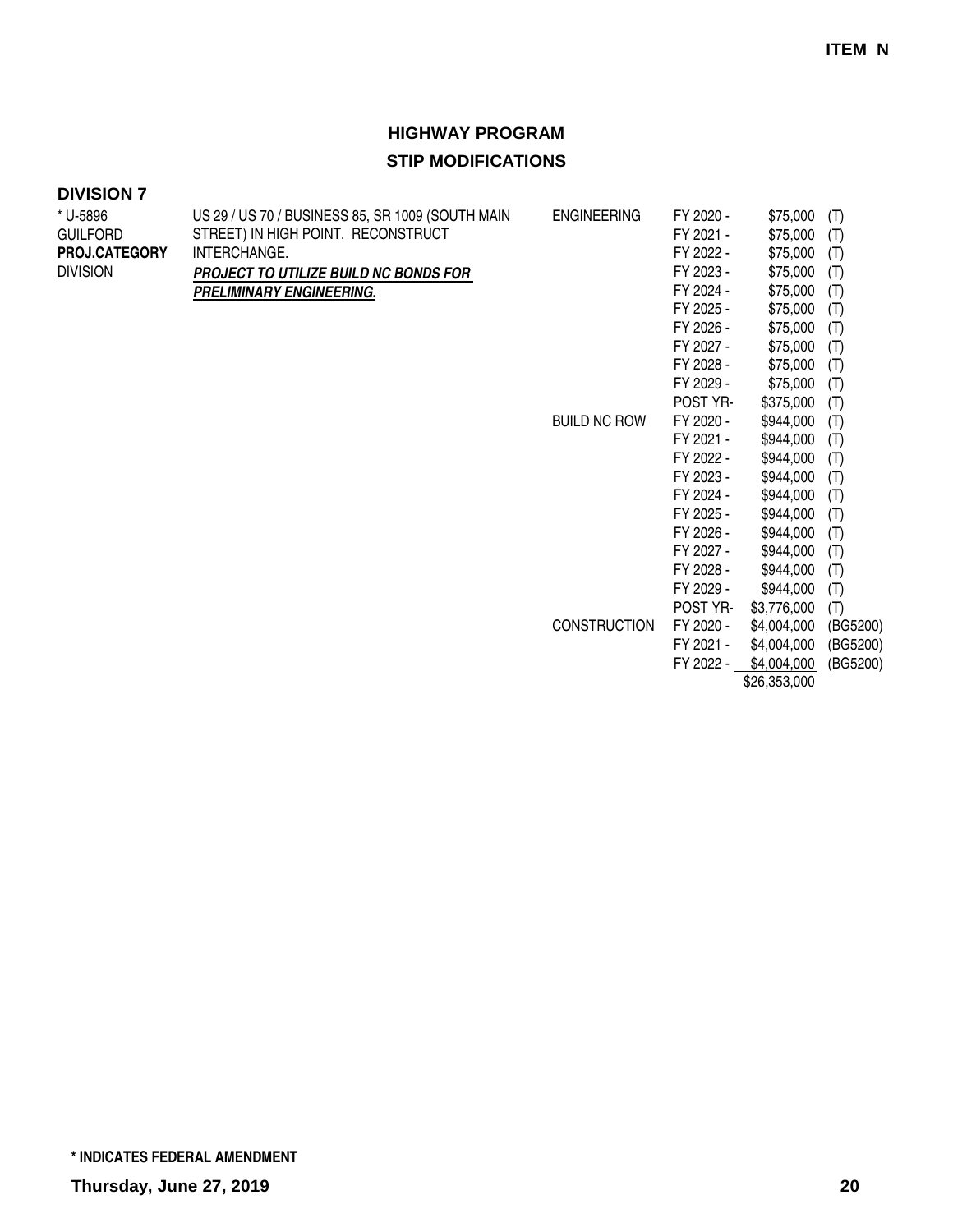| <b>DIVISION 8</b>                                                 |                                                                                                                                                                                                                                                                                                                                                                                                  |                                                         |                                                                                                                                                        |                                                                                                                                                                                        |                                                                                         |
|-------------------------------------------------------------------|--------------------------------------------------------------------------------------------------------------------------------------------------------------------------------------------------------------------------------------------------------------------------------------------------------------------------------------------------------------------------------------------------|---------------------------------------------------------|--------------------------------------------------------------------------------------------------------------------------------------------------------|----------------------------------------------------------------------------------------------------------------------------------------------------------------------------------------|-----------------------------------------------------------------------------------------|
| * R-2527<br><b>MONTGOMERY</b><br>PROJ.CATEGORY<br><b>REGIONAL</b> | NC 24 / NC 27, NC 73 TO TROY BYPASS. WIDEN TO<br>MULTILANES.<br>PROJECT TO UTILIZE BUILD NC BONDS FOR<br><b>PRELIMINARY ENGINEERING.</b>                                                                                                                                                                                                                                                         | <b>ENGINEERING</b>                                      | FY 2020 -<br>FY 2021 -<br>FY 2022 -<br>FY 2023 -<br>FY 2024 -<br>FY 2025 -<br>FY 2026 -<br>FY 2027 -<br>FY 2028 -<br>FY 2029 -                         | \$242,000<br>\$242,000<br>\$242,000<br>\$242,000<br>\$242,000<br>\$242,000<br>\$242,000<br>\$242,000<br>\$242,000<br>\$242,000                                                         | (T)<br>(T)<br>(T)<br>(T)<br>(T)<br>(T)<br>(T)<br>(T)<br>(T)<br>(T)                      |
|                                                                   |                                                                                                                                                                                                                                                                                                                                                                                                  | <b>BUILD NC ROW</b><br><b>CONSTRUCTION</b>              | POST YR-<br>FY 2020 -<br>FY 2021 -<br>FY 2022 -<br>FY 2023 -<br>FY 2024 -<br>FY 2025 -<br>FY 2026 -<br>FY 2027 -<br>FY 2028 -<br>FY 2029 -<br>POST YR- | \$1,210,000<br>\$686,000<br>\$686,000<br>\$686,000<br>\$686,000<br>\$686,000<br>\$686,000<br>\$686,000<br>\$686,000<br>\$686,000<br>\$686,000<br>\$2,744,000<br>FY 2021 - \$11,550,000 | (T)<br>(T)<br>(T)<br>(T)<br>(T)<br>(T)<br>(T)<br>(T)<br>(T)<br>(T)<br>(T)<br>(T)<br>(T) |
|                                                                   |                                                                                                                                                                                                                                                                                                                                                                                                  |                                                         |                                                                                                                                                        | FY 2022 - \$11,550,000<br>FY 2023 - \$11,550,000<br>FY 2024 - \$11,550,000<br>\$59,434,000                                                                                             | (T)<br>(T)<br>(T)                                                                       |
| * R-5724<br><b>CHATHAM</b>                                        | US 15 / US 501, SOUTH OF US 64 BUSINESS TO<br>POWELL PLACE LANE IN PITTSBORO. WIDEN TO<br>MULTILANES, MILL AND RESURFACE, AND<br>CONSTRUCT ROADWAY AND STREETSCAPE<br>IMPROVEMENTS AT TRAFFIC CIRCLE.<br><b>REVISE DESCRIPTION AND SEGMENT INTO PART A</b><br>AND B AT THE REQUEST OF DIVISION TO REFLECT<br><b>CURRENT PROJECT DEVELOPMENT SCOPE. SEE</b><br>PARTS A AND B BELOW FOR SCHEDULES. |                                                         |                                                                                                                                                        |                                                                                                                                                                                        |                                                                                         |
| * R-5724A<br><b>CHATHAM</b><br>PROJ.CATEGORY<br><b>DIVISION</b>   | US 15 / US 501, SOUTH OF US 64 BUSINESS TO NORTH<br>OF US 64 BUSINESS, CONSTRUCT ROADWAY AND<br>STREETSCAPE IMPROVEMENTS AT TRAFFIC CIRCLE.<br>NEW PROJECT BREAK CREATED AT REQUEST OF<br><b>DIVISION.</b>                                                                                                                                                                                       | RIGHT-OF-WAY<br><b>UTILITIES</b><br><b>CONSTRUCTION</b> | FY 2020 -<br>FY 2020 -<br>FY 2020 -                                                                                                                    | \$50,000<br>\$1,000,000<br>\$2,800,000<br>\$3,850,000                                                                                                                                  | (T)<br>(T)<br>(T)                                                                       |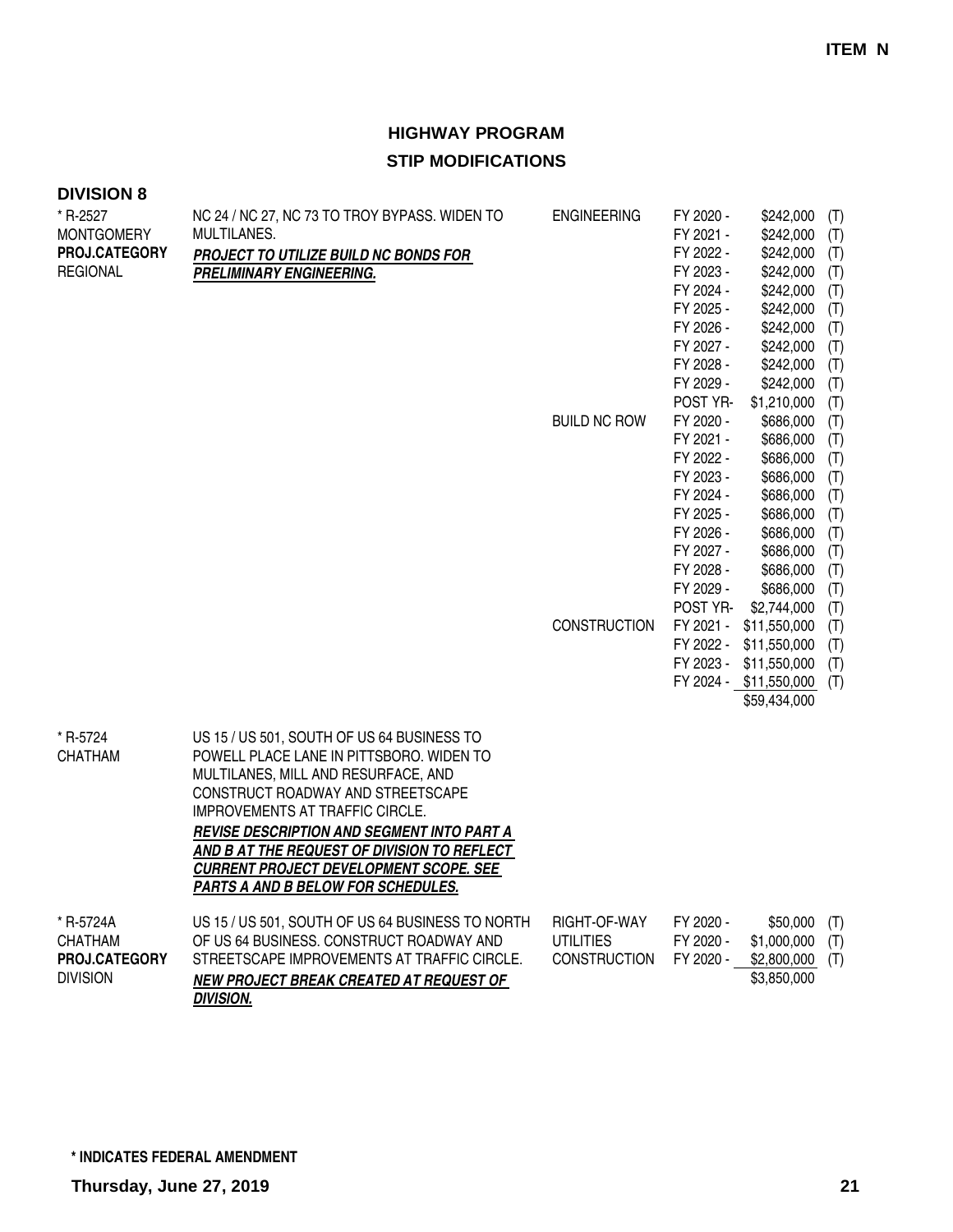| <b>DIVISION 8</b><br>* R-5724B<br><b>CHATHAM</b><br>PROJ.CATEGORY<br><b>DIVISION</b> | US 15 / US 501, NORTH OF US 64 BUSINESS TO<br>POWELL PLACE LANE. MILL AND RESURFACE FROM<br>NORTH OF US 64 BUSINESS TO LAUNIS STREET AND<br>WIDEN FROM LAUNIS STREET TO POWELL PLACE<br>LANE.<br>NEW PROJECT BREAK CREATED AT REQUEST OF<br><b>DIVISION.</b> | RIGHT-OF-WAY<br><b>UTILITIES</b><br><b>CONSTRUCTION</b> | FY 2020 -<br>FY 2020 -<br>FY 2021 -<br>FY 2022 -                                                                                                        | \$235,000<br>\$28,000<br>\$3,078,000<br>\$3,078,000<br>\$6,419,000                                                                                         | (T)<br>(T)<br>(T)<br>(T)                                                         |
|--------------------------------------------------------------------------------------|--------------------------------------------------------------------------------------------------------------------------------------------------------------------------------------------------------------------------------------------------------------|---------------------------------------------------------|---------------------------------------------------------------------------------------------------------------------------------------------------------|------------------------------------------------------------------------------------------------------------------------------------------------------------|----------------------------------------------------------------------------------|
| R-5826B<br><b>MONTGOMERY</b><br>PROJ.CATEGORY<br><b>DIVISION</b>                     | NC 109, SR 1127 (HEARNE FARM ROAD) TO SR 1174<br>(PEE DEE ROAD).<br>TO ALLOW ADDITIONAL TIME TO COMPLETE<br>PLANNING AND DESIGN, DELAY RIGHT-OF-WAY FROM<br>FY 19 TO FY 20 AND CONSTRUCTION FROM FY 20 TO<br>FY 21, AT REQUEST OF DIVISION OFFICE.           | RIGHT-OF-WAY<br><b>UTILITIES</b><br><b>CONSTRUCTION</b> | FY 2020 -<br>FY 2020 -<br>FY 2020 -<br>FY 2021 -<br>FY 2022 -                                                                                           | \$1,900,000<br>\$100,000<br>\$105,000<br>\$6,400,000<br>\$6,400,000<br>\$14,905,000                                                                        | (T)<br>(T)<br>(T)<br>(T)<br>(T)                                                  |
| * U-5308<br>RANDOLPH<br>PROJ.CATEGORY<br><b>DIVISION</b>                             | SR 1547 (FINCH FARM ROAD), SR 3106 (KENNEDY<br>ROAD) TO I-85 IN TRINITY. WIDEN TO MULTILANES.<br>PROJECT TO UTILIZE BUILD NC BONDS FOR<br>PRELIMINARY ENGINEERING.                                                                                           | <b>ENGINEERING</b>                                      | FY 2020 -<br>FY 2021 -<br>FY 2022 -<br>FY 2023 -<br>FY 2024 -<br>FY 2025 -<br>FY 2026 -<br>FY 2027 -<br>FY 2028 -<br>FY 2029 -<br>POST YR-              | \$121,000<br>\$121,000<br>\$121,000<br>\$121,000<br>\$121,000<br>\$121,000<br>\$121,000<br>\$121,000<br>\$121,000<br>\$121,000<br>\$605,000                | (T)<br>(T)<br>(T)<br>(T)<br>(T)<br>(T)<br>(T)<br>(T)<br>(T)<br>(T)<br>(T)        |
|                                                                                      |                                                                                                                                                                                                                                                              | <b>BUILD NC ROW</b>                                     | FY 2019 -<br>FY 2020 -<br>FY 2021 -<br>FY 2022 -<br>FY 2023 -<br>FY 2024 -<br>FY 2025 -<br>FY 2026 -<br>FY 2027 -<br>FY 2028 -<br>FY 2029 -<br>POST YR- | \$429,000<br>\$429,000<br>\$429,000<br>\$429,000<br>\$429,000<br>\$429,000<br>\$429,000<br>\$429,000<br>\$429,000<br>\$429,000<br>\$429,000<br>\$1,287,000 | (T)<br>(T)<br>(T)<br>(T)<br>(T)<br>(T)<br>(T)<br>(T)<br>(T)<br>(T)<br>(T)<br>(T) |
|                                                                                      |                                                                                                                                                                                                                                                              | RIGHT-OF-WAY                                            | FY 2019 -<br>FY 2020 -                                                                                                                                  | \$492,000<br>\$4,430,000                                                                                                                                   | (T)<br>(T)                                                                       |
|                                                                                      |                                                                                                                                                                                                                                                              | <b>UTILITIES</b>                                        | FY 2019 -<br>FY 2020 -                                                                                                                                  | \$234,000<br>\$2,106,000                                                                                                                                   | (T)<br>(T)                                                                       |
|                                                                                      |                                                                                                                                                                                                                                                              | <b>CONSTRUCTION</b>                                     | FY 2020 -<br>FY 2021 -                                                                                                                                  | \$7,695,000<br>\$7,695,000<br>\$30,473,000                                                                                                                 | (T)<br>(T)                                                                       |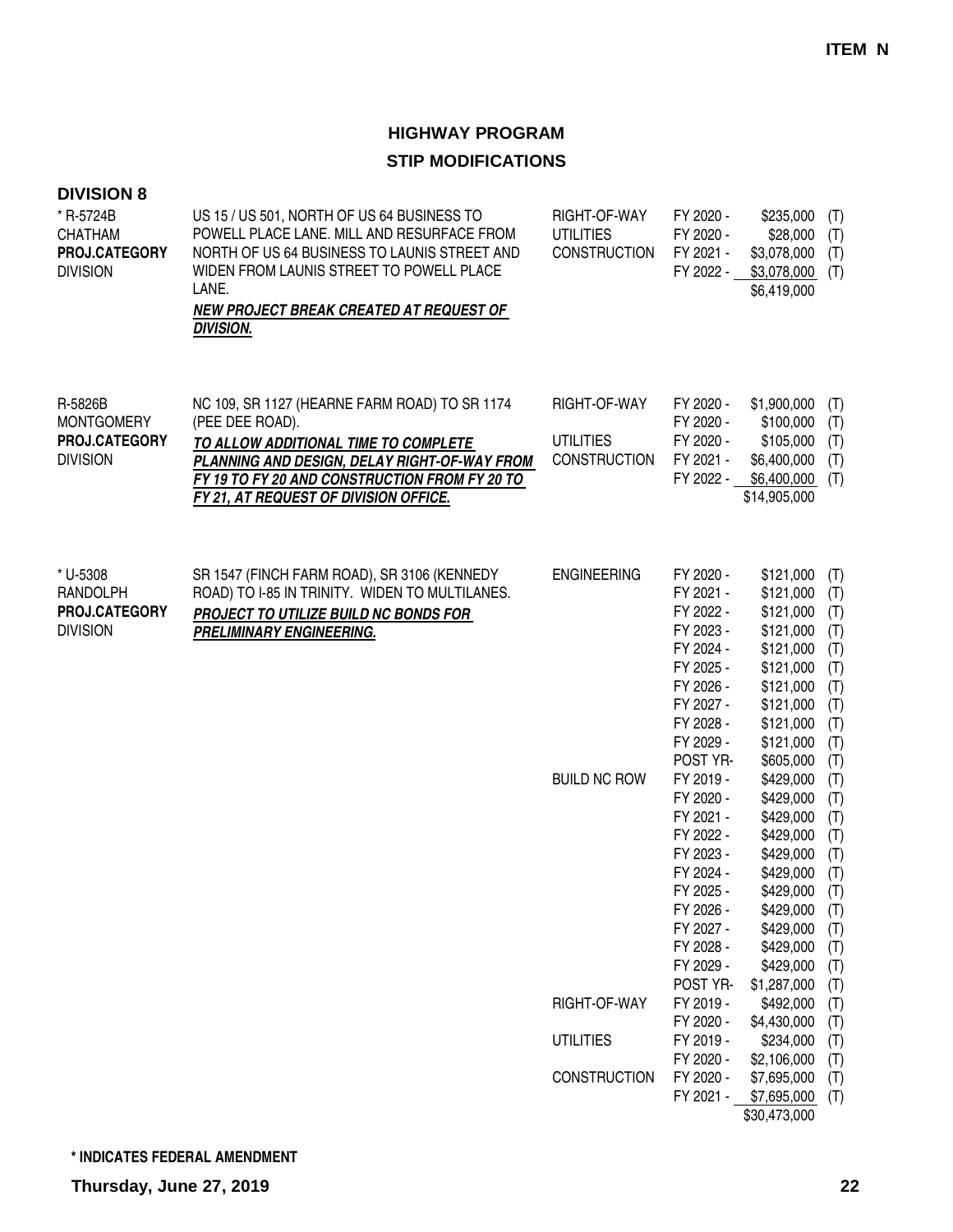| <b>DIVISION 8</b>                                                    |                                                                                                                                                                                                                                                                                                                                                                                                     |                                     |                                     |                                                           |                               |
|----------------------------------------------------------------------|-----------------------------------------------------------------------------------------------------------------------------------------------------------------------------------------------------------------------------------------------------------------------------------------------------------------------------------------------------------------------------------------------------|-------------------------------------|-------------------------------------|-----------------------------------------------------------|-------------------------------|
| U-5813<br><b>RANDOLPH</b><br><b>PROJ.CATEGORY</b><br><b>REGIONAL</b> | US 64, ASHEBORO BYPASS TO EAST OF 1-73 / 1-74 / US<br>220 IN ASHEBORO. WIDEN TO MULTILANES,<br>RECONSTRUCT INTERCHANGE AT NC 49, MODIFY<br>INTERCHANGE AT 1-73 / 1-74 / US 220 AND REPLACE<br>BRIDGE 750171 OVER US 64 AND NC 49.<br>TO ALLOW ADDITIONAL TIME TO COMPLETE DESIGN<br>AND RIGHT-OF-WAY, DELAY CONSTRUCTION FROM<br>FY 20 TO FY 21, AT REQUEST OF PROJECT<br><b>MANAGEMENT OFFICE.</b> | <b>CONSTRUCTION</b>                 | FY 2021 -<br>FY 2022 -<br>FY 2023 - | \$8,700,000<br>\$8,700,000<br>\$8,700,000<br>\$26,100,000 | (NHP)<br>(NHP)<br>(NHP)       |
| <b>DIVISION 9</b>                                                    |                                                                                                                                                                                                                                                                                                                                                                                                     |                                     |                                     |                                                           |                               |
| * B-5766<br><b>STOKES</b><br>PROJ.CATEGORY<br><b>DIVISION</b>        | SR 1674 (SHEPPARD MILL ROAD), REPLACE BRIDGE<br>840082 OVER DAN RIVER IN DANBURY.<br>TO ALLOW ADDITIONAL TIME TO COMPLETE<br>PLANNING AND DESIGN, DELAY RIGHT-OF-WAY FROM<br>FY 19 TO FY 22 AND CONSTRUCTION FROM FY 20 TO<br>FY 24, AT REQUEST OF DIVISION OFFICE.                                                                                                                                 | RIGHT-OF-WAY<br><b>CONSTRUCTION</b> | FY 2022 -<br>FY 2024 -<br>FY 2025 - | \$218,000<br>\$2,175,000<br>\$2,175,000<br>\$4,568,000    | (BGOFF)<br>(BGOFF)<br>(BGOFF) |
| R-5828<br><b>STOKES</b><br><b>PROJ.CATEGORY</b><br><b>DIVISION</b>   | US 311 (NORTH MAIN STREET), SR 1918 (FIRST<br>STREET) IN WALNUT COVE. CONSTRUCT<br>ROUNDABOUT.<br>TO ALLOW ADDITIONAL TIME TO COMPLETE THE<br>RIGHT-OF-WAY PHASE. DELAY CONSTRUCTION FROM                                                                                                                                                                                                           | <b>CONSTRUCTION</b>                 | FY 2020 -                           | \$1,450,000<br>\$1,450,000                                | (T)                           |

**FY 19 TO FY 20, AT REQUEST OF DIVISION OFFICE.**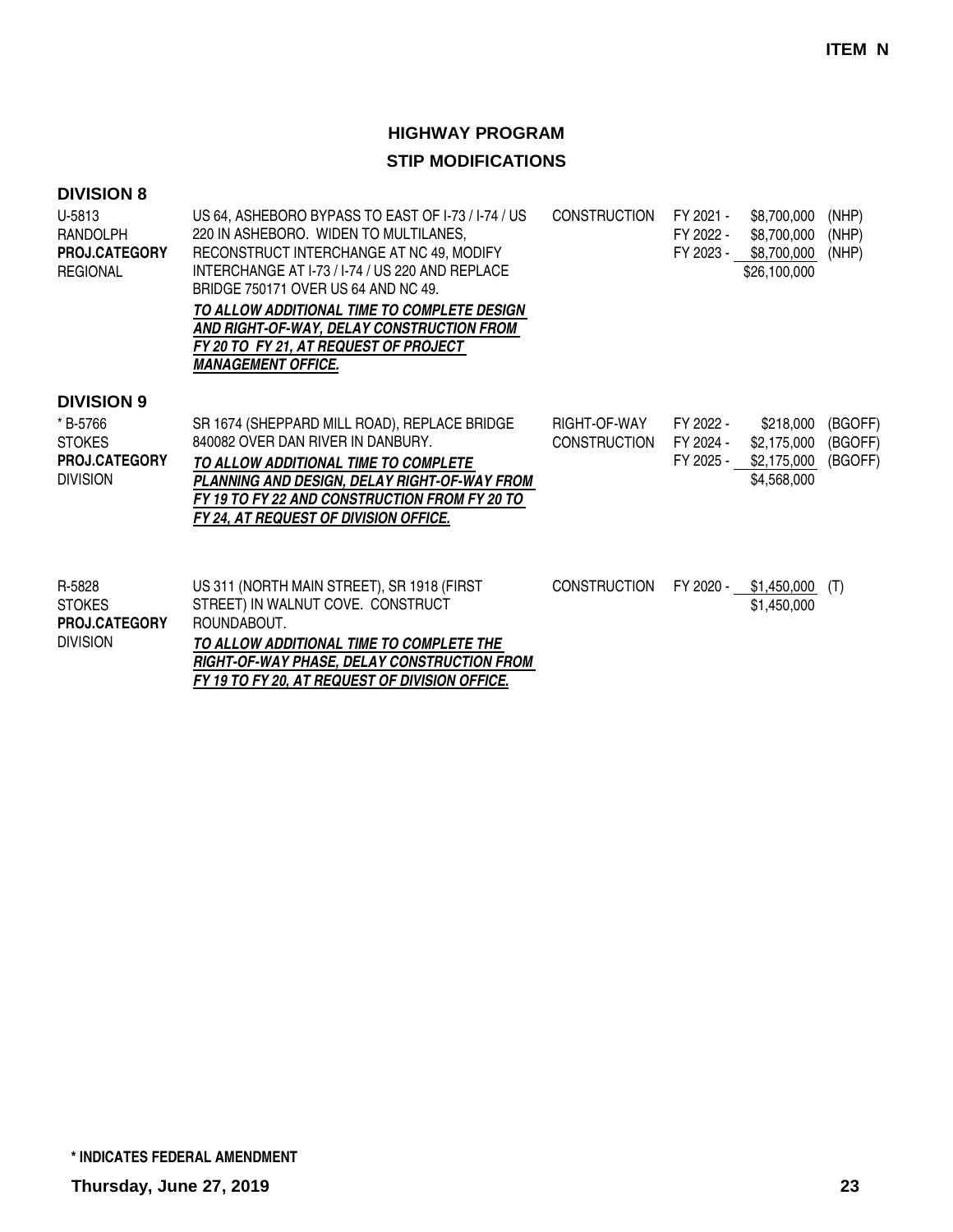| <b>DIVISION 9</b>                                              |                                                                                                                                                                                                                                                                                                                                                              |                                                                                                      |                                                                                                                                                                                                                                                                                                                                                           |                                                                                                                                                                                                                                                                                                                                                           |                                                                                                                                                                                    |
|----------------------------------------------------------------|--------------------------------------------------------------------------------------------------------------------------------------------------------------------------------------------------------------------------------------------------------------------------------------------------------------------------------------------------------------|------------------------------------------------------------------------------------------------------|-----------------------------------------------------------------------------------------------------------------------------------------------------------------------------------------------------------------------------------------------------------------------------------------------------------------------------------------------------------|-----------------------------------------------------------------------------------------------------------------------------------------------------------------------------------------------------------------------------------------------------------------------------------------------------------------------------------------------------------|------------------------------------------------------------------------------------------------------------------------------------------------------------------------------------|
| * U-2729<br><b>FORSYTH</b><br>PROJ.CATEGORY<br><b>DIVISION</b> | SR 1672 (HANES MILL ROAD), MUSEUM DRIVE TO SR<br>4000 (UNIVERSITY PARKWAY) IN WINSTON-SALEM.<br>WIDEN TO MULTILANES.<br>PROJECT TO UTILIZE BUILD NC BONDS FOR<br><b>PRELIMINARY ENGINEERING.</b>                                                                                                                                                             | <b>ENGINEERING</b><br><b>BUILD NC ROW</b><br>RIGHT-OF-WAY<br><b>UTILITIES</b><br><b>CONSTRUCTION</b> | FY 2020 -<br>FY 2021 -<br>FY 2022 -<br>FY 2023 -<br>FY 2024 -<br>FY 2025 -<br>FY 2026 -<br>FY 2027 -<br>FY 2028 -<br>FY 2029 -<br>POST YR-<br>FY 2019 -<br>FY 2020 -<br>FY 2021 -<br>FY 2022 -<br>FY 2023 -<br>FY 2024 -<br>FY 2025 -<br>FY 2026 -<br>FY 2027 -<br>FY 2028 -<br>FY 2029 -<br>POST YR-<br>FY 2019 -<br>FY 2019 -<br>FY 2021 -<br>FY 2022 - | \$61,000<br>\$61,000<br>\$61,000<br>\$61,000<br>\$61,000<br>\$61,000<br>\$61,000<br>\$61,000<br>\$61,000<br>\$61,000<br>\$305,000<br>\$515,000<br>\$515,000<br>\$515,000<br>\$515,000<br>\$515,000<br>\$515,000<br>\$515,000<br>\$515,000<br>\$515,000<br>\$515,000<br>\$515,000<br>\$2,060,000<br>\$1,766,000<br>\$429,000<br>\$5,800,000<br>\$5,800,000 | (T)<br>(T)<br>(T)<br>(T)<br>(T)<br>(T)<br>(T)<br>(T)<br>(T)<br>(T)<br>(T)<br>(T)<br>(T)<br>(T)<br>(T)<br>(T)<br>(T)<br>(T)<br>(T)<br>(T)<br>(T)<br>(T)<br>(T)<br>(T)<br>(T)<br>(T) |
| U-5899<br><b>FORSYTH</b><br>PROJ.CATEGORY<br><b>DIVISION</b>   | NEW ROUTE, FORUM PARKWAY CONNECTOR, SR 3955<br>(FORUM PARKWAY) TO NC 66 (UNIVERSITY PARKWAY)<br>IN RURAL HALL. CONSTRUCT 2-LANE ROADWAY ON<br>NEW LOCATION.<br>TO OPTIMIZE TIMING OF FUNDING AUTHORIZATION,<br>DELAY RIGHT-OF-WAY FROM FY 19 TO FY 20.                                                                                                       | RIGHT-OF-WAY<br><b>UTILITIES</b><br><b>CONSTRUCTION</b>                                              | FY 2020 -<br>FY 2020 -<br>FY 2021 -<br>FY 2022 -                                                                                                                                                                                                                                                                                                          | \$22,435,000<br>\$994,000<br>\$119,000<br>\$5,250,000<br>\$5,250,000<br>\$11,613,000                                                                                                                                                                                                                                                                      | (T)<br>(T)<br>(T)<br>(T)<br>(T)                                                                                                                                                    |
| U-6155<br><b>FORSYTH</b><br>PROJ.CATEGORY<br><b>DIVISION</b>   | SR 1725 (UNIVERSITY PARKWAY), COLISEUM DRIVE IN<br>WINSTON-SALEM. CONSTRUCT INTERSECTION<br>IMPROVEMENTS FOR PEDESTRIAN SAFETY.<br>TO REFLECT CITY'S CURRENT SCOPE OF WORK AND<br>PROJECT DELIVERY SCHEDULE, ADD RIGHT-OF-WAY<br>IN FY 20 NOT PREVIOUSLY PROGRAMMED, AND<br>DELAY CONSTRUCTION FROM FY 19 TO FY 21, AT<br><b>REQUEST OF DIVISION OFFICE.</b> | <b>ENGINEERING</b><br>RIGHT-OF-WAY<br><b>CONSTRUCTION</b>                                            | FY 2019 -<br>FY 2019 -<br>FY 2020 -<br>FY 2020 -<br>FY 2021 -<br>FY 2021 -<br>FY 2021 -                                                                                                                                                                                                                                                                   | \$60,000<br>\$15,000<br>\$25,000<br>\$6,000<br>\$45,000<br>\$65,000<br>\$65,000<br>\$281,000                                                                                                                                                                                                                                                              | (BGANY)<br>(L)<br>(BGANY)<br>(L)<br>(HSIP)<br>(BGANY)<br>(L)                                                                                                                       |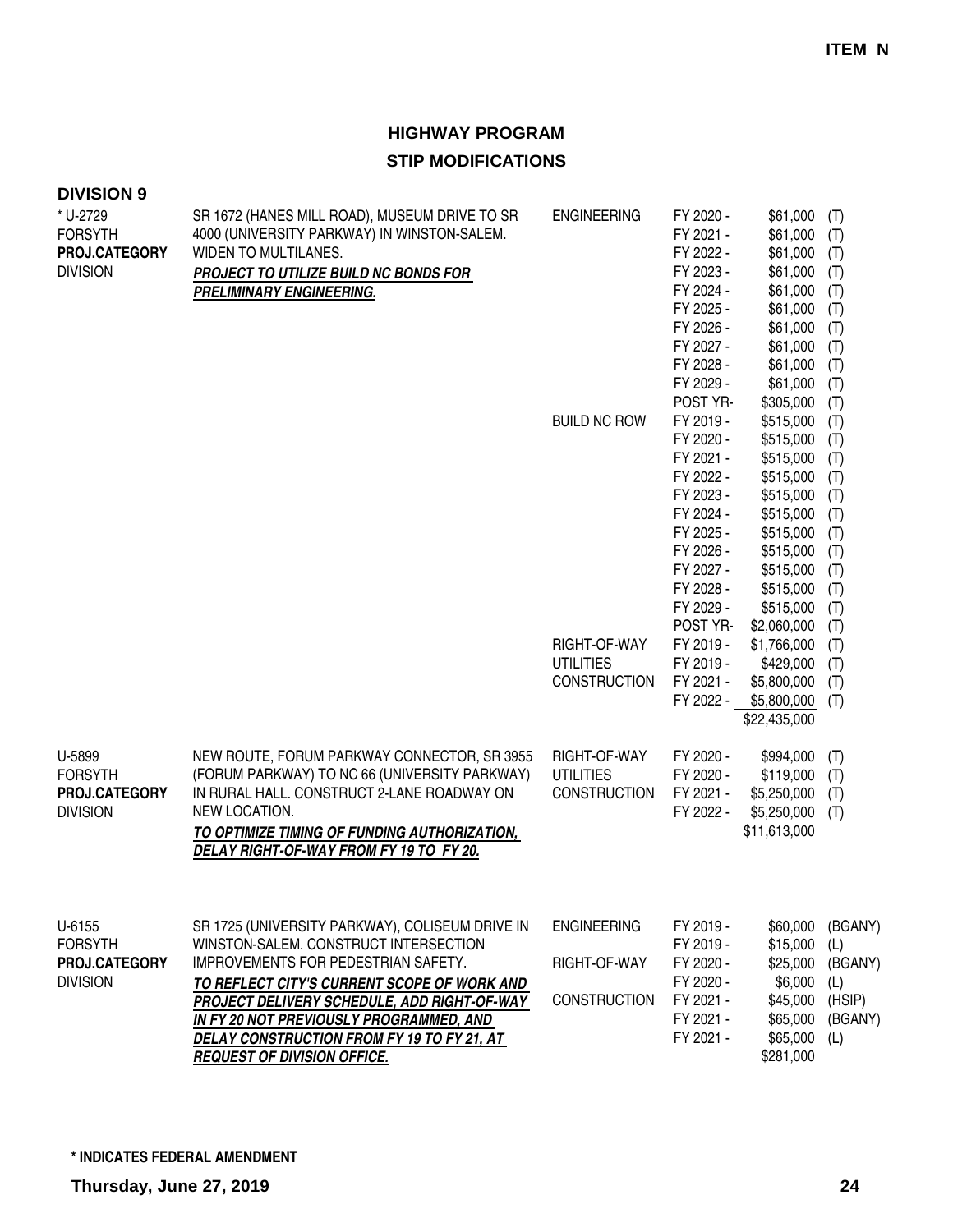#### **DIVISION 10**

| $C-5159$<br><b>CABARRUS</b><br>PROJ.CATEGORY<br><b>EXEMPT</b>                                                     | KANNAPOLIS, ROXIE STREET, NC 3 AND DALE<br>EARNHARDT BOULEVARD IN KANNAPOLIS. STREET<br>IMPROVEMENTS.<br>TO ALLOW ADDITIONAL TIME FOR PLANNING AND<br><b>DESIGN DELAY CONSTRUCTION FROM FY 19 TO FY 20.</b>                                                                 | <b>ENGINEERING</b><br><b>CONSTRUCTION</b>   | FY 2019 -<br>FY 2019 -<br>FY 2020 -<br>FY 2020 -                                                                                                                                                                         | \$108,000<br>\$27,000<br>\$432,000<br>\$108,000<br>\$675,000                                                                                                                                                                            | (CMAQ)<br>(L)<br>(CMAQ)<br>(L)                                                                                      |
|-------------------------------------------------------------------------------------------------------------------|-----------------------------------------------------------------------------------------------------------------------------------------------------------------------------------------------------------------------------------------------------------------------------|---------------------------------------------|--------------------------------------------------------------------------------------------------------------------------------------------------------------------------------------------------------------------------|-----------------------------------------------------------------------------------------------------------------------------------------------------------------------------------------------------------------------------------------|---------------------------------------------------------------------------------------------------------------------|
| * R-2530B<br><b>STANLY</b><br>PROJ.CATEGORY<br><b>REGIONAL</b>                                                    | NC 24-27, BIRD ROAD IN ALBEMARLE TO WEST OF THE<br>PEE DEE RIVER<br>PROJECT TO UTILIZE BUILD NC BONDS FOR<br><b>PRELIMINARY ENGINEERING.</b>                                                                                                                                | <b>ENGINEERING</b><br><b>BUILD NC CONST</b> | FY 2020 -<br>FY 2021 -<br>FY 2022 -<br>FY 2023 -<br>FY 2024 -<br>FY 2025 -<br>FY 2026 -<br>FY 2027 -<br>FY 2028 -<br>FY 2029 -<br>POST YR-<br>FY 2020 -<br>FY 2021 -<br>FY 2022 -<br>FY 2023 -<br>FY 2024 -<br>FY 2025 - | \$384,000<br>\$384,000<br>\$384,000<br>\$384,000<br>\$384,000<br>\$384,000<br>\$384,000<br>\$384,000<br>\$384,000<br>\$384,000<br>\$1,920,000<br>\$2,574,000<br>\$2,574,000<br>\$2,574,000<br>\$2,574,000<br>\$2,574,000<br>\$2,574,000 | (T)<br>(T)<br>(T)<br>(T)<br>(T)<br>(T)<br>(T)<br>(T)<br>(T)<br>(T)<br>(T)<br>(T)<br>(T)<br>(T)<br>(T)<br>(T)<br>(T) |
|                                                                                                                   |                                                                                                                                                                                                                                                                             | <b>CONSTRUCTION</b>                         | FY 2026 -<br>FY 2027 -<br>FY 2028 -<br>FY 2029 -<br>FY 2020 -<br>FY 2021 -<br>FY 2022 -<br>FY 2023 -                                                                                                                     | \$2,574,000<br>\$2,574,000<br>\$2,574,000<br>\$2,574,000<br>POST YR-\$12,870,000<br>\$1,505,000<br>\$9,532,000<br>\$9,532,000<br>\$9,532,000<br>\$74,471,000                                                                            | (T)<br>(T)<br>(T)<br>(T)<br>(T)<br>(T)<br>(T)<br>(T)<br>(T)                                                         |
| R-5790<br><b>ANSON</b><br><b>CABARRUS</b><br><b>MECKLENBURG</b><br><b>STANLY</b><br><b>UNION</b><br>PROJ.CATEGORY | VARIOUS, DIVISION 10 PROGRAM TO UPGRADE<br>INTERSECTIONS TO COMPLY WITH THE AMERICANS<br>WITH DISABILITIES ACT (ADA) USING<br>TRANSPORTATION ALTERNATIVES (TA) FUNDS.<br>TO ALLOW ADDITIONAL TIME FOR PLANNING AND<br><b>DESIGN DELAY CONSTRUCTION FROM FY 19 TO FY 20.</b> | CONSTRUCTION                                | FY 2020 -                                                                                                                                                                                                                | \$3,200,000 (TA)<br>FY 2020 - \$800,000 (O)<br>\$4,000,000                                                                                                                                                                              |                                                                                                                     |

DIVISION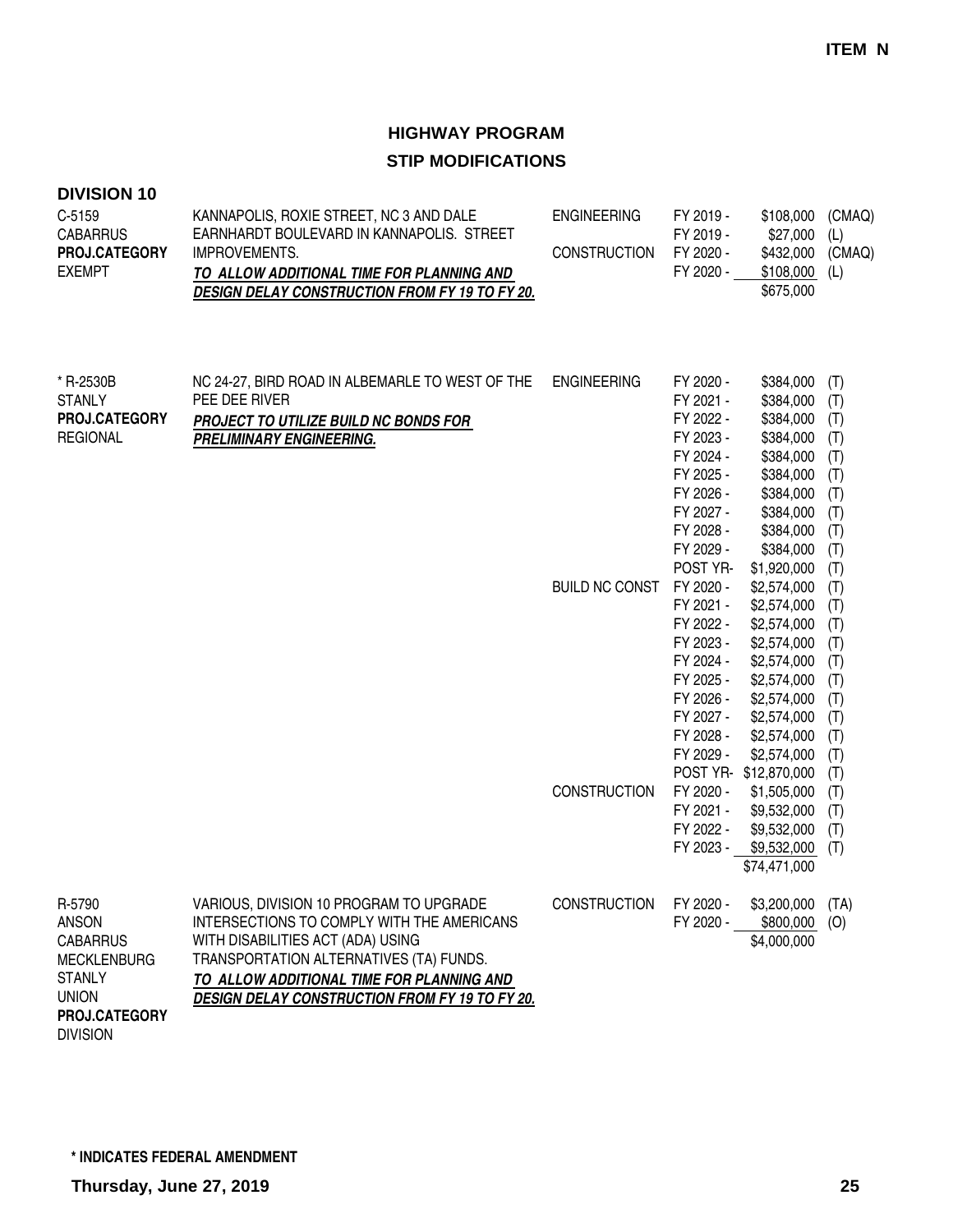| <b>DIVISION 10</b>                  |                                                                                                             |                     |                        |                            |                    |
|-------------------------------------|-------------------------------------------------------------------------------------------------------------|---------------------|------------------------|----------------------------|--------------------|
| R-5798                              | US 74 (ANDREW JACKSON HIGHWAY), GRAHAM<br>STREET TO SR 1749. CONSTRUCT MEDIAN.                              | RIGHT-OF-WAY        | FY 2020 -              | \$245,000                  | (T)                |
| <b>ANSON</b><br>PROJ.CATEGORY       |                                                                                                             | <b>UTILITIES</b>    | FY 2021 -<br>FY 2020 - | \$5,225,000<br>\$600,000   | (T)                |
| <b>STATEWIDE</b>                    | TO ALLOW ADDITIONAL TIME FOR PLANNING DELAY                                                                 | CONSTRUCTION        | FY 2024 -              | \$3,766,000                | (T)                |
|                                     | RIGHT-OF-WAY FROM FY 19 TO FY 20.                                                                           |                     | FY 2025 -              | \$3,767,000                | (T)                |
|                                     |                                                                                                             |                     | FY 2026 -              | \$3,767,000                | (T)                |
|                                     |                                                                                                             |                     |                        | \$17,370,000               | (T)                |
|                                     |                                                                                                             |                     |                        |                            |                    |
| * U-4713A                           | SR 3440 (MCKEE ROAD) EXTENSION, SR 3448                                                                     | <b>ENGINEERING</b>  | FY 2020 -              | \$57,000                   | (T)                |
| <b>MECKLENBURG</b>                  | (PLEASANT PLAINS ROAD) TO SR 1009 (JOHN STREET)                                                             |                     | FY 2021 -              | \$57,000                   | (T)                |
| PROJ.CATEGORY                       | PROJECT TO UTILIZE BUILD NC BONDS FOR                                                                       |                     | FY 2022 -              | \$57,000                   | (T)                |
| <b>DIVISION</b>                     | PRELIMINARY ENGINEERING.                                                                                    |                     | FY 2023 -              | \$57,000                   | (T)                |
|                                     |                                                                                                             |                     | FY 2024 -              | \$57,000                   | (T)                |
|                                     |                                                                                                             |                     | FY 2025 -              | \$57,000                   | (T)                |
|                                     |                                                                                                             |                     | FY 2026 -              | \$57,000                   | (T)                |
|                                     |                                                                                                             |                     | FY 2027 -              | \$57,000                   | (T)                |
|                                     |                                                                                                             |                     | FY 2028 -              | \$57,000                   | (T)                |
|                                     |                                                                                                             |                     | FY 2029 -              | \$57,000                   | (T)                |
|                                     |                                                                                                             |                     | POST YR-               | \$285,000                  | (T)                |
|                                     |                                                                                                             | <b>BUILD NC ROW</b> | FY 2019 -              | \$86,000                   | (T)                |
|                                     |                                                                                                             |                     | FY 2020 -              | \$86,000                   | (T)                |
|                                     |                                                                                                             |                     | FY 2021 -              | \$86,000                   | (T)                |
|                                     |                                                                                                             |                     | FY 2022 -              | \$86,000                   | (T)                |
|                                     |                                                                                                             |                     | FY 2023 -              | \$86,000                   | (T)                |
|                                     |                                                                                                             |                     | FY 2024 -              | \$86,000                   | (T)                |
|                                     |                                                                                                             |                     | FY 2025 -              | \$86,000                   | (T)                |
|                                     |                                                                                                             |                     | FY 2026 -              | \$86,000                   | (T)                |
|                                     |                                                                                                             |                     | FY 2027 -              | \$86,000                   | (T)                |
|                                     |                                                                                                             |                     | FY 2028 -              | \$86,000                   | (T)                |
|                                     |                                                                                                             |                     | FY 2029 -              | \$86,000                   | (T)                |
|                                     |                                                                                                             | RIGHT-OF-WAY        | POST YR-               | \$344,000                  | (T)                |
|                                     |                                                                                                             |                     | FY 2019 -              | \$80,000                   | (T)                |
|                                     |                                                                                                             |                     | FY 2020 -              | \$1,520,000                | (T)                |
|                                     |                                                                                                             | <b>UTILITIES</b>    | FY 2019 -              | \$500,000                  | (T)                |
|                                     |                                                                                                             | <b>CONSTRUCTION</b> | FY 2020 -<br>FY 2020 - | \$2,050,000<br>\$2,000,000 | (T)                |
|                                     |                                                                                                             |                     | FY 2021 -              | \$2,050,000                | (L)<br>(T)         |
|                                     |                                                                                                             |                     |                        | \$10,345,000               |                    |
|                                     |                                                                                                             |                     |                        |                            |                    |
| * U-4714AA                          | SR 1009 (JOHN STREET-OLD MONROE ROAD), SR 3448-                                                             | RIGHT-OF-WAY        | FY 2025 -<br>FY 2026 - | \$4,574,000                | (BGANY)            |
| <b>MECKLENBURG</b><br>PROJ.CATEGORY | SR 3474 (TRADE STREET) TO WEST OF I-485.                                                                    | CONSTRUCTION        |                        | \$4,574,000                | (BGANY)            |
| <b>DIVISION</b>                     | <b>MODIFY SEGMENT A TO SEGMENTS AA AND AC, AND</b>                                                          |                     | FY 2027 -<br>FY 2028 - | \$1,932,000<br>\$1,932,000 | (BGANY)<br>(BGANY) |
|                                     | DELAY RIGHT-OF-WAY FROM FY 19 TO FY 25 AND                                                                  |                     | FY 2029 -              | \$1,932,000                | (BGANY)            |
|                                     | <b>CONSTRUCTION FROM FY 21 TO FY 27 FOR SEGMENT</b><br>AA AT REQUE <u>ST OF MPO. SEGMENT AB ALREADY LET</u> |                     |                        | POST YR- \$1,932,000       | (BGANY)            |
|                                     | WITH I-5507.                                                                                                |                     |                        | \$16,876,000               |                    |
|                                     |                                                                                                             |                     |                        |                            |                    |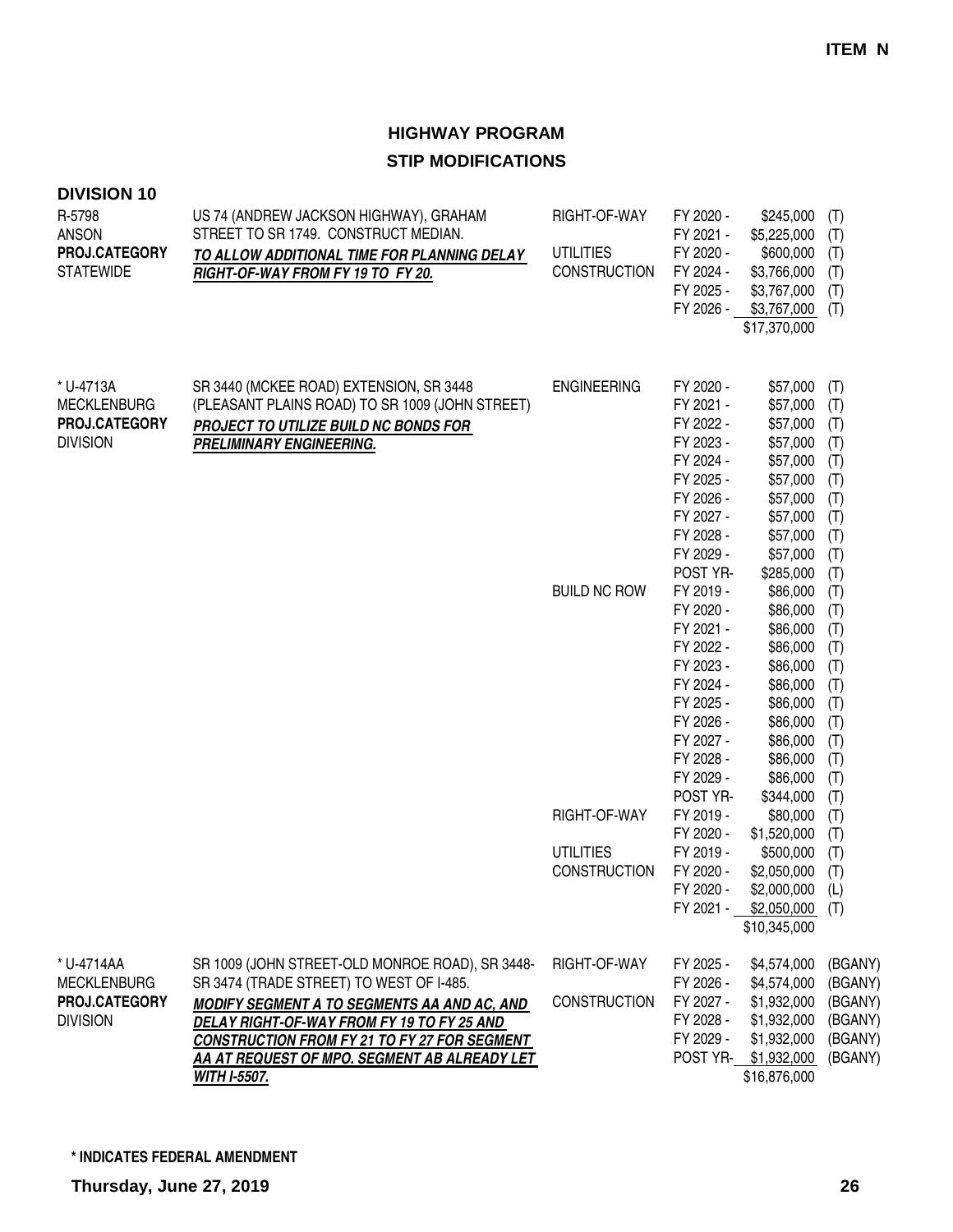| SR 1009 (JOHN STREET-OLD MONROE ROAD), EAST OF<br>I-485 TO WEST OF MORNINGSIDE MEADOW LANE<br>MODIFY SEGMENT A TO SEGMENTS AA AND AC, WITH<br>RIGHT-OF-WAY IN FY 19 AND CONSTRUCTION IN FY 22<br>AT REQUEST OF MPO. SEGMENT AB ALREADY LET<br><b>WITH I-5507.</b> | RIGHT-OF-WAY<br><b>CONSTRUCTION</b>                     | FY 2019 -<br>FY 2019 -<br>FY 2019 -<br>FY 2020 -<br>FY 2020 -<br>FY 2020 -<br>FY 2021 -<br>FY 2021 -<br>FY 2021 -<br>FY 2022 -<br>FY 2022 -<br>FY 2022 -<br>FY 2023 -<br>FY 2023 -<br>FY 2023 -<br>FY 2024 -<br>FY 2024 -<br>FY 2024 -<br>FY 2025 -<br>FY 2025 -<br>FY 2025 - | \$26,000<br>\$474,000<br>\$119,000<br>\$249,000<br>\$4,513,000<br>\$1,128,000<br>\$249,000<br>\$4,513,000<br>\$1,128,000<br>\$2,200,000<br>\$1,925,000<br>\$481,000<br>\$2,200,000<br>\$1,925,000<br>\$481,000<br>\$2,200,000<br>\$1,925,000<br>\$481,000<br>\$2,200,000<br>\$1,925,000<br>\$481,000 | (BGANY)<br>(BGDA)<br>(S(M))<br>(BGANY)<br>(BGDA)<br>(S(M))<br>(BGANY)<br>(BGDA)<br>(S(M))<br>(BGANY)<br>(BGDA)<br>(S(M))<br>(BGANY)<br>(BGDA)<br>(S(M))<br>(BGANY)<br>(BGDA)<br>(S(M))<br>(BGANY)<br>(BGDA)<br>(S(M)) |
|-------------------------------------------------------------------------------------------------------------------------------------------------------------------------------------------------------------------------------------------------------------------|---------------------------------------------------------|-------------------------------------------------------------------------------------------------------------------------------------------------------------------------------------------------------------------------------------------------------------------------------|------------------------------------------------------------------------------------------------------------------------------------------------------------------------------------------------------------------------------------------------------------------------------------------------------|-----------------------------------------------------------------------------------------------------------------------------------------------------------------------------------------------------------------------|
| NC 51 (MATTHEWS TOWNSHIP PARKWAY), SR 3356<br>(SARDIS ROAD) TO SR 1010 (EAST JOHN STREET/<br>MONROE ROAD). WIDEN EXISTING ROADWAY.<br>TO ALLOW ADDITIONAL TIME FOR PLANNING DELAY<br>RIGHT-OF-WAY FROM FY 19 TO FY 20.                                            | RIGHT-OF-WAY<br><b>UTILITIES</b><br><b>CONSTRUCTION</b> | FY 2020 -<br>FY 2021 -<br>FY 2020 -<br>FY 2024 -                                                                                                                                                                                                                              | \$80,000<br>\$1,520,000<br>\$200,000<br>\$2,100,000<br>\$3,900,000                                                                                                                                                                                                                                   | (T)<br>(T)<br>(T)<br>(T)                                                                                                                                                                                              |
|                                                                                                                                                                                                                                                                   |                                                         |                                                                                                                                                                                                                                                                               |                                                                                                                                                                                                                                                                                                      | \$30,823,000                                                                                                                                                                                                          |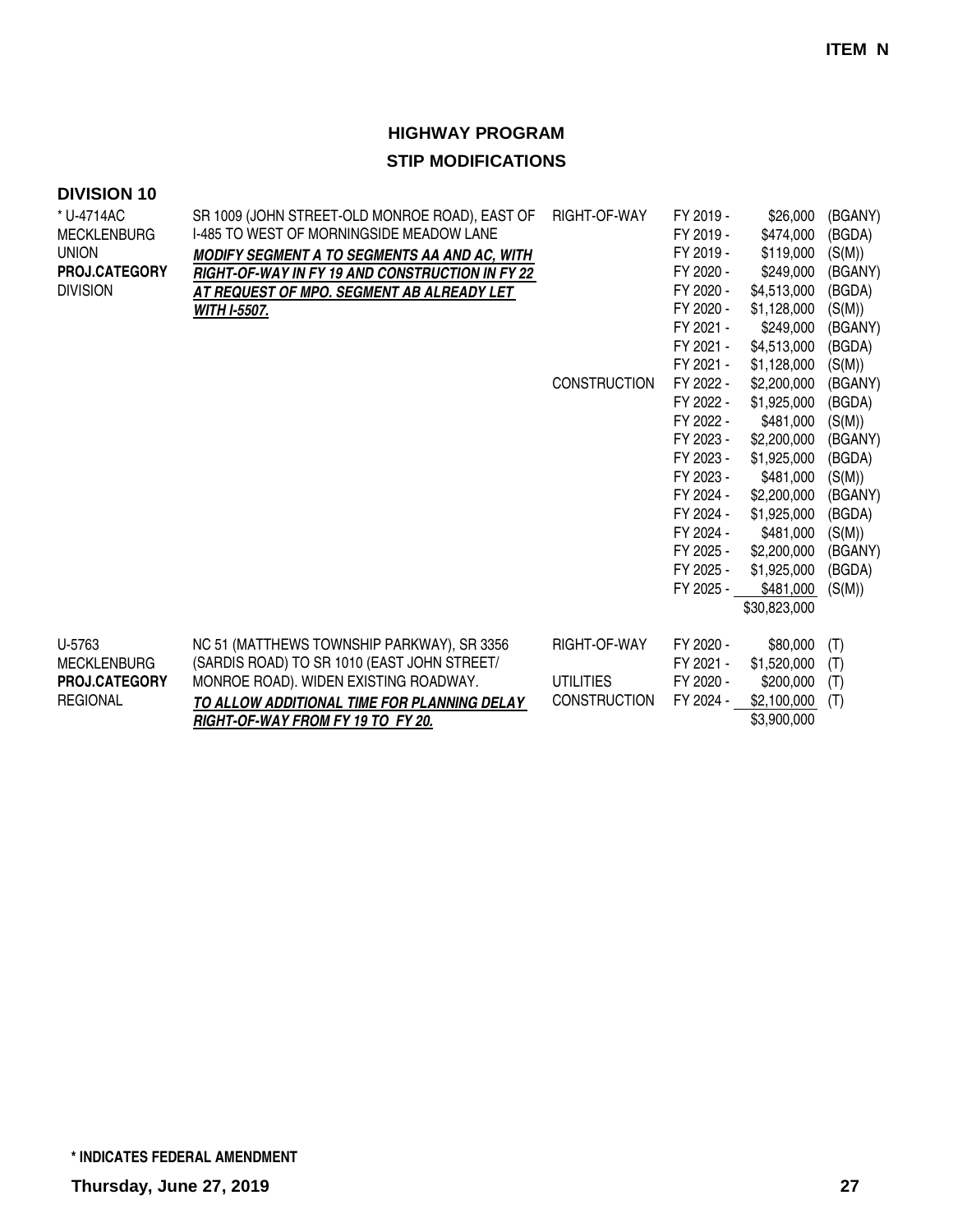| <b>DIVISION 10</b>          |                                                                                              |                       |                        |                       |            |
|-----------------------------|----------------------------------------------------------------------------------------------|-----------------------|------------------------|-----------------------|------------|
| * U-6032<br><b>CABARRUS</b> | SR 2467 (MALLARD CREEK ROAD)/ SR 1445 (DERITA<br>ROAD), I-485 TO CONCORD MILLS BOULEVARD (SR | <b>ENGINEERING</b>    | FY 2020 -<br>FY 2021 - | \$86,000<br>\$86,000  | (T)<br>(T) |
| <b>MECKLENBURG</b>          | 1445). WIDEN TO MULTI-LANES.                                                                 |                       | FY 2022 -              | \$86,000              | (T)        |
| PROJ.CATEGORY               | PROJECT TO UTILIZE BUILD NC BONDS FOR                                                        |                       | FY 2023 -              | \$86,000              | (T)        |
| <b>DIVISION</b>             | <b>PRELIMINARY ENGINEERING.</b>                                                              |                       | FY 2024 -              | \$86,000              | (T)        |
|                             |                                                                                              |                       | FY 2025 -              | \$86,000              | (T)        |
|                             |                                                                                              |                       | FY 2026 -              | \$86,000              | (T)        |
|                             |                                                                                              |                       | FY 2027 -              | \$86,000              | (T)        |
|                             |                                                                                              |                       | FY 2028 -              | \$86,000              | (T)        |
|                             |                                                                                              |                       | FY 2029 -              | \$86,000              | (T)        |
|                             |                                                                                              |                       | POST YR-               | \$430,000             | (T)        |
|                             |                                                                                              | <b>BUILD NC ROW</b>   | FY 2020 -              | \$86,000              | (T)        |
|                             |                                                                                              |                       | FY 2021 -              | \$86,000              | (T)        |
|                             |                                                                                              |                       | FY 2022 -              | \$86,000              | (T)        |
|                             |                                                                                              |                       | FY 2023 -              | \$86,000              | (T)        |
|                             |                                                                                              |                       | FY 2024 -              | \$86,000              | (T)        |
|                             |                                                                                              |                       | FY 2025 -              | \$86,000              | (T)        |
|                             |                                                                                              |                       | FY 2026 -              | \$86,000              | (T)        |
|                             |                                                                                              |                       | FY 2027 -              | \$86,000              | (T)        |
|                             |                                                                                              |                       | FY 2028 -              | \$86,000              | (T)        |
|                             |                                                                                              |                       | FY 2029 -              | \$86,000              | (T)        |
|                             |                                                                                              |                       | POST YR-               | \$430,000             | (T)        |
|                             |                                                                                              | RIGHT-OF-WAY          | FY 2020 -              | \$700,000             | (T)        |
|                             |                                                                                              |                       | FY 2021 -              | \$700,000             | (T)        |
|                             |                                                                                              | <b>UTILITIES</b>      | FY 2020 -              | \$500,000             | (T)        |
|                             |                                                                                              | <b>BUILD NC CONST</b> | FY 2023 -              | \$2,059,000           | (T)        |
|                             |                                                                                              |                       | FY 2024 -              | \$2,059,000           | (T)        |
|                             |                                                                                              |                       | FY 2025 -              | \$2,059,000           | (T)        |
|                             |                                                                                              |                       | FY 2026 -              | \$2,059,000           | (T)        |
|                             |                                                                                              |                       | FY 2027 -              | \$2,059,000           | (T)        |
|                             |                                                                                              |                       | FY 2028 -              | \$2,059,000           | (T)        |
|                             |                                                                                              |                       | FY 2029 -              | \$2,059,000           | (T)        |
|                             |                                                                                              |                       |                        | POST YR- \$16,472,000 | (T)        |
|                             |                                                                                              | <b>CONSTRUCTION</b>   | FY 2023 -              | \$333,000             | (T)        |
|                             |                                                                                              |                       | FY 2024 -              | \$333,000             | (T)        |
|                             |                                                                                              |                       | FY 2025 -              | \$334,000             | (T)        |
|                             |                                                                                              |                       |                        | \$36,365,000          |            |
| Y-4810K                     | NORFOLK SOUTHERN MAINLINE, GRADE SEPARATION                                                  | RIGHT-OF-WAY          | FY 2019 -              | \$2,800,000           | (T)        |
| <b>CABARRUS</b>             | AT ROGERS LAKE ROAD CROSSING (724408Y) IN                                                    | <b>CONSTRUCTION</b>   | FY 2020 -              | \$8,850,000           | (T)        |
| PROJ.CATEGORY               | KANNAPOLIS.                                                                                  |                       | FY 2020 -              | $$450,000$ (O)        |            |
| <b>STATEWIDE</b>            | <b>TO STRATEGICALLY BALANCE LETTINGS, DELAY</b>                                              |                       |                        | \$12,100,000          |            |
|                             | <b>CONSTRUCTION FROM FY 19 TO FY 20.</b>                                                     |                       |                        |                       |            |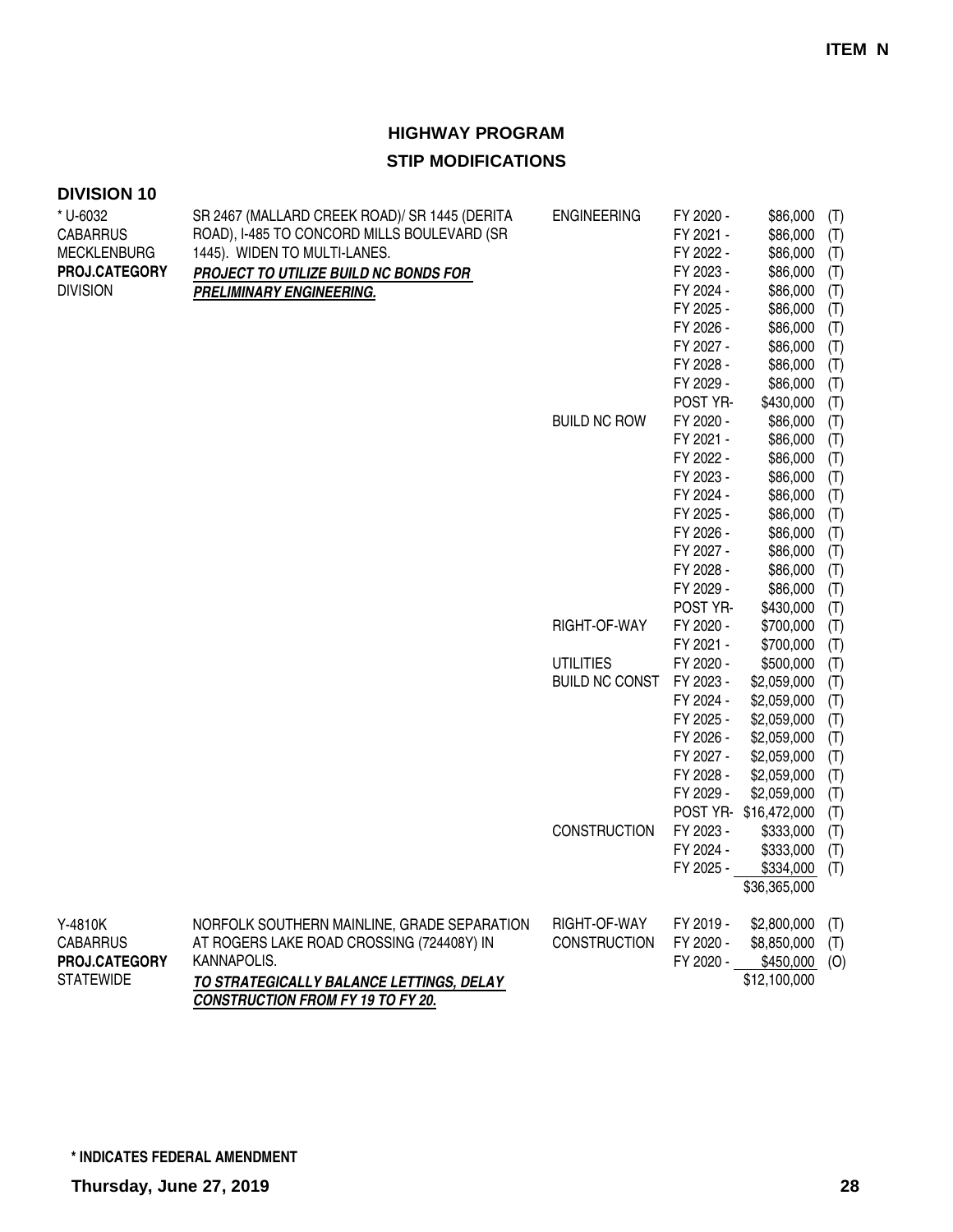| R-2915E              | US 221, US 221 BYPASS TO US 221 BUSINESS/NC 88 IN | CONSTRUCTION FY 2020 - |           | \$5,575,000 (BGLT5) |  |
|----------------------|---------------------------------------------------|------------------------|-----------|---------------------|--|
| <b>ASHE</b>          | <b>JEFFERSON</b>                                  |                        | FY 2021 - | \$5,575,000 (BGLT5) |  |
| <b>PROJ.CATEGORY</b> | TO STRATEGICALLY BALANCE LETTINGS, DELAY          |                        | FY 2022 - | \$5,575,000 (BGLT5) |  |
| <b>DIVISION</b>      | <b>CONSTRUCTION FROM FY 19 TO FY 20.</b>          |                        | FY 2023 - | \$5,575,000 (BGLT5) |  |
|                      |                                                   |                        |           | \$22,300,000        |  |

| * R-5759           | NC 115, US 421 TO 2ND STREET. WIDEN ROADWAY.                                               | <b>ENGINEERING</b>  | FY 2020 - | \$62,000     | (T)           |
|--------------------|--------------------------------------------------------------------------------------------|---------------------|-----------|--------------|---------------|
| <b>WILKES</b>      | PROJECT TO UTILIZE BUILD NC BONDS FOR                                                      |                     | FY 2021 - | \$62,000     | (T)           |
| PROJ.CATEGORY      | <b>PRELIMINARY ENGINEERING.</b>                                                            |                     | FY 2022 - | \$62,000     | (T)           |
| <b>DIVISION</b>    |                                                                                            |                     | FY 2023 - | \$62,000     | (T)           |
|                    |                                                                                            |                     | FY 2024 - | \$62,000     | (T)           |
|                    |                                                                                            |                     | FY 2025 - | \$62,000     | (T)           |
|                    |                                                                                            |                     | FY 2026 - | \$62,000     | (T)           |
|                    |                                                                                            |                     | FY 2027 - | \$62,000     | (T)           |
|                    |                                                                                            |                     | FY 2028 - | \$62,000     | (T)           |
|                    |                                                                                            |                     | FY 2029 - | \$62,000     | (T)           |
|                    |                                                                                            |                     | POST YR-  | \$310,000    | (T)           |
|                    |                                                                                            | <b>BUILD NC ROW</b> | FY 2019 - | \$515,000    | (T)           |
|                    |                                                                                            |                     | FY 2020 - | \$515,000    | (T)           |
|                    |                                                                                            |                     | FY 2021 - | \$515,000    | (T)           |
|                    |                                                                                            |                     | FY 2022 - | \$515,000    | (T)           |
|                    |                                                                                            |                     | FY 2023 - | \$515,000    | (T)           |
|                    |                                                                                            |                     | FY 2024 - | \$515,000    | (T)           |
|                    |                                                                                            |                     | FY 2025 - | \$515,000    | (T)           |
|                    |                                                                                            |                     | FY 2026 - | \$515,000    | (T)           |
|                    |                                                                                            |                     | FY 2027 - | \$515,000    | (T)           |
|                    |                                                                                            |                     | FY 2028 - | \$515,000    | (T)           |
|                    |                                                                                            |                     | FY 2029 - | \$515,000    | (T)           |
|                    |                                                                                            |                     | POST YR-  | \$2,060,000  | (T)           |
|                    |                                                                                            | RIGHT-OF-WAY        | FY 2019 - | \$1,500,000  | (T)           |
|                    |                                                                                            | <b>UTILITIES</b>    | FY 2019 - | \$450,000    | (T)           |
|                    |                                                                                            |                     | FY 2020 - | \$450,000    | (T)           |
|                    |                                                                                            | <b>CONSTRUCTION</b> | FY 2021 - | \$9,067,000  | (T)           |
|                    |                                                                                            |                     | FY 2022 - | \$9,066,000  | (T)           |
|                    |                                                                                            |                     | FY 2023 - | \$9,067,000  | (T)           |
|                    |                                                                                            |                     |           | \$38,255,000 |               |
| <b>DIVISION 12</b> |                                                                                            |                     |           |              |               |
| C-5196             |                                                                                            | RIGHT-OF-WAY        | FY 2019 - | \$975,000    |               |
| <b>CATAWBA</b>     | HICKORY, 16TH STREET (SANDY RIDGE ROAD) AT 21<br>ST. AVENUE NE IN HICKORY. CONSTRUCT       |                     | FY 2019 - | \$244,000    | (CMAQ)<br>(L) |
| PROJ.CATEGORY      | ROUNDABOUT.                                                                                | <b>CONSTRUCTION</b> | FY 2021 - | \$2,722,000  | (CMAQ)        |
| <b>EXEMPT</b>      |                                                                                            |                     |           | \$680,000    | (L)           |
|                    |                                                                                            |                     |           |              |               |
|                    | TO ALLOW ADDITIONAL TIME FOR PLANNING AND<br>DESIGN DELAY RIGHT-OF-WAY FROM FY 18 TO FY 19 |                     | FY 2021 - | \$4,621,000  |               |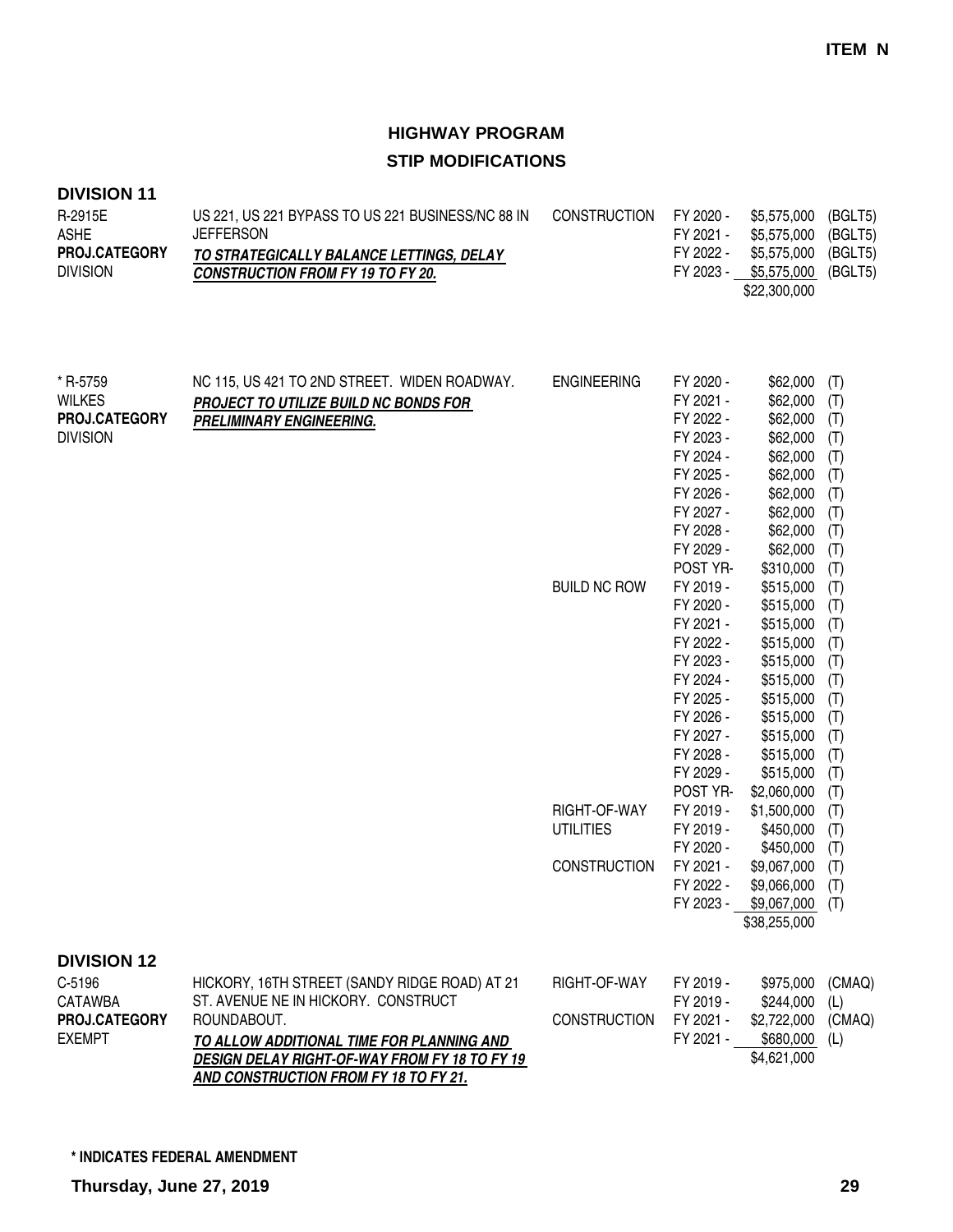| <b>DIVISION 12</b>          |                                                                                            |                       |                        |                       |            |
|-----------------------------|--------------------------------------------------------------------------------------------|-----------------------|------------------------|-----------------------|------------|
| * R-5100A<br><b>IREDELL</b> | SR 1109 (WILLIAMSON ROAD), I-77 TO SR 1100<br>(BRAWLEY SCHOOL ROAD). WIDEN TO MULTI-LANES. | <b>ENGINEERING</b>    | FY 2020 -<br>FY 2021 - | \$18,000<br>\$18,000  | (T)<br>(T) |
| PROJ.CATEGORY               |                                                                                            |                       | FY 2022 -              | \$18,000              | (T)        |
| <b>DIVISION</b>             | TO ALLOW ADDITIONAL TIME FOR PLANNING AND<br>DESIGN DELAY RIGHT-OF-WAY FROM FY 19 TO FY 20 |                       | FY 2023 -              | \$18,000              | (T)        |
|                             | AND CONSTRUCTION FROM FY 21 TO FY 22. PROJECT                                              |                       | FY 2024 -              | \$18,000              | (T)        |
|                             | TO UTILIZE BUILD NC BONDS FOR PRELIMINARY                                                  |                       | FY 2025 -              | \$18,000              | (T)        |
|                             | <b>ENGINEERING.</b>                                                                        |                       | FY 2026 -              | \$18,000              | (T)        |
|                             |                                                                                            |                       | FY 2027 -              | \$18,000              | (T)        |
|                             |                                                                                            |                       | FY 2028 -              | \$18,000              | (T)        |
|                             |                                                                                            |                       | FY 2029 -              | \$18,000              | (T)        |
|                             |                                                                                            |                       | POST YR-               | \$90,000              | (T)        |
|                             |                                                                                            | <b>BUILD NC ROW</b>   | FY 2020 -              | \$600,000             | (T)        |
|                             |                                                                                            |                       | FY 2021 -              | \$600,000             | (T)        |
|                             |                                                                                            |                       | FY 2022 -              | \$600,000             | (T)        |
|                             |                                                                                            |                       | FY 2023 -              | \$600,000             | (T)        |
|                             |                                                                                            |                       | FY 2024 -              | \$600,000             | (T)        |
|                             |                                                                                            |                       | FY 2025 -              | \$600,000             | (T)        |
|                             |                                                                                            |                       | FY 2026 -              | \$600,000             | (T)        |
|                             |                                                                                            |                       | FY 2027 -              | \$600,000             | (T)        |
|                             |                                                                                            |                       | FY 2028 -              | \$600,000             | (T)        |
|                             |                                                                                            |                       | FY 2029 -              | \$600,000             | (T)        |
|                             |                                                                                            |                       | POST YR-               | \$3,000,000           | (T)        |
|                             |                                                                                            | RIGHT-OF-WAY          | FY 2020 -              | \$50,000              | (T)        |
|                             |                                                                                            |                       | FY 2021 -              | \$950,000             | (T)        |
|                             |                                                                                            | <b>UTILITIES</b>      | FY 2020 -              | \$500,000             | (T)        |
|                             |                                                                                            |                       | FY 2021 -              | \$500,000             | (T)        |
|                             |                                                                                            | <b>BUILD NC CONST</b> | FY 2022 -              | \$2,574,000           | (T)        |
|                             |                                                                                            |                       | FY 2023 -              | \$2,574,000           | (T)        |
|                             |                                                                                            |                       | FY 2024 -              | \$2,574,000           | (T)        |
|                             |                                                                                            |                       | FY 2025 -              | \$2,574,000           | (T)        |
|                             |                                                                                            |                       | FY 2026 -              | \$2,574,000           | (T)        |
|                             |                                                                                            |                       | FY 2027 -              | \$2,574,000           | (T)        |
|                             |                                                                                            |                       | FY 2028 -              | \$2,574,000           | (T)        |
|                             |                                                                                            |                       | FY 2029 -              | \$2,574,000           | (T)        |
|                             |                                                                                            |                       |                        | POST YR- \$18,018,000 | (T)        |
|                             |                                                                                            | <b>CONSTRUCTION</b>   | FY 2022 -              | \$100,000             | (T)        |
|                             |                                                                                            |                       | FY 2023 -              | \$100,000             | (T)        |
|                             |                                                                                            |                       | FY 2024 -              | \$200,000             | (T)        |
|                             |                                                                                            |                       |                        | \$50,280,000          |            |
| U-5775                      | US 74 BUSINESS (MARION STREET), INTERSECTION OF                                            | <b>CONSTRUCTION</b>   | FY 2020 -              | \$100,000             | (T)        |
| <b>CLEVELAND</b>            | US 74 BUSINESS (MARION STREET) AND NC 150                                                  |                       | FY 2020 -              | \$300,000             | (L)        |
| PROJ.CATEGORY               | (CHERRYVILLE ROAD). REALIGN INTERSECTION.                                                  |                       | FY 2021 -              | $$1,600,000$ (T)      |            |
| <b>REGIONAL</b>             | TO ALLOW ADDITIONAL TIME FOR PLANNING AND                                                  |                       |                        | \$2,000,000           |            |
|                             | DESIGN DELAY CONSTRUCTION FROM FY 19 TO FY 20.                                             |                       |                        |                       |            |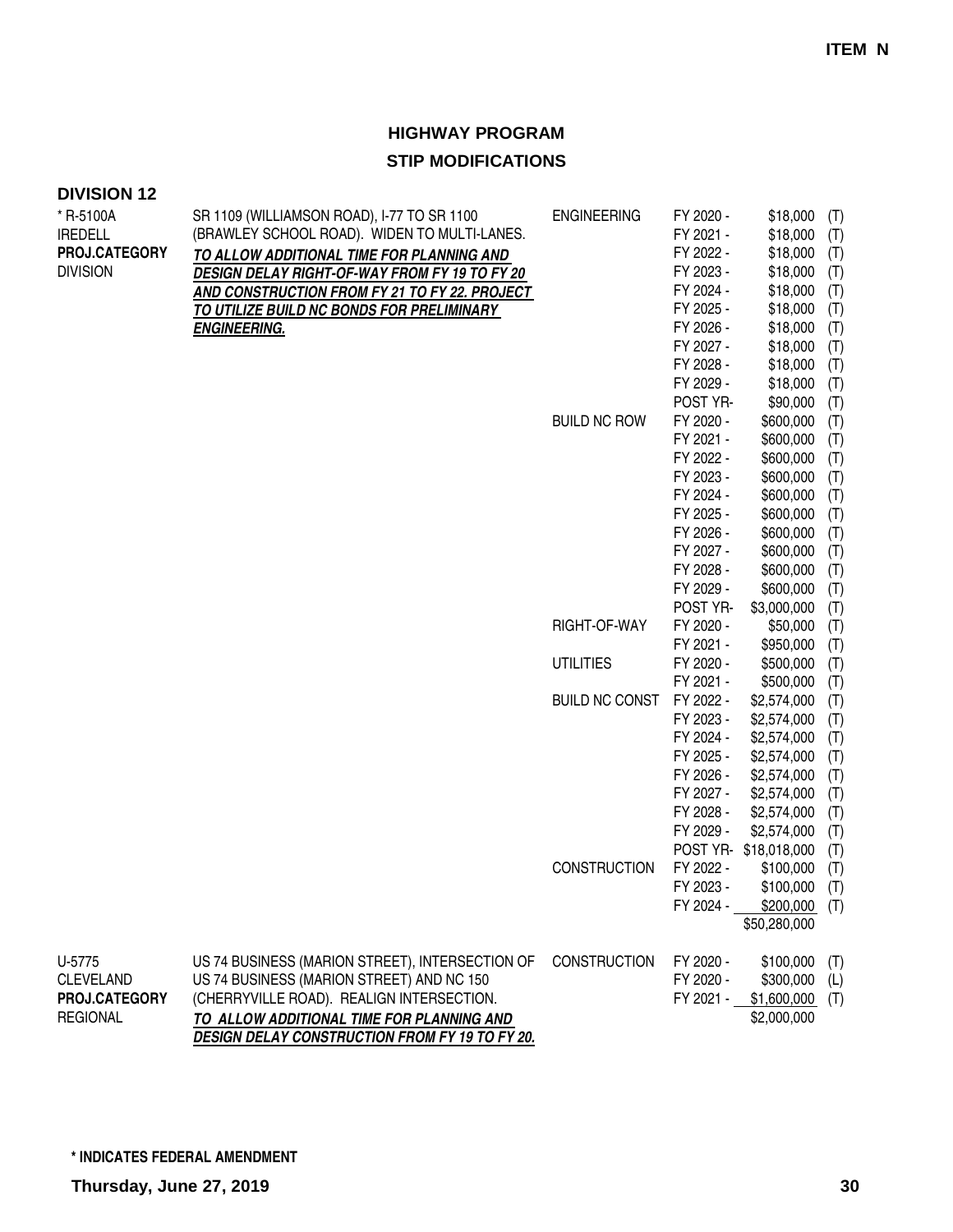| * U-5799           | SR 1933 TO FORT DOBBS ROAD. WIDEN TO MULTI-         | <b>ENGINEERING</b>  | FY 2020 - | \$108,000    | (T)    |
|--------------------|-----------------------------------------------------|---------------------|-----------|--------------|--------|
|                    | LANES AND REALIGN OFFSET INTERSECTIONS OF SR        |                     | FY 2021 - | \$108,000    | (T)    |
| <b>IREDELL</b>     | 1922 AND SR 2171.                                   |                     | FY 2022 - | \$108,000    | (T)    |
| PROJ.CATEGORY      | PROJECT TO UTILIZE BUILD NC BONDS FOR               |                     | FY 2023 - | \$108,000    | (T)    |
| <b>REGIONAL</b>    | PRELIMINARY ENGINEERING.                            |                     | FY 2024 - | \$108,000    | (T)    |
|                    |                                                     |                     | FY 2025 - | \$108,000    | (T)    |
|                    |                                                     |                     | FY 2026 - | \$108,000    | (T)    |
|                    |                                                     |                     | FY 2027 - | \$108,000    | (T)    |
|                    |                                                     |                     | FY 2028 - | \$108,000    | (T)    |
|                    |                                                     |                     | FY 2029 - | \$108,000    | (T)    |
|                    |                                                     |                     | POST YR-  | \$540,000    | (T)    |
|                    |                                                     | <b>BUILD NC ROW</b> | FY 2019 - | \$172,000    | (T)    |
|                    |                                                     |                     | FY 2020 - | \$172,000    | (T)    |
|                    |                                                     |                     | FY 2021 - | \$172,000    | (T)    |
|                    |                                                     |                     | FY 2022 - | \$172,000    | (T)    |
|                    |                                                     |                     | FY 2023 - | \$172,000    | (T)    |
|                    |                                                     |                     | FY 2024 - | \$172,000    | (T)    |
|                    |                                                     |                     | FY 2025 - | \$172,000    | (T)    |
|                    |                                                     |                     | FY 2026 - | \$172,000    | (T)    |
|                    |                                                     |                     | FY 2027 - | \$172,000    | (T)    |
|                    |                                                     |                     | FY 2028 - | \$172,000    | (T)    |
|                    |                                                     |                     | FY 2029 - | \$172,000    | (T)    |
|                    |                                                     |                     | POST YR-  | \$688,000    | (T)    |
|                    |                                                     | RIGHT-OF-WAY        | FY 2019 - | \$600,000    | (T)    |
|                    |                                                     |                     | FY 2020 - | \$600,000    | (T)    |
|                    |                                                     | <b>UTILITIES</b>    | FY 2019 - | \$400,000    | (T)    |
|                    |                                                     | <b>CONSTRUCTION</b> | FY 2021 - | \$5,700,000  | (T)    |
|                    |                                                     |                     | FY 2022 - | \$5,700,000  | (T)    |
|                    |                                                     |                     |           | \$17,200,000 |        |
|                    |                                                     |                     |           |              |        |
| <b>DIVISION 13</b> |                                                     |                     |           |              |        |
| * I-5831           | I-26, TENNESSEE STATE LINE TO MILEMARKER 9.         | <b>CONSTRUCTION</b> | FY 2020 - | \$3,750,000  | (BGIM) |
| <b>MADISON</b>     | PAVEMENT AND BRIDGE REHABILITATION.                 |                     | FY 2021 - | \$3,750,000  | (BGIM) |
| PROJ.CATEGORY      | TO ALLOW ADDITIONAL TIME FOR PLANNING AND           |                     |           | \$7,500,000  |        |
| <b>STATEWIDE</b>   | DESIGN, DELAY CONSTRUCTION FROM FY 19 TO FY         |                     |           |              |        |
|                    | <b>20, AND COMBINE WITH I-5867 PER REQUEST FROM</b> |                     |           |              |        |
|                    | <b>DIVISION.</b>                                    |                     |           |              |        |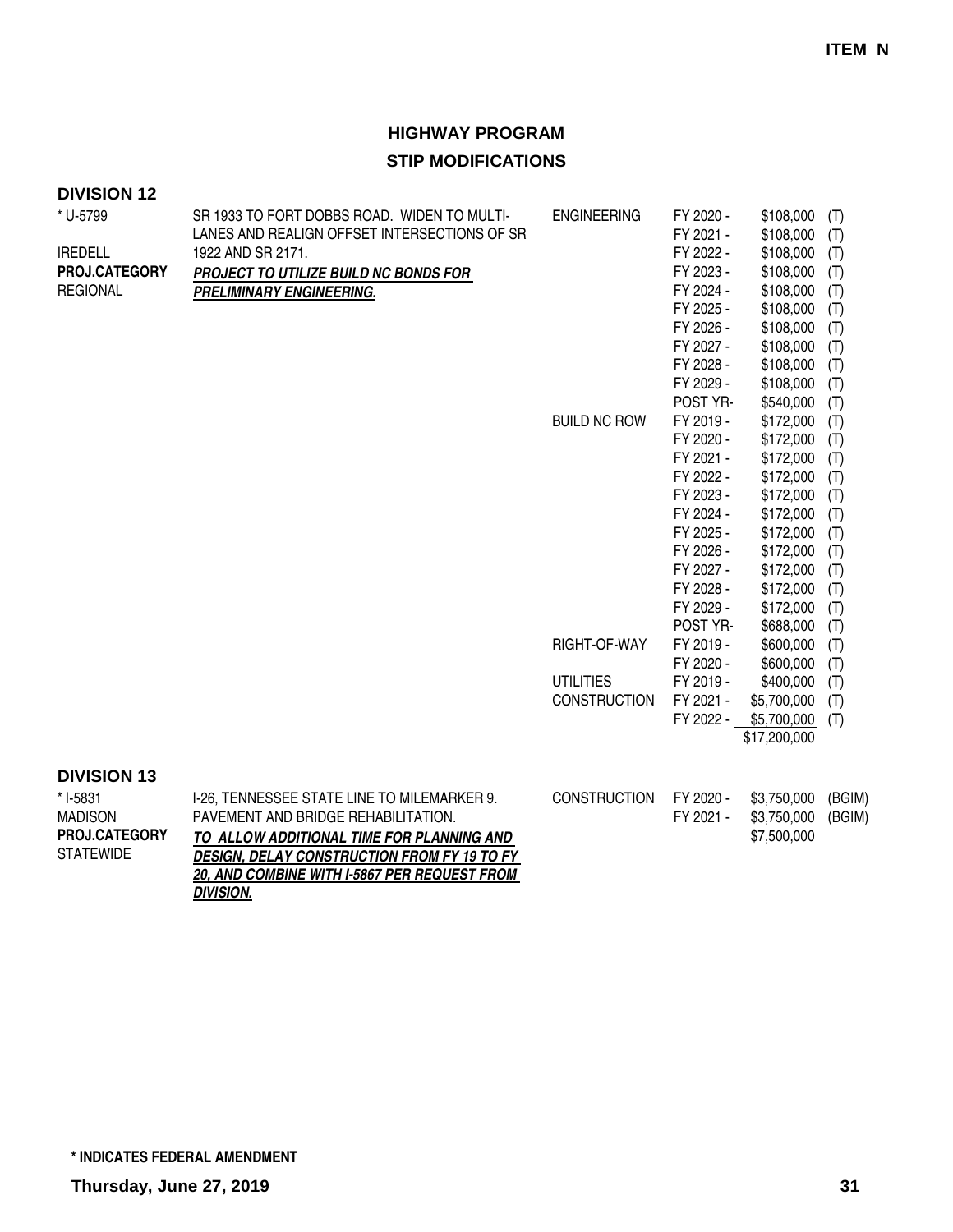#### **DIVISION 13**

| * U-5818        | SR 1001 (SUGAR HILL ROAD), I-40 WESTBOUND RAMPS | <b>ENGINEERING</b>    | FY 2020 - | \$81,000    | (T) |
|-----------------|-------------------------------------------------|-----------------------|-----------|-------------|-----|
| <b>McDOWELL</b> | TO 0.3 MILE WEST OF 1-40 EASTBOUND RAMPS. WIDEN |                       | FY 2021 - | \$81,000    | (T) |
| PROJ.CATEGORY   | ROADWAY.                                        |                       | FY 2022 - | \$81,000    | (T) |
| <b>DIVISION</b> | PROJECT TO UTILIZE BUILD NC BONDS FOR           |                       | FY 2023 - | \$81,000    | (T) |
|                 | PRELIMINARY ENGINEERING.                        |                       | FY 2024 - | \$81,000    | (T) |
|                 |                                                 |                       | FY 2025 - | \$81,000    | (T) |
|                 |                                                 |                       | FY 2026 - | \$81,000    | (T) |
|                 |                                                 |                       | FY 2027 - | \$81,000    | (T) |
|                 |                                                 |                       | FY 2028 - | \$81,000    | (T) |
|                 |                                                 |                       | FY 2029 - | \$81,000    | (T) |
|                 |                                                 |                       | POST YR-  | \$405,000   | (T) |
|                 |                                                 | RIGHT-OF-WAY          | FY 2019 - | \$150,000   | (T) |
|                 |                                                 | <b>UTILITIES</b>      | FY 2019 - | \$10,000    | (T) |
|                 |                                                 | <b>BUILD NC CONST</b> | FY 2019 - | \$601,000   | (T) |
|                 |                                                 |                       | FY 2020 - | \$601,000   | (T) |
|                 |                                                 |                       | FY 2021 - | \$601,000   | (T) |
|                 |                                                 |                       | FY 2022 - | \$601,000   | (T) |
|                 |                                                 |                       | FY 2023 - | \$601,000   | (T) |
|                 |                                                 |                       | FY 2024 - | \$601,000   | (T) |
|                 |                                                 |                       | FY 2025 - | \$601,000   | (T) |
|                 |                                                 |                       | FY 2026 - | \$601,000   | (T) |
|                 |                                                 |                       | FY 2027 - | \$601,000   | (T) |
|                 |                                                 |                       | FY 2028 - | \$601,000   | (T) |
|                 |                                                 |                       | FY 2029 - | \$601,000   | (T) |
|                 |                                                 |                       | POST YR-  | \$2,404,000 | (T) |
|                 |                                                 | <b>CONSTRUCTION</b>   | FY 2019 - | \$100,000   | (T) |
|                 |                                                 |                       | FY 2020 - | \$1,000,000 | (T) |
|                 |                                                 |                       |           |             |     |

\$11,490,000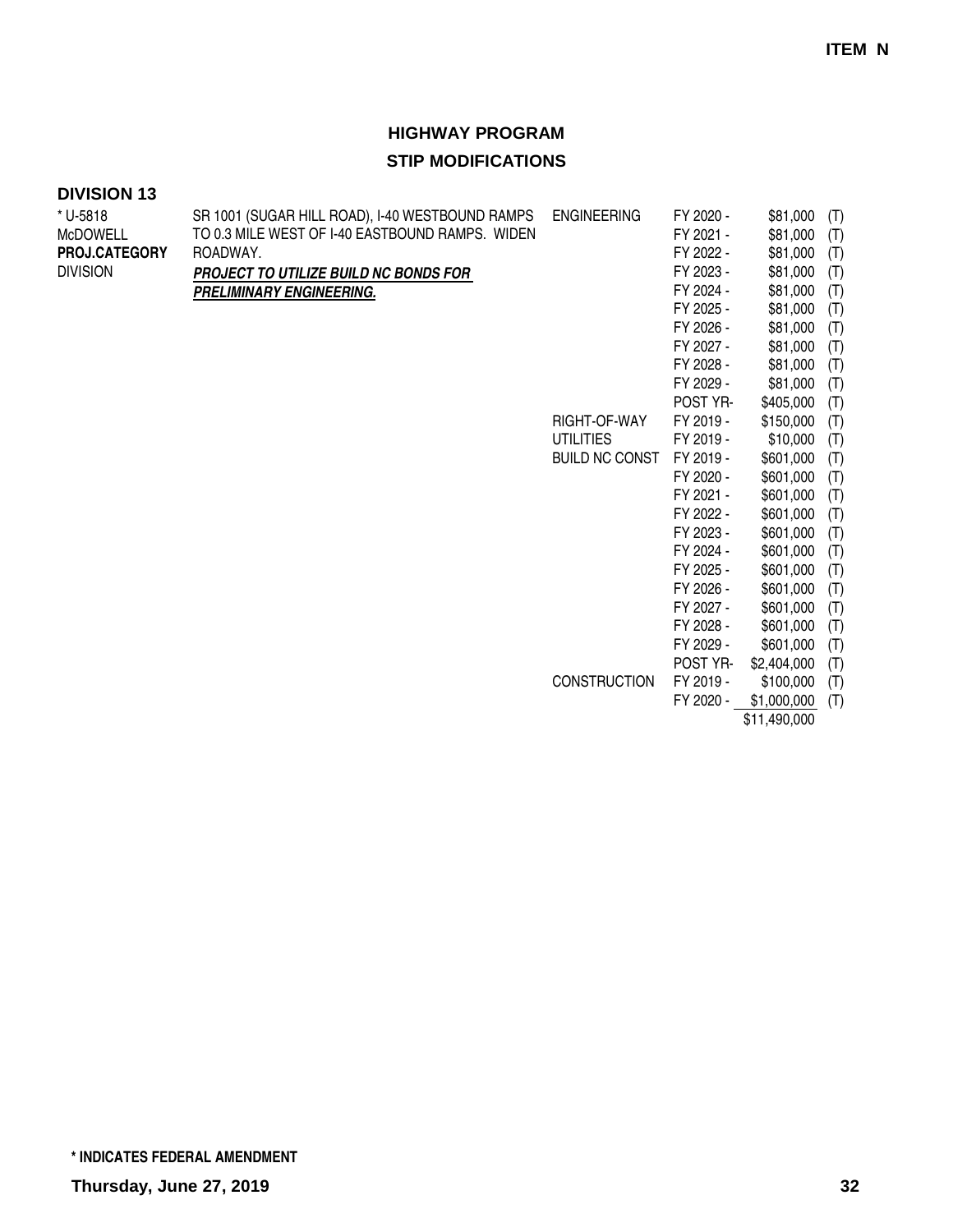| <b>DIVISION 13</b> |                                                       |                       |           |             |       |
|--------------------|-------------------------------------------------------|-----------------------|-----------|-------------|-------|
| * U-5833           | SR 2241 (OAK STREET), SR 2159 (PINE RIDGE ROAD)       | <b>ENGINEERING</b>    | FY 2020 - | \$58,000    | (T)   |
| <b>RUTHERFORD</b>  | TO US 74. WIDEN EXISTING ROADWAY.                     |                       | FY 2021 - | \$58,000    | (T)   |
| PROJ.CATEGORY      | PROJECT TO UTILIZE BUILD NC BONDS FOR                 |                       | FY 2022 - | \$58,000    | (T)   |
| <b>DIVISION</b>    | <b>PRELIMINARY ENGINEERING.</b>                       |                       | FY 2023 - | \$58,000    | (T)   |
|                    |                                                       |                       | FY 2024 - | \$58,000    | (T)   |
|                    |                                                       |                       | FY 2025 - | \$58,000    | (T)   |
|                    |                                                       |                       | FY 2026 - | \$58,000    | (T)   |
|                    |                                                       |                       | FY 2027 - | \$58,000    | (T)   |
|                    |                                                       |                       | FY 2028 - | \$58,000    | (T)   |
|                    |                                                       |                       | FY 2029 - | \$58,000    | (T)   |
|                    |                                                       |                       | POST YR-  | \$290,000   | (T)   |
|                    |                                                       | <b>BUILD NC CONST</b> | FY 2019 - | \$429,000   | (T)   |
|                    |                                                       |                       | FY 2020 - | \$429,000   | (T)   |
|                    |                                                       |                       | FY 2021 - | \$429,000   | (T)   |
|                    |                                                       |                       | FY 2022 - | \$429,000   | (T)   |
|                    |                                                       |                       | FY 2023 - | \$429,000   | (T)   |
|                    |                                                       |                       | FY 2024 - | \$429,000   | (T)   |
|                    |                                                       |                       | FY 2025 - | \$429,000   | (T)   |
|                    |                                                       |                       | FY 2026 - | \$429,000   | (T)   |
|                    |                                                       |                       | FY 2027 - | \$429,000   | (T)   |
|                    |                                                       |                       | FY 2028 - | \$429,000   | (T)   |
|                    |                                                       |                       | FY 2029 - | \$429,000   | (T)   |
|                    |                                                       |                       | POST YR-  | \$1,716,000 | (T)   |
|                    |                                                       | <b>CONSTRUCTION</b>   | FY 2019 - | \$1,300,000 | (T)   |
|                    |                                                       |                       |           | \$8,605,000 |       |
| U-6057             | MORGANTON, SOUTH STERLING STREET TO WEST              | <b>CONSTRUCTION</b>   | FY 2019 - | \$1,345,000 | (APD) |
| <b>BURKE</b>       | PARKER ROAD. CONSTRUCT CONNECTOR ROAD.                |                       |           | \$1,345,000 |       |
| PROJ.CATEGORY      | TO ALLOW ADDITIONAL TIME FOR PLANNING AND             |                       |           |             |       |
| <b>EXEMPT</b>      | <b>DESIGN DELAY CONSTRUCTION FROM FY 18 TO FY 19.</b> |                       |           |             |       |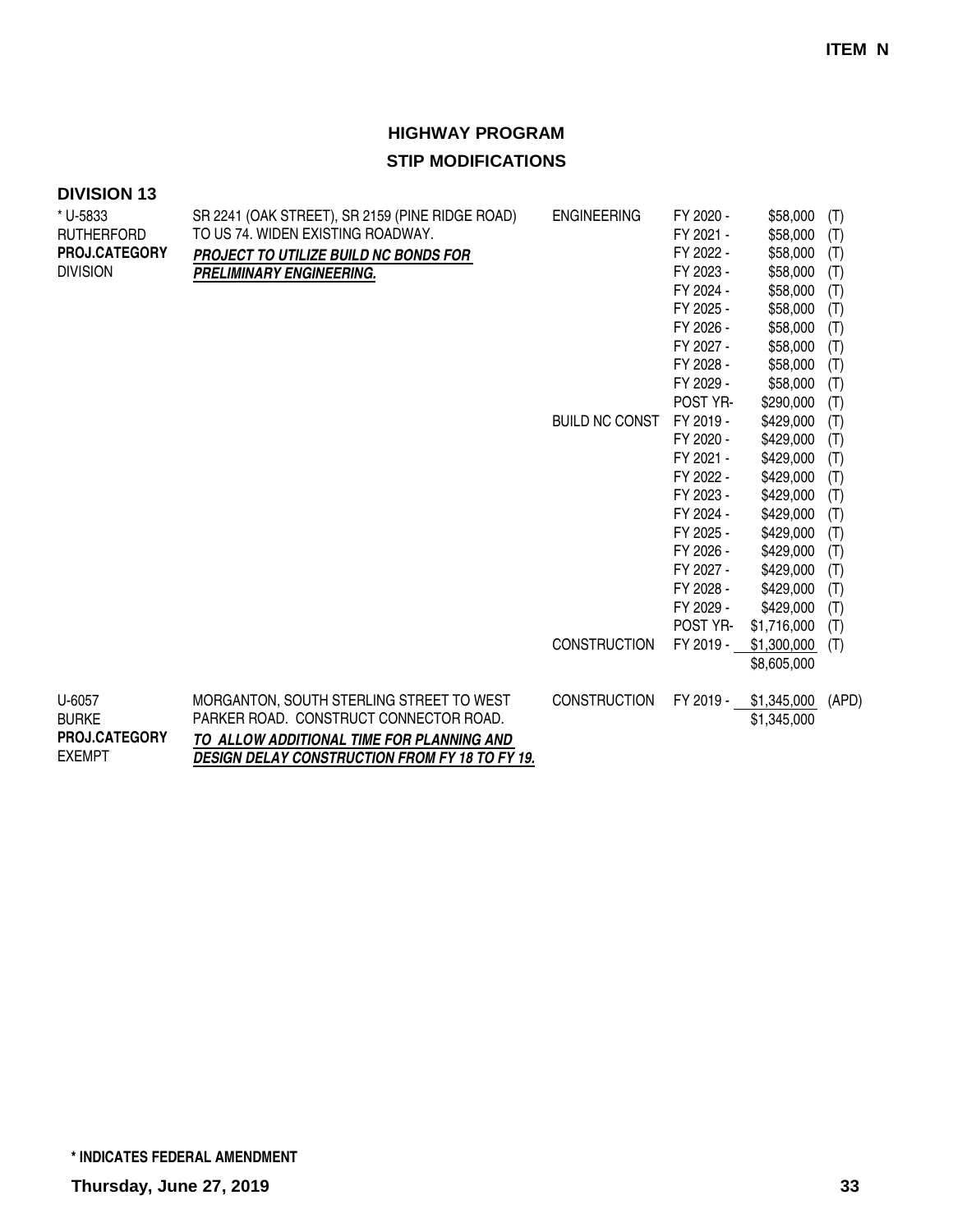| <b>DIVISION 14</b> |                                                    |                     |           |             |     |
|--------------------|----------------------------------------------------|---------------------|-----------|-------------|-----|
| * R-5734B          | US 23/US 441, SR 1652 (WIDE HORIZON DRIVE)/SR 1152 | <b>ENGINEERING</b>  | FY 2020 - | \$59,000    | (T) |
| <b>MACON</b>       | (BELDEN CIRCLE) TO SR 1649 (PRENTISS BRIDGE        |                     | FY 2021 - | \$59,000    | (T) |
| PROJ.CATEGORY      | ROAD).                                             |                     | FY 2022 - | \$59,000    | (T) |
| <b>REGIONAL</b>    | PROJECT TO UTILIZE BUILD NC BONDS FOR              |                     | FY 2023 - | \$59,000    | (T) |
|                    | PRELIMINARY ENGINEERING.                           |                     | FY 2024 - | \$59,000    | (T) |
|                    |                                                    |                     | FY 2025 - | \$59,000    | (T) |
|                    |                                                    |                     | FY 2026 - | \$59,000    | (T) |
|                    |                                                    |                     | FY 2027 - | \$59,000    | (T) |
|                    |                                                    |                     | FY 2028 - | \$59,000    | (T) |
|                    |                                                    |                     | FY 2029 - | \$59,000    | (T) |
|                    |                                                    |                     | POST YR-  | \$295,000   | (T) |
|                    |                                                    | <b>BUILD NC ROW</b> | FY 2020 - | \$429,000   | (T) |
|                    |                                                    |                     | FY 2021 - | \$429,000   | (T) |
|                    |                                                    |                     | FY 2022 - | \$429,000   | (T) |
|                    |                                                    |                     | FY 2023 - | \$429,000   | (T) |
|                    |                                                    |                     | FY 2024 - | \$429,000   | (T) |
|                    |                                                    |                     | FY 2025 - | \$429,000   | (T) |
|                    |                                                    |                     | FY 2026 - | \$429,000   | (T) |
|                    |                                                    |                     | FY 2027 - | \$429,000   | (T) |
|                    |                                                    |                     | FY 2028 - | \$429,000   | (T) |
|                    |                                                    |                     | FY 2029 - | \$429,000   | (T) |
|                    |                                                    |                     | POST YR-  | \$2,145,000 | (T) |
|                    |                                                    | RIGHT-OF-WAY        | FY 2020 - | \$3,800,000 | (T) |
|                    |                                                    |                     | FY 2021 - | \$3,800,000 | (T) |
|                    |                                                    | <b>UTILITIES</b>    | FY 2020 - | \$650,000   | (T) |
|                    |                                                    |                     | FY 2021 - | \$650,000   | (T) |
|                    |                                                    | <b>CONSTRUCTION</b> | FY 2023 - | \$5,700,000 | (T) |
|                    |                                                    |                     | FY 2024 - | \$5,700,000 | (T) |
|                    |                                                    |                     | FY 2025 - | \$5,700,000 | (T) |

\$33,320,000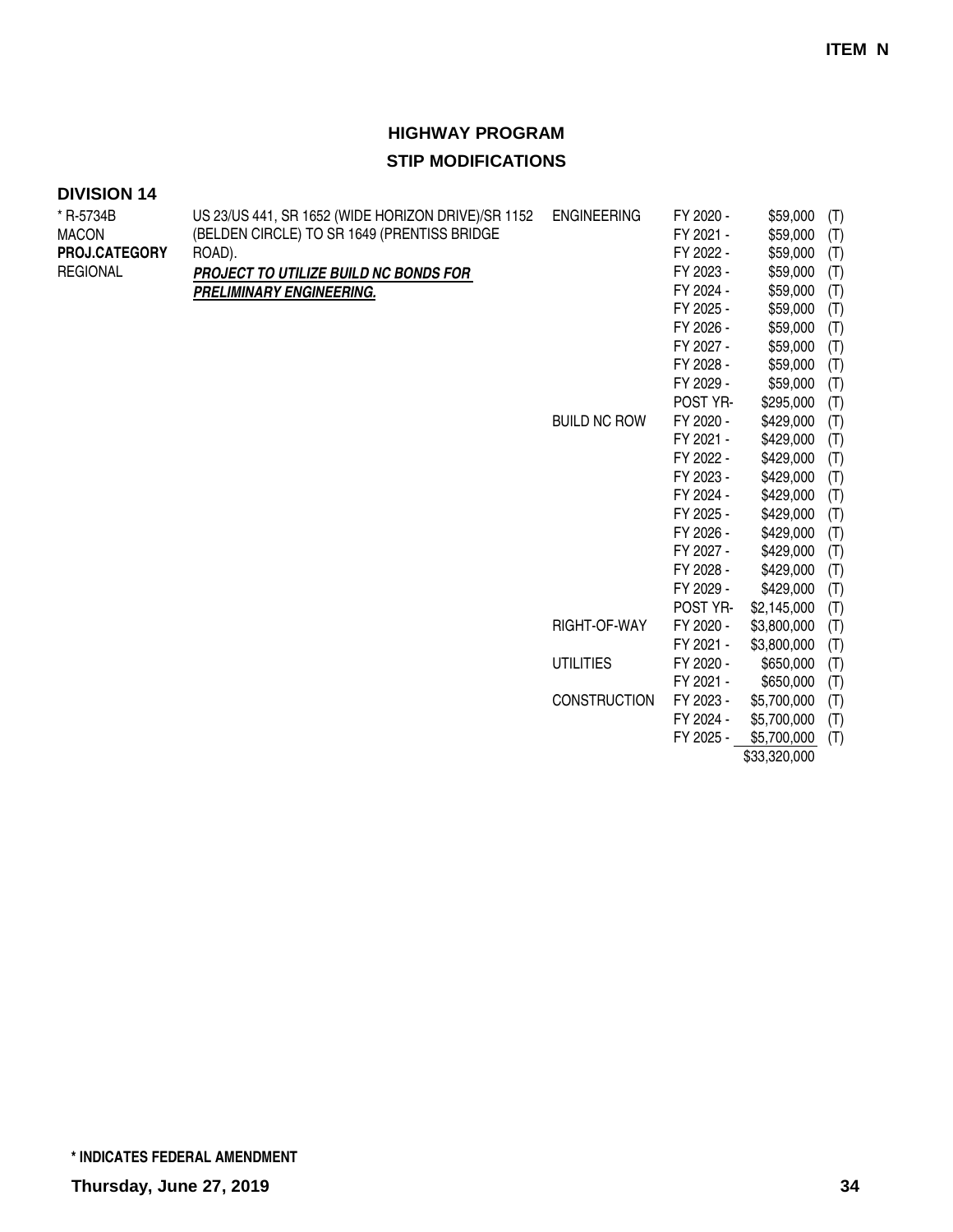#### **DIVISION 14**

| * R-5735        | US 19/US 74/ US 64/US 129, END OF 4-LANE DIVIDED | <b>ENGINEERING</b>    | FY 2020 - | \$128,000              | (T) |
|-----------------|--------------------------------------------------|-----------------------|-----------|------------------------|-----|
| <b>CHEROKEE</b> | SECTION TO US 19 BUSINESS (HIWASSEE STREET).     |                       | FY 2021 - | \$128,000              | (T) |
| PROJ.CATEGORY   | IMPROVE ROADWAY.                                 |                       | FY 2022 - | \$128,000              | (T) |
| <b>DIVISION</b> | <b>PROJECT TO UTILIZE BUILD NC BONDS FOR</b>     |                       | FY 2023 - | \$128,000              | (T) |
|                 | PRELIMINARY ENGINEERING.                         |                       | FY 2024 - | \$128,000              | (T) |
|                 |                                                  |                       | FY 2025 - | \$128,000              | (T) |
|                 |                                                  |                       | FY 2026 - | \$128,000              | (T) |
|                 |                                                  |                       | FY 2027 - | \$128,000              | (T) |
|                 |                                                  |                       | FY 2028 - | \$128,000              | (T) |
|                 |                                                  |                       | FY 2029 - | \$128,000              | (T) |
|                 |                                                  |                       | POST YR-  | \$640,000              | (T) |
|                 |                                                  | <b>BUILD NC CONST</b> | FY 2019 - | \$515,000              | (T) |
|                 |                                                  |                       | FY 2020 - | \$515,000              | (T) |
|                 |                                                  |                       | FY 2021 - | \$515,000              | (T) |
|                 |                                                  |                       | FY 2022 - | \$515,000              | (T) |
|                 |                                                  |                       | FY 2023 - | \$515,000              | (T) |
|                 |                                                  |                       | FY 2024 - | \$515,000              | (T) |
|                 |                                                  |                       | FY 2025 - | \$515,000              | (T) |
|                 |                                                  |                       | FY 2026 - | \$515,000              | (T) |
|                 |                                                  |                       | FY 2027 - | \$515,000              | (T) |
|                 |                                                  |                       | FY 2028 - | \$515,000              | (T) |
|                 |                                                  |                       | FY 2029 - | \$515,000              | (T) |
|                 |                                                  |                       | POST YR-  | \$2,060,000            | (T) |
|                 |                                                  | <b>CONSTRUCTION</b>   | FY 2019 - | \$245,000              | (T) |
|                 |                                                  |                       |           | FY 2020 - \$12,055,000 | (T) |
|                 |                                                  |                       |           |                        |     |

\$21,945,000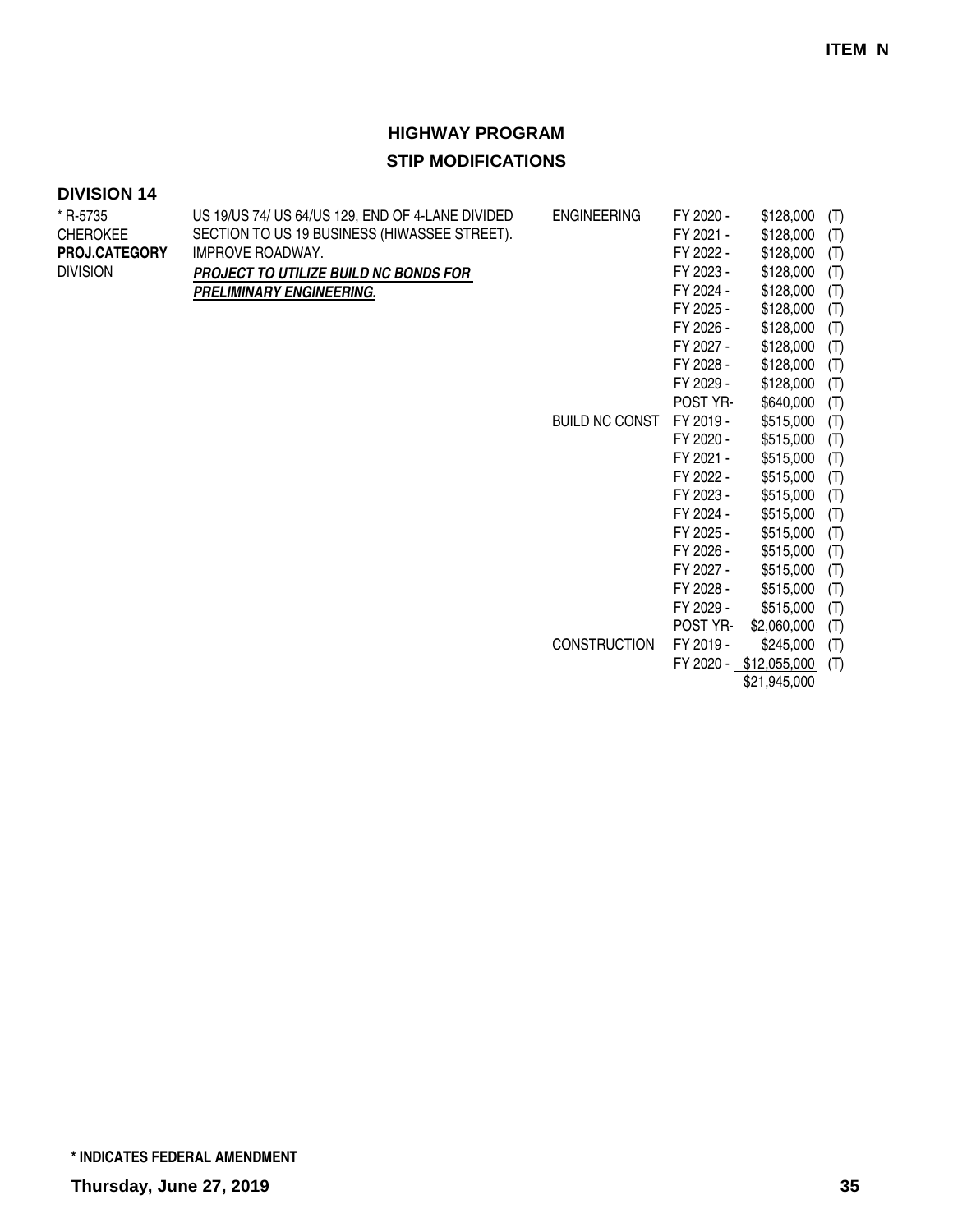| * R-5742        | NC 175, GEORGIA STATE LINE TO US 64. UPGRADE | <b>ENGINEERING</b>    | FY 2020 - | \$134,000    | (T) |
|-----------------|----------------------------------------------|-----------------------|-----------|--------------|-----|
| <b>CLAY</b>     | ROADWAY.                                     |                       | FY 2021 - | \$134,000    | (T) |
| PROJ.CATEGORY   | PROJECT TO UTILIZE BUILD NC BONDS FOR        |                       | FY 2022 - | \$134,000    | (T) |
| <b>DIVISION</b> | PRELIMINARY ENGINEERING.                     |                       | FY 2023 - | \$134,000    | (T) |
|                 |                                              |                       | FY 2024 - | \$134,000    | (T) |
|                 |                                              |                       | FY 2025 - | \$134,000    | (T) |
|                 |                                              |                       | FY 2026 - | \$134,000    | (T) |
|                 |                                              |                       | FY 2027 - | \$134,000    | (T) |
|                 |                                              |                       | FY 2028 - | \$134,000    | (T) |
|                 |                                              |                       | FY 2029 - | \$134,000    | (T) |
|                 |                                              |                       | POST YR-  | \$670,000    | (T) |
|                 |                                              | <b>BUILD NC CONST</b> | FY 2019 - | \$515,000    | (T) |
|                 |                                              |                       | FY 2020 - | \$515,000    | (T) |
|                 |                                              |                       | FY 2021 - | \$515,000    | (T) |
|                 |                                              |                       | FY 2022 - | \$515,000    | (T) |
|                 |                                              |                       | FY 2023 - | \$515,000    | (T) |
|                 |                                              |                       | FY 2024 - | \$515,000    | (T) |
|                 |                                              |                       | FY 2025 - | \$515,000    | (T) |
|                 |                                              |                       | FY 2026 - | \$515,000    | (T) |
|                 |                                              |                       | FY 2027 - | \$515,000    | (T) |
|                 |                                              |                       | FY 2028 - | \$515,000    | (T) |
|                 |                                              |                       | FY 2029 - | \$515,000    | (T) |
|                 |                                              |                       | POST YR-  | \$2,060,000  | (T) |
|                 |                                              | <b>CONSTRUCTION</b>   | FY 2019 - | \$765,000    | (T) |
|                 |                                              |                       | FY 2020 - | \$8,168,000  | (T) |
|                 |                                              |                       | FY 2021 - | \$8,168,000  | (T) |
|                 |                                              |                       |           | \$26,836,000 |     |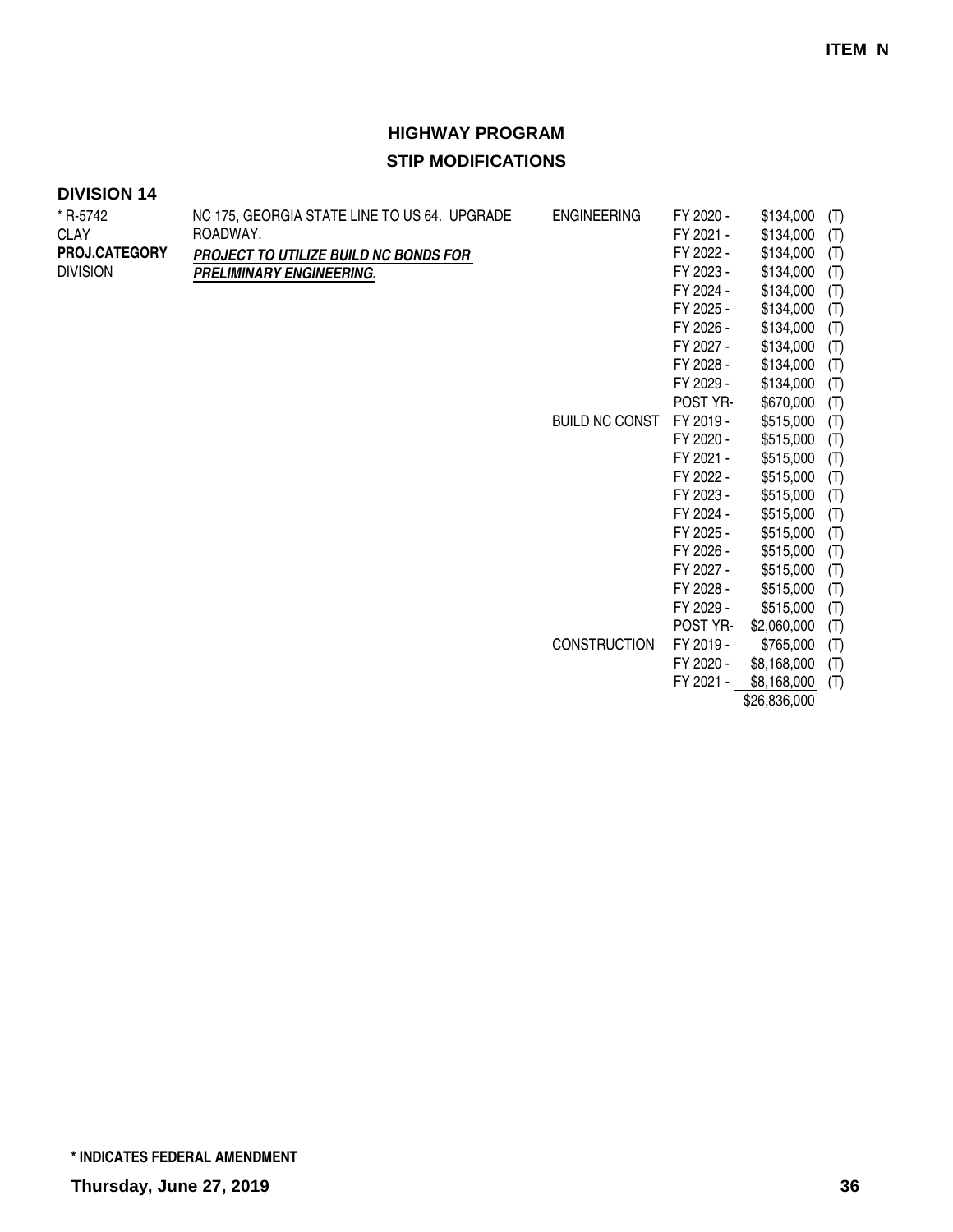### **DIVISION 14**

| * U-5839        | US 276 (RUSS AVENUE), US 23/74 TO US 23 BUSINESS | <b>ENGINEERING</b>  | FY 2020 - | \$135,000    | (T) |
|-----------------|--------------------------------------------------|---------------------|-----------|--------------|-----|
| <b>HAYWOOD</b>  | (MAIN STREET). UPGRADE CORRIDOR.                 |                     | FY 2021 - | \$135,000    | (T) |
| PROJ.CATEGORY   | PROJECT TO UTILIZE BUILD NC BONDS FOR            |                     | FY 2022 - | \$135,000    | (T) |
| <b>DIVISION</b> | PRELIMINARY ENGINEERING.                         |                     | FY 2023 - | \$135,000    | (T) |
|                 |                                                  |                     | FY 2024 - | \$135,000    | (T) |
|                 |                                                  |                     | FY 2025 - | \$135,000    | (T) |
|                 |                                                  |                     | FY 2026 - | \$135,000    | (T) |
|                 |                                                  |                     | FY 2027 - | \$135,000    | (T) |
|                 |                                                  |                     | FY 2028 - | \$135,000    | (T) |
|                 |                                                  |                     | FY 2029 - | \$135,000    | (T) |
|                 |                                                  |                     | POST YR-  | \$675,000    | (T) |
|                 |                                                  | <b>BUILD NC ROW</b> | FY 2019 - | \$258,000    | (T) |
|                 |                                                  |                     | FY 2020 - | \$258,000    | (T) |
|                 |                                                  |                     | FY 2021 - | \$258,000    | (T) |
|                 |                                                  |                     | FY 2022 - | \$258,000    | (T) |
|                 |                                                  |                     | FY 2023 - | \$258,000    | (T) |
|                 |                                                  |                     | FY 2024 - | \$258,000    | (T) |
|                 |                                                  |                     | FY 2025 - | \$258,000    | (T) |
|                 |                                                  |                     | FY 2026 - | \$258,000    | (T) |
|                 |                                                  |                     | FY 2027 - | \$258,000    | (T) |
|                 |                                                  |                     | FY 2028 - | \$258,000    | (T) |
|                 |                                                  |                     | FY 2029 - | \$258,000    | (T) |
|                 |                                                  |                     | POST YR-  | \$1,032,000  | (T) |
|                 |                                                  | RIGHT-OF-WAY        | FY 2019 - | \$160,000    | (T) |
|                 |                                                  |                     | FY 2020 - | \$3,040,000  | (T) |
|                 |                                                  | <b>UTILITIES</b>    | FY 2019 - | \$750,000    | (T) |
|                 |                                                  | <b>CONSTRUCTION</b> | FY 2021 - | \$3,600,000  | (T) |
|                 |                                                  |                     | FY 2022 - | \$3,600,000  | (T) |
|                 |                                                  |                     | FY 2023 - | \$3,600,000  | (T) |
|                 |                                                  |                     |           | \$20,645,000 |     |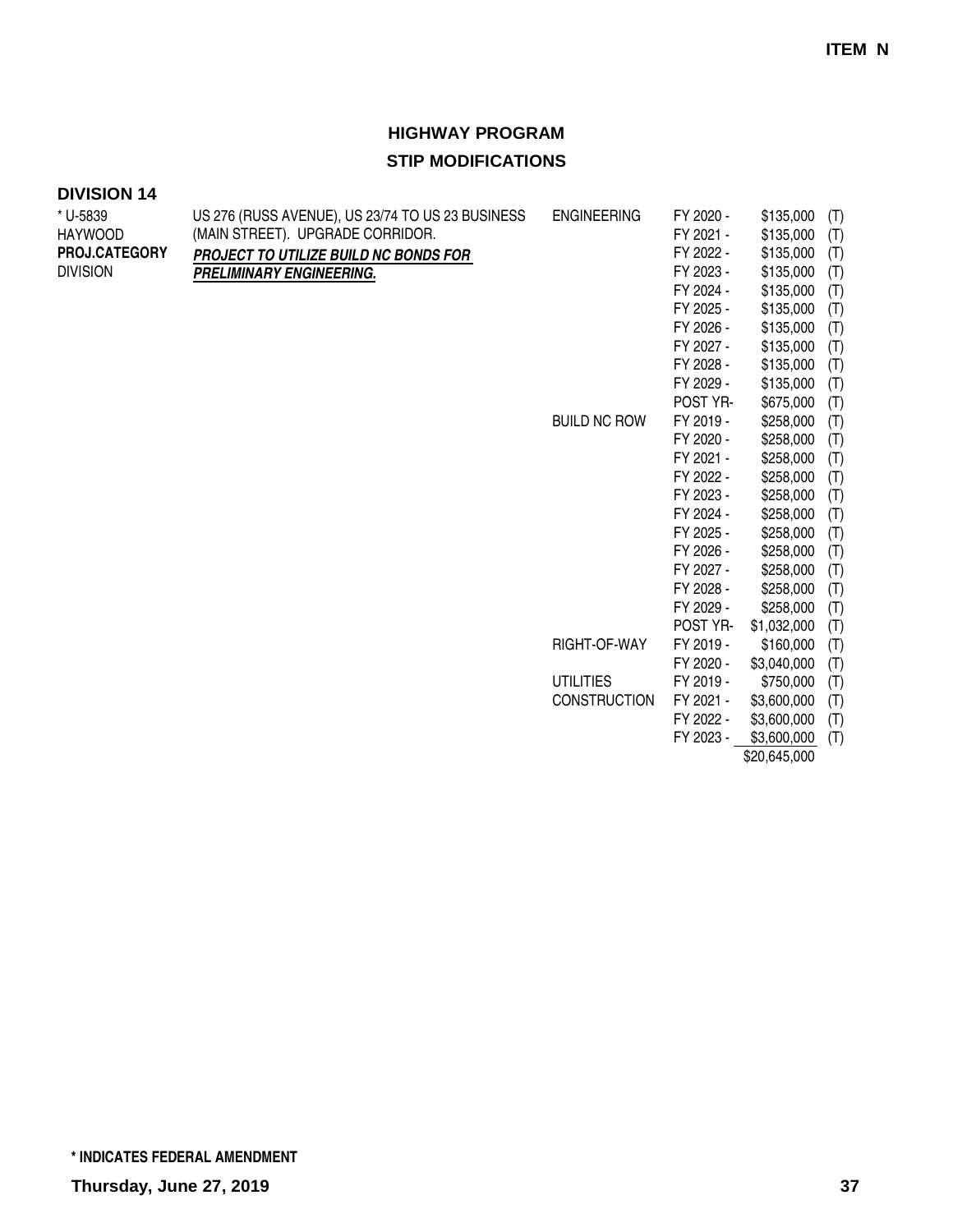| * U-5840             | SR 1547 (OLD AIRPORT ROAD), US 25 TO MILLS GAP | <b>ENGINEERING</b>    | FY 2020 - | \$82,000    | (T) |
|----------------------|------------------------------------------------|-----------------------|-----------|-------------|-----|
| <b>HENDERSON</b>     | ROAD. WIDEN ROADWAY.                           |                       | FY 2021 - | \$82,000    | (T) |
| <b>PROJ.CATEGORY</b> | <b>PROJECT TO UTILIZE BUILD NC BONDS FOR</b>   |                       | FY 2022 - | \$82,000    | (T) |
| <b>DIVISION</b>      | PRELIMINARY ENGINEERING.                       |                       | FY 2023 - | \$82,000    | (T) |
|                      |                                                |                       | FY 2024 - | \$82,000    | (T) |
|                      |                                                |                       | FY 2025 - | \$82,000    | (T) |
|                      |                                                |                       | FY 2026 - | \$82,000    | (T) |
|                      |                                                |                       | FY 2027 - | \$82,000    | (T) |
|                      |                                                |                       | FY 2028 - | \$82,000    | (T) |
|                      |                                                |                       | FY 2029 - | \$82,000    | (T) |
|                      |                                                |                       | POST YR-  | \$410,000   | (T) |
|                      |                                                | <b>BUILD NC CONST</b> | FY 2019 - | \$600,000   | (T) |
|                      |                                                |                       | FY 2020 - | \$600,000   | (T) |
|                      |                                                |                       | FY 2021 - | \$600,000   | (T) |
|                      |                                                |                       | FY 2022 - | \$600,000   | (T) |
|                      |                                                |                       | FY 2023 - | \$600,000   | (T) |
|                      |                                                |                       | FY 2024 - | \$600,000   | (T) |
|                      |                                                |                       | FY 2025 - | \$600,000   | (T) |
|                      |                                                |                       | FY 2026 - | \$600,000   | (T) |
|                      |                                                |                       | FY 2027 - | \$600,000   | (T) |
|                      |                                                |                       | FY 2028 - | \$600,000   | (T) |
|                      |                                                |                       | FY 2029 - | \$600,000   | (T) |
|                      |                                                |                       | POST YR-  | \$2,400,000 | (T) |
|                      |                                                | <b>CONSTRUCTION</b>   | FY 2019 - | \$2,100,000 | (T) |

\$12,330,000

#### **STIP DELETIONS**

#### **DIVISION 1**

| * B-4577             | REPLACE BRIDGE 570071 OVER FLAT SWAMP.       | RIGHT-OF-WAY | FY 2019 - | \$67,000          | (BGOFF) |
|----------------------|----------------------------------------------|--------------|-----------|-------------------|---------|
| <b>MARTIN</b>        | <b>DELETE. WORK TO BE ACCOMPLISHED UNDER</b> | CONSTRUCTION | FY 2020 - | \$650,000 (BGOFF) |         |
| <b>PROJ.CATEGORY</b> | <b>PROJECT 17BP.1.R.86.</b>                  |              |           | \$717.000         |         |
| <b>DIVISION</b>      |                                              |              |           |                   |         |

| * B-6043             | REPLACE BRIDGE 500037 OVER CSX RR.           | RIGHT-OF-WAY        | FY 2021 - | \$450.000   | (NHPB) |
|----------------------|----------------------------------------------|---------------------|-----------|-------------|--------|
| <b>JOHNSTON</b>      | <b>DELETE. WORK TO BE ACCOMPLISHED UNDER</b> | <b>CONSTRUCTION</b> | FY 2023 - | \$4.500.000 | (NHPB) |
| <b>PROJ.CATEGORY</b> | <b>PROJECT I-5974.</b>                       |                     |           | \$4,950,000 |        |
| REGIONAL             |                                              |                     |           |             |        |